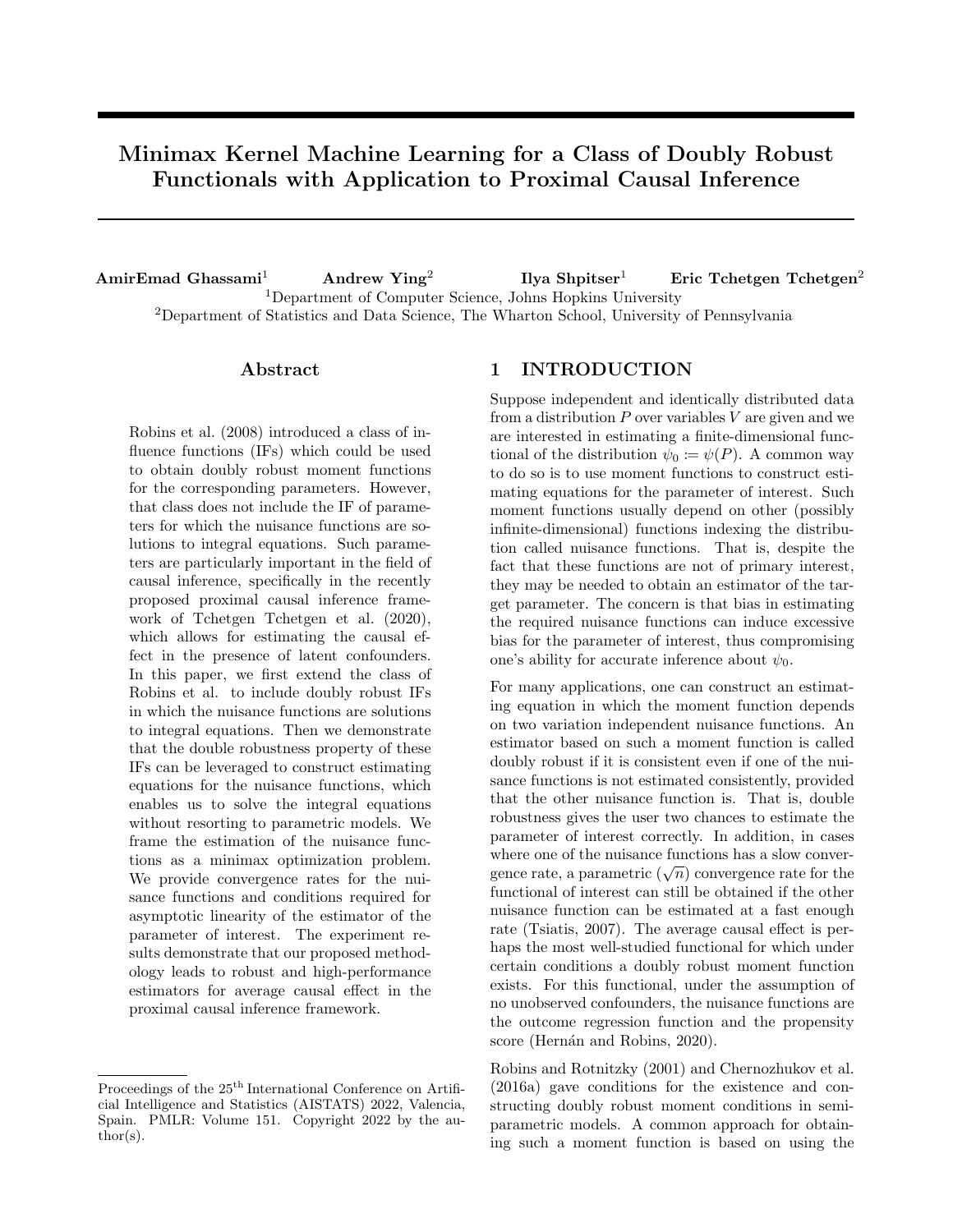influence function (IF) of the parameter of interest. Robins et al. (2008) introduced a large class of doubly robust IFs in which nuisance functions are always in the form of a regression function. However, for some functionals of interest, specially in the field of causal inference, the nuisance functions are solutions to complicated integral equations. A prominent example of this case appears in the recently proposed proximal causal inference framework (Tchetgen Tchetgen et al., 2020; Miao et al., 2018; Cui et al., 2020). This framework enables estimating the average causal effect when unobserved confounders are present in the system, yet requires the existence of two conditionally independent sets of proxies of the latent confounders that are sufficiently rich to fulfill certain completeness conditions, also referred to as proximal relevance assumption (e.g., using measurements of biomarkers as proxies of patients underlying biological confounding variables). The proximal causal inference framework unifies and connects several existing causal identification and inference frameworks which leverage various types of proxies, such as the instrumental variables, negative controls, synthetic controls, and differencein-differences. As an example of a nuisance function which is a solution to an integral equation, as we will explain in detail in Section 4, under the assumptions of the proximal causal inference framework, a nuisance function *h* can be used for identifying the average causal effect of a treatment variable on an outcome variable, where *h* is a solution to the integral equation in display (8).

Motivated by proximal causal inference framework, in this paper, we first extend the IF class of Robins et al. (2008) to include doubly robust IFs in which the nuisance functions are solutions to integral equations (Section 3). In this case, one cannot simply fit a flexible model for the nuisance functions by solving a regression problem. We show that in this case, the doubly robust moment functions, besides their aforementioned desired properties, can also be used for constructing estimating equations for the nuisance functions (Section 3.1). This enables us to solve the integral equations without resorting to parametric models. The main idea in our nuisance function estimation approach is to estimate each function such that it keeps the expected value of the moment function fixed for the perturbations in the other nuisance function. To implement this idea, we first define a perturbation function which captures the change in the mean of the moment function for a deviation in the nuisance functions. Then we solve a regularized minimax optimization problem which estimates one nuisance function as the function minimizing the perturbation for the worst-case deviation in the other nuisance function. The proposed approach yields unbiased estimating equations for each nuisance function that are free of any nuisance function. Moreover, the use of perturbation function elaborates the connection between nuisance function estimation and reduces the sensitivity/bias in the estimation of the functional of interest.

Framing the problem of estimating the nuisance parameters as an optimization problem enables us to use high-performance non-parametric machine learning tools to design our learners. Here we use reproducing kernel Hilbert spaces (RKHS) (Section 5) and present the closed-form solution for the minimax optimization problem for estimating the nuisance functions. We characterize the convergence rate of the nuisance functions based on the recently proposed method of Dikkala et al. (2020) that leverages the localized Rademacher complexity of the class of nuisance functions.

Equipped with high-performance estimators for the nuisance functions, we use the cross-fitting approach (Bickel and Ritov, 1988; Van der Vaart, 2000; Robins et al., 2008; Zheng and Van Der Laan, 2010; Chernozhukov et al., 2018) to design an estimator for the parameter of interest (Section 3.2). We characterize the measure of ill-posedness of the integral equations that we need to solve, and investigate the complexities caused by ill-posedness of the integral equations and their effect on convergence rate of the parameter of interest. We present the requirements on the convergence rate of the nuisance functions and illposedness of the system which guarantees the estimator to be asymptotically linear and root *n* consistent, i.e., attains parametric convergence rate (Section 3.3). Hence, one can use the influence function of the proposed estimator to obtain confidence intervals for the parameter of interest. In Section 4, we demonstrate how proximal causal inference framework fits in our estimation setup and evaluate our proposed method by estimating average causal effect in the proximal causal inference framework on synthetic data as well as realdata in Section 6.

### 2 RELATED WORK

There are few other works on using a doubly robust moment function for estimating the nuisance functions. One approach is to estimate the nuisance functions by minimizing the variance of the doubly robust estimator (Cao et al., 2009; Tsiatis et al., 2011; van der Laan and Gruber, 2010). Another perspective is focusing on bias reduction rather than variance reduction and our proposed method also falls into this category (Van der Laan, 2014; Vermeulen and Vansteelandt, 2015; Avagyan and Vansteelandt, 2017; Cui and Tchetgen Tchetgen, 2019). Especially, Vermeulen and Vansteelandt (2015) proposed the bias reduced doubly robust estimation approach, which locally minimizes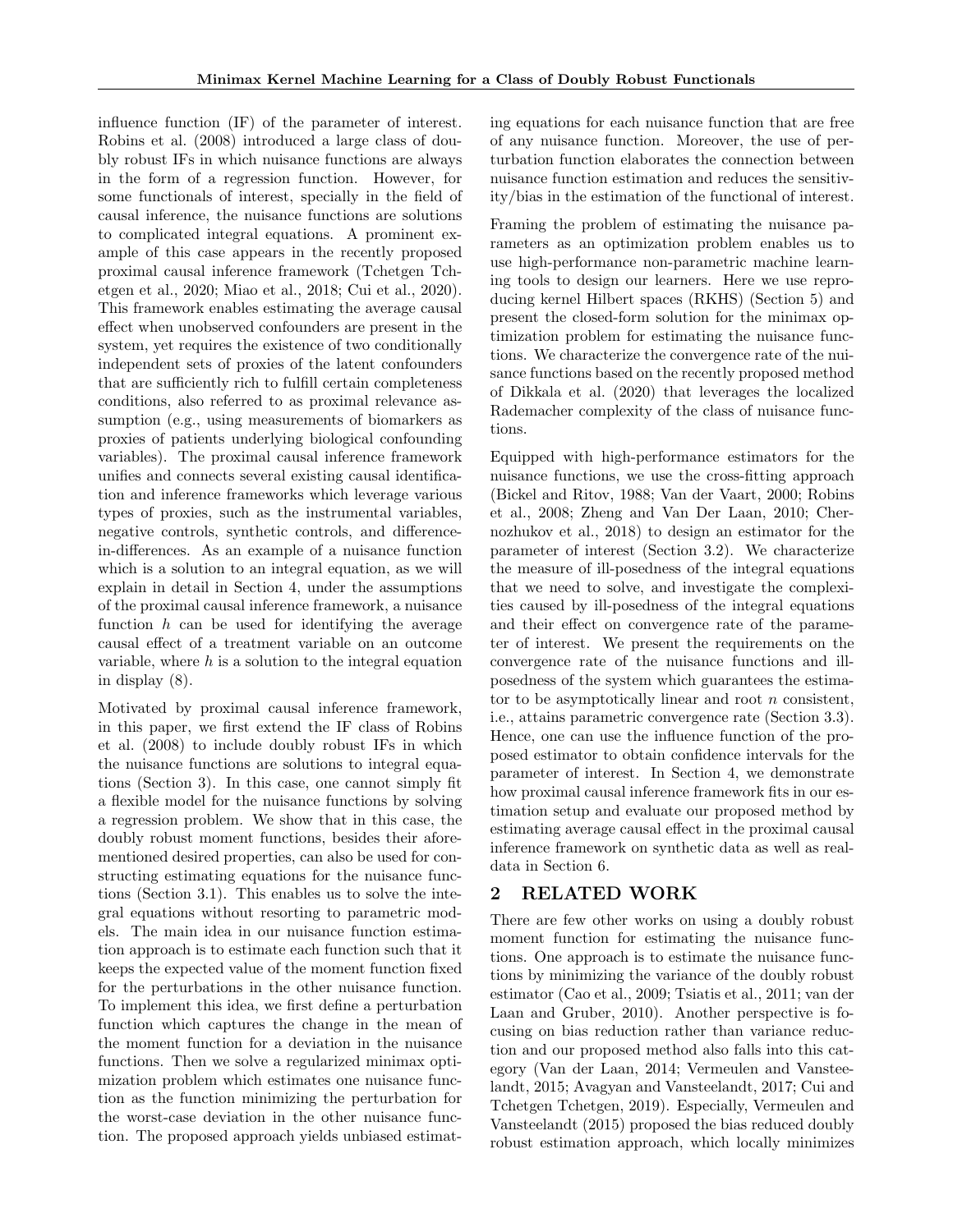the squared first-order asymptotic bias of the doubly robust estimator in the direction of the nuisance parameters under misspecification of both working models. Vermeulen and Vansteelandt (2015) only consider parametric working models for the nuisance functions; a restriction that we avoid in the present work similar to Robins et al. (2008) and Cui and Tchetgen Tchetgen (2019). In fact, our method can be viewed as a proposal for generalization of that work to the nonparametric setup.

There is a growing attention in the literature to the use of machine learning approaches for estimating causal quantities Athey et al. (2016); Farbmacher et al. (2020); Kallus and Zhou (2018); Nie and Wager (2017); Shalit et al. (2017); Wager and Athey (2018); Chernozhukov et al. (2019); Oprescu et al. (2019); Kallus et al. (2019); Dikkala et al. (2020); Bennett et al. (2019); Hartford et al. (2017), with a particular recent interest in minimax machine learning methods (Bennett et al., 2019; Dikkala et al., 2020; Muandet et al., 2019; Liao et al., 2020; Chernozhukov et al., 2020; Kallus et al., 2021). However, it is important to note that in several of these works such as (Dikkala et al., 2020) and (Bennett et al., 2019), the target is a dose-response curve. Therefore, the target of estimation is unique. In our work, we use the machine learning tools for estimating functions which are nuisance functions for our parameter of interest, and in general, they do not need to be uniquely identified for the parameter of interest to be uniquely identified.

Finally, regarding the proximal causal inference framework, existing results mostly rely on parametric assumptions for the working models for the nuisance functions, with the exception of (Singh, 2020), (Mastouri et al., 2021), and the independent, concurrent work (Kallus et al., 2021). However, the functional classes, assumptions, and convergence analysis for the parameter of interest in those works are different from ours. Specifically, Singh (2020) does not use the influence function for estimating the causal effect. Mastouri et al. (2021) only considers the so-called proximal g-formula approach for estimation, which is the result mentioned in Theorem 3 of our paper. Because the influence function is not used in that work, the bias will be first order and therefore, larger than the bias in our work which is not only second order but also product bias. That is, the bias in our method is guaranteed to be of smaller order. In fact, while our estimator is root-*n* consistent (under the assumptions of Theorem 2), the estimator in that work will generally fail to be root-*n* consistent due to slow convergence rate of their nonparametric estimator of the bridge function. Kallus et al. (2021) consider the use of a minimax learning method in proximal causal inference framework. However, the functional class, assumptions, and convergence analysis for the parameter of interest in that work is different from ours. That work is primarily focused on average causal effect in proximal causal inference, yet we work with a broad functional class and we focus on the double robustness property to derive the estimators and convergence analysis. The functional class considered in (Kallus et al., 2021) is a special case of our class of functionals. This can be seen by including the function  $\pi$  in that paper in functions  $g_1$  and  $g_2$  in our functional. Also, we make explicit use of double-robustness or product-bias property in establishing that our estimator is root-*n* consistent, regular and asymptotically linear. Please see the Supplementary Materials for a detailed description of the related work.

### 3 PROPOSED METHOD

Let *V* denote the variables from which independent and identically distributed data is collected, and let  $\psi_0$  be the finite-dimensional parameter of interest. We consider the class of regular parameters  $\psi_0$  for which the influence function  $(\text{IF})$  is of the form<sup>1</sup>

$$
IF_{\psi_0}(V) = q_0(V_q)h_0(V_h)g_1(V) + q_0(V_q)g_2(V) + h_0(V_h)g_3(V) + g_4(V) - \psi_0,
$$
(1)

where  $h_0(\cdot)$  and  $q_0(\cdot)$  are nuisance functions,  $V_q$  and  $V_h$  are (not necessarily disjoint) subsets of  $V$ , and *g*1*, g*2*, g*3, and *g*<sup>4</sup> are known measurable functions. The IF can be used as a moment function for estimating  $\psi_0$ , and with slight abuse of notation, we define the moment function

$$
IF(V; \psi, q, h) := q(V_q)h(V_h)g_1(V) + q(V_q)g_2(V) + h(V_h)g_3(V) + g_4(V) - \psi.
$$

Parameters with IF of the form (1) appear in many settings, especially in causal inference and missing data problems. It includes functionals such as average causal effect, expected product of conditional expectations, expected conditional covariance, semiparametric regression, marginal structural mean models, marginal mean under missing at random assumption and certain cases of data missing not-at-random problems, etc. This also applies to the nonparametric instrumental variable problems. For instance, the moment function in (Chernozhukov et al., 2016b, p. 20) is in the proposed class with the choice of  $\gamma$  as *h* and  $\lambda$  as *q*. This class is an extension of the class introduced in (Robins et al., 2008) in that we allow the nuisance functions to have different arguments. That is, in the class of Robins et al. (2008),  $V_q = V_h$ . However, as mentioned in Section 1, requiring that  $V_q = V_h$  will exclude functionals for which the nuisance functions

<sup>&</sup>lt;sup>1</sup>See (Van der Vaart, 2000) for the definition of regular parameters and their influence functions.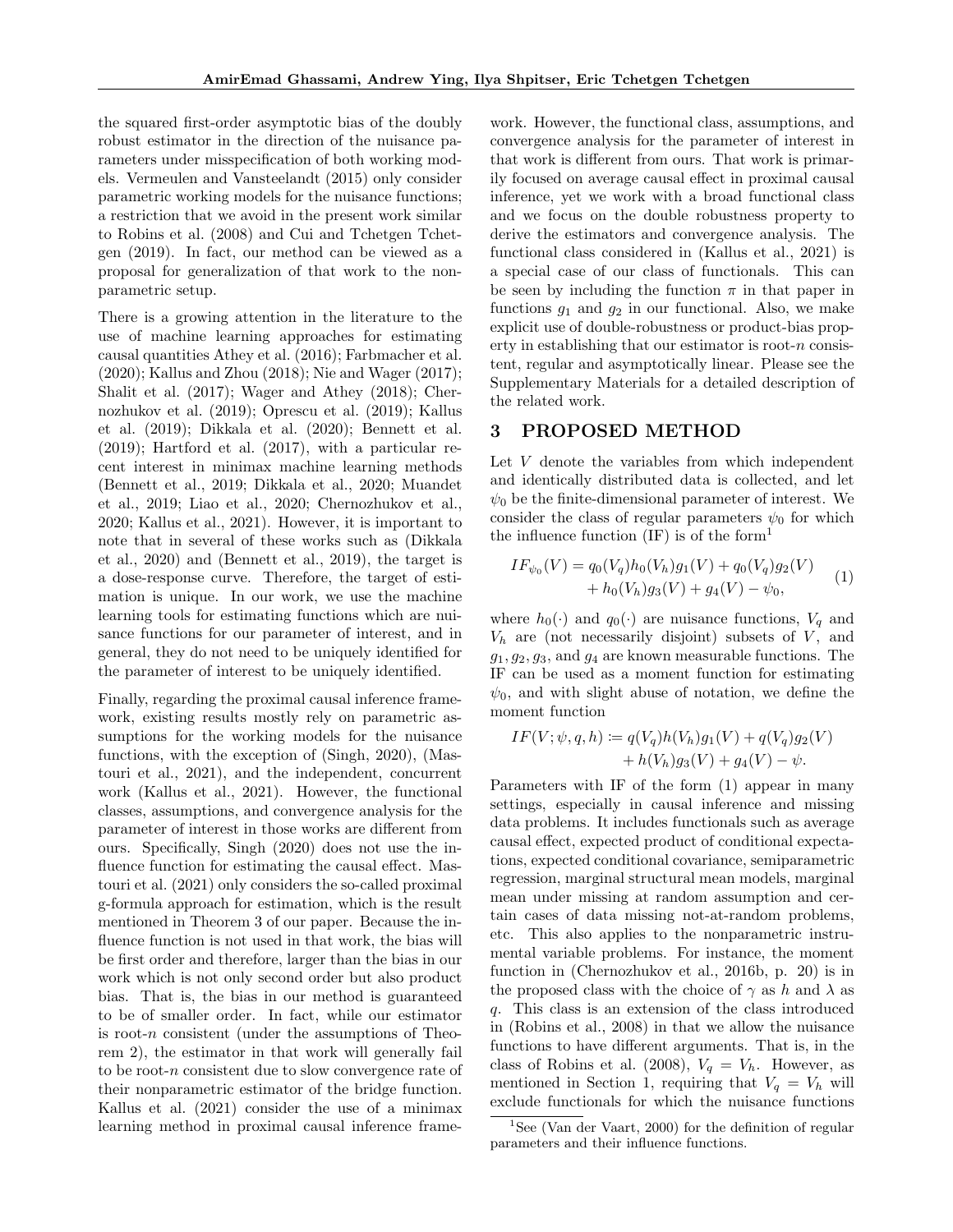are not solutions to regression problems. Specially, it will exclude functionals in the proximal causal inference framework such as the proximal extensions of the aforementioned examples. Also it will exclude functionals arising in shadow variable approaches to missing data (Miao et al., 2015). In (Li et al., 2021), noting that  $\mathbb{E}[h(X, Z) | R = 1, X, Y] = \gamma(X, Y)$ , the influence function given in Equation (16) is in the proposed class with the choice of  $\delta$  as  $h$  and  $\gamma$  as  $q$ . Our framework provides a unified nonparametric adversarial estimation framework for all these problems. An important example we will use in this paper is the proximal average causal effect, with the IF given in  $(10)$ .

We require the following assumption on the IF, which is satisfied for a large class of doubly robust IFs, including the one for average causal effect, discussed in Section 4.

Assumption 1. *The nuisance functions q*<sup>0</sup> *and h*<sup>0</sup> *are variation independent, that is, they vary over a Cartesian product set*  $Q \times H$ *, where we assume*  $Q$  *and*  $H$ *are dense in*  $\mathcal{L}_2(P_{V_a})$  *and*  $\mathcal{L}_2(P_{V_h})$ *, respectively. In addition, the (possibly infinite dimensional) parameters governing the marginal distribution of*  $V_a \cup V_b$  *are variation independent of*  $q_0$  *and*  $h_0$ *.* 

As an example, in the proximal causal inference framework that we focus on in Section 4, one can always choose parameters such that Assumption 1 is satisfied. In the integral equation for the proximal setup for estimating the average causal effect, two out of three parameters of the function *h*, the conditional distribution of *W* given *Z, A, X*, and the conditional distribution of *Y* given *Z, A, X* can always be chosen to be variational independent. One can choose to pick the first two, which is the requirement of Assumption 1.

The form of the IF (1) provides us with the double robustness property, which states that an estimator based on the moment function  $IF(V; \psi, q, h)$  is consistent even if we misspecify one of the nuisance functions (but not both). This property is especially crucial in setups with high-dimensional or non-parametric nuisance functions.

Proposition 1 (Double-robustness). *For all choices of nuisance functions h and q,*

$$
\mathbb{E}[IF(V; \psi_0, q_0, h_0)] = \mathbb{E}[IF(V; \psi_0, q, h_0)]
$$
  
=  $\mathbb{E}[IF(V; \psi_0, q_0, h)] = 0.$  (2)

### 3.1 Leveraging Double-Robustness to Estimate Nuisance Functions

We note that the nuisance functions in IF (1) are not functions of the parameter of interest. Therefore, we can first focus on estimating the nuisance functions. In this subsection, we establish that the doubly robust moment function, besides its desired properties for estimating the parameter of interest, can also be leveraged for constructing estimating equations for the nuisance functions.

We define the perturbation at function pair  $(q, h)$  towards the pair  $(\dot{q}, \dot{h})$  as

$$
prt(q,h;\dot q,\dot h) \coloneqq IF(V;\psi_0,q+\dot q,h+\dot h) - IF(V;\psi_0,q,h).
$$

Double robustness property in equation (2) indicates that at the pair  $(q_0, h)$  for true function  $q_0$  and any function *h*, the expected value of the perturbation function towards any other function  $h + h$  should be zero. This motivates the following approach for estimating the nuisance functions: We choose  $(\hat{q}, h)$  as the true nuisance function pair if it is the solution to the following estimating equations.

$$
\mathbb{E}[prt(\hat{q}, h; 0, \dot{h})] = 0 \quad \forall h, \dot{h},
$$
  

$$
\mathbb{E}[prt(q, \hat{h}; \dot{q}, 0)] = 0 \quad \forall q, \dot{q}.
$$

Using these equations, and leveraging the fact that the IF is linear in each nuisance function, we propose the following optimization-based estimation approach for estimating the nuisance functions.

$$
(\hat{q}, \hat{h}) = \arg\min_{(q,h)} \left\{ \max_{\hat{h}} \mathbb{E}[prt(q, h; 0, \hat{h})] + \max_{\hat{q}} \mathbb{E}[prt(q, h; \dot{q}, 0)] \right\}
$$
(3)

Optimization (3) demonstrates the connection between estimating the nuisance functions and the parameter of interest. Specifically, it shows that finding the nuisance functions indeed requires minimizing the perturbation function, and hence the sensitivity of the parameter of interest to the nuisance functions.

We note that due to Assumption 1, the optimum value of (3) can be obtained by solving two separate optimization problems.

Proposition 2. *Under Assumption 1, the solution*  $(\hat{q}, h)$  *to the optimization* (3) *is obtained by solving* 

$$
\hat{q} = \arg\min_{q} \max_{h} \mathbb{E}\Big[\dot{h}(V_h)[q(V_q)g_1(V) + g_3(V)]\Big],
$$
  

$$
\hat{h} = \arg\min_{h} \max_{q} \mathbb{E}\Big[\dot{q}(V_q)[h(V_h)g_1(V) + g_2(V)]\Big],
$$

*That is,*  $\hat{q}$  *and*  $\hat{h}$  *can be estimated using separate optimizations. The solutions*  $(\hat{q}, h)$  *satisfy* 

$$
\mathbb{E}[\hat{h}(V_h)g_1(V) + g_2(V)|V_q] = 0,\n\mathbb{E}[\hat{q}(V_q)g_1(V) + g_3(V)|V_h] = 0.
$$
\n(4)

In the case that  $V_q = V_h$ , conditional moment equations (4) suggest that the nuisance functions can be estimated by solving standard regression problems. However when  $V_q \neq V_h$ , those moment equations will be inverse problems known as Fredholm integral equation of the first kind.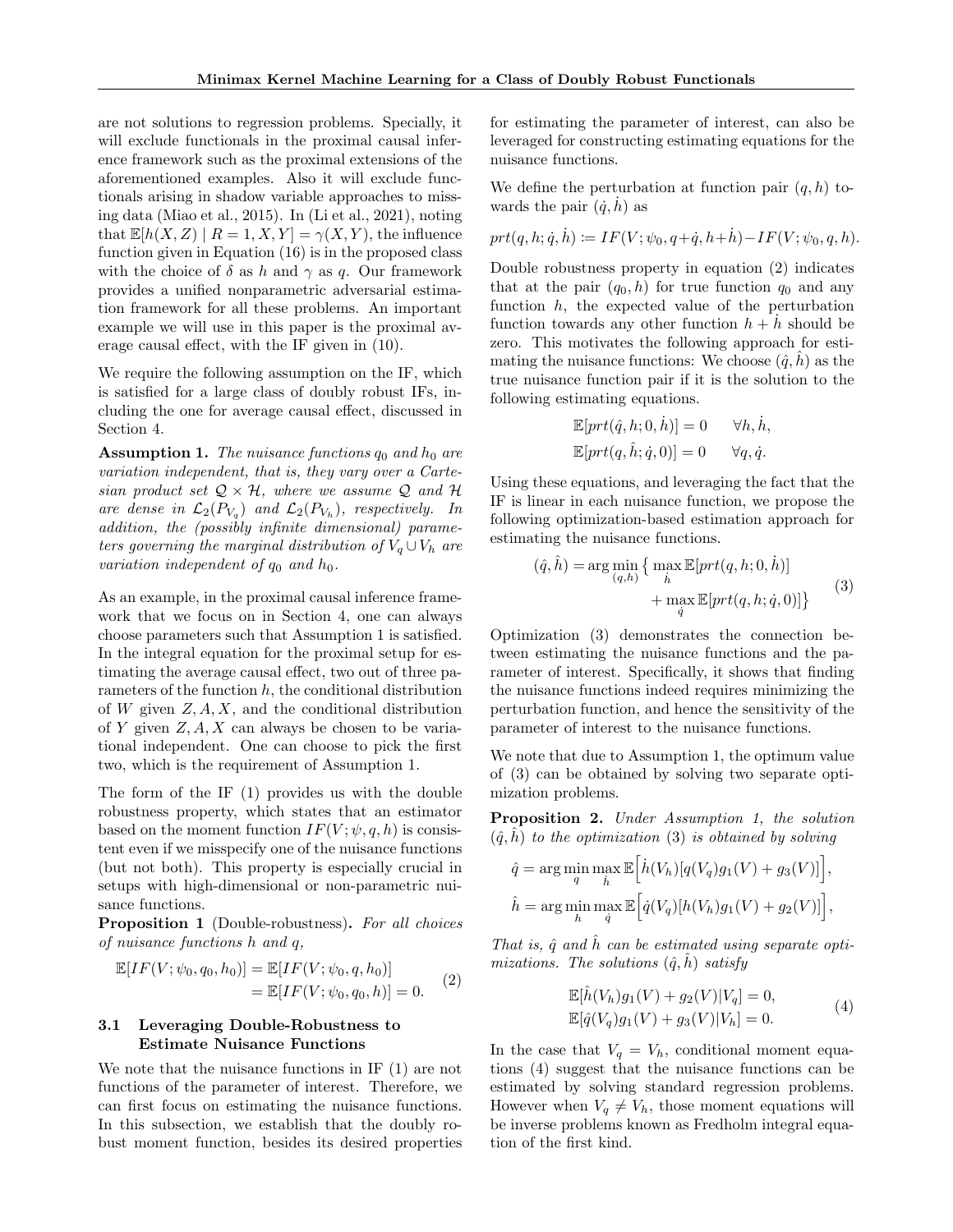Unfortunately the optimization problems in Proposition 2 are not stable. For instance, for the first optimization, if for a choice of  $q$ ,  $\mathbb{E}[q(V_q)g_1(V)+g_3(V) | V_h]$ is not zero, there exists a choice of *h*˙ that can make  $\mathbb{E}\left[\dot{h}(V_h)[q(V_q)g_1(V) + g_3(V)]\right]$  arbitrary large, regardless of how close *q* is to the ground-truth. That is, the objective function can be made arbitrarily large for sufficiently rich function space for  $\dot{h}$  unless  $q$  is evaluated at the truth, and this can happen even in the neighborhood of the truth. Since in reality we work with finite data, for any choice of *q* we get a large value for the objective function depending on the function space and data, and we cannot converge to the correct parameter; leading to miss-specification. Therefore, we add a squared regularization term for robustness against misspecification and stability of the optimization, as well as improving the convergence rates. Hence, we will instead focus on the following regularized optimization problems.

$$
\hat{q} = \arg\min_{q} \max_{h} \mathbb{E}\Big[\dot{h}(V_h)[q(V_q)g_1(V) + g_3(V)] - \dot{h}^2(V_h)\Big],
$$
\n(5)  
\n
$$
\hat{h} = \arg\min_{h} \max_{q} \mathbb{E}\Big[\dot{q}(V_q)[h(V_h)g_1(V) + g_2(V)] - \dot{q}^2(V_q)\Big].
$$
\n(6)

In the following result, we show that the proposed penalized optimizations solve the integral equations (4). That is, the stability term does not introduce bias.

Theorem 1. *The solutions to the optimization problems* (5) *and* (6) *satisfy the conditional moment equations in* (4)*.*

Proposition 2 and Theorem 1 show the connection between perturbing doubly robust functionals and conditional moment function; an observation which to the best of our knowledge is new to this work.

#### 3.2 Estimation Procedure

We use cross-fitting estimation approach of Chernozhukov et al. (2018) for separating the estimation of the nuisance functions from the parameter of interest. This approach provides us with the benefit that weaker smoothness requirements are needed for the nuisance functions. In the cross-fitting approach, we partition the samples into *L* equal size parts  $\{I_1, ..., I_L\}$ . Consider the finite data version of the estimators from the optimization problems (5) and (6), obtained by replacing the population expectation operator E[*·*] with the sample average operator  $\mathbb{E}[\cdot]$ . For  $\ell \in \{1, ..., L\}$ , we estimate the nuisance functions  $(\hat{q}_{\ell}, \hat{h}_{\ell})$  on data from all parts but  $I_\ell$ . For all  $\ell$ , let  $\hat{\psi}_\ell$  be the estimation of  $\psi_0$ obtained by solving  $\frac{1}{|I_{\ell}|}\sum_{i\in I_{\ell}}IF(V_i;\hat{\psi}_{\ell},\hat{q}_{\ell},\hat{h}_{\ell}) = 0.$ Our final estimator of  $\psi_0$  is obtained by

$$
\hat{\psi} = \frac{1}{L} \sum_{\ell=1}^{L} \hat{\psi}_{\ell}.
$$
\n(7)

#### 3.3 Asymptotic Analysis

In this subsection, we study the asymptotic properties of the cross-fitting estimator in display (7). We require the following regularity conditions for the results.

- Assumption 2. *(i) Functions g*1*, g*2*, g*3*, and g*<sup>4</sup> *are bounded.*
	- *(ii) There exists a constant*  $\sigma_1$  *such that*  $|\mathbb{E}[g_1(V)|V_q, V_h]| > \sigma_1 > 0.$
- *(iii) Functions q*<sup>0</sup> *and h*<sup>0</sup> *are square-integrable with respect to the underlying measure P.*
- $(iv)$  min  $\left\{ \text{ sup}_{v_q} | \hat{q}_{\ell}(v_q) | + \text{sup}_{v_h} |h_0(v_h)|, \right\}$  $\sup_{v_q} |q_0(v_q)| + \sup_{v_h} |\hat{h}_{\ell}(v_h)| \Big\} < \infty.$

In addition to the regularity conditions, we require conditions on the convergence of the nuisance functions. In our results, we show that the projected space is the right space to impose the convergence constraints on. Below, we use the conventional notations  $\mathbb{P}_n[\cdot]$  and  $P[\cdot]$  to denote empirical and population expectations with respect to the variable *V*. Note that for a function  $\hat{f}$ , unlike the operator  $\mathbb{E}[\hat{f}(V)]$ , in  $P[\hat{f}(V)]$ , the operator does not take the expectation with respect to the possible randomness in the function  $\hat{f}$ . For any function  $f$ , we use the norm notation  $||f||_2 \coloneqq \sqrt{P[f^2]}$ . We need the following definition for our convergence assumption.

**Definition 1.** For any given value  $\delta > 0$ , for *given function spaces*  $Q$  *and*  $H$ *, let*  $Q^{\dagger \delta}$  :=  $\{q \in$  $\mathcal{Q}:$   $\left\|P[q(V_q)|V_h]\right\|_2 \leq \delta$ , and  $\mathcal{H}^{\mid \delta} := \{h \in \mathcal{H} :$ <br> $\left\|P[h(V_h)|V_q]\right\|_2 \leq \delta\}$ . We define the local measure of  $i\ell l$ -posedness as  $\tau_q(\delta) := \sup_{q \in \mathcal{Q}^{|\delta}} ||q||_2$ , and  $\tau_h(\delta) :=$  $\sup_{h \in \mathcal{H}^{\vert \delta}} \|h\|_2.$ 

 $\tau_q(\delta)$  and  $\tau_h(\delta)$  are defined as measures of ill-posedness of the conditional expectation operator. This measure was originally proposed in (Chen and Pouzo, 2012) and is commonly used in the econometrics literature. The intuition behind this measure is as follows: Projecting functions on a space makes them closer (and hence hard to distinguish) in terms of the *L*2-norm. The measure of ill-posedness relates a certain *L*<sup>2</sup> distance post-projection, to the corresponding largest *L*<sup>2</sup> distance of the functions before projection (i.e. the extent to which projection shrinks the distance). In other words, how much resolution is lost due to the projection. Therefore, a large ill-posedness measure  $\tau_h(\delta)$  implies that  $V_q$  does not capture much of the information in *Vh*.

**Assumption 3.** (*i*)  $\|\hat{q}_{\ell} - q_0\|_2 = o_p(1)$ ,  $\|\hat{h}_{\ell} - h_0\|_2 =$  $o_p(1)$ *, i.e., they converge to zero in probability.* 

 $(iii)$   $\left\| P[g_1(V)\{\hat{q}_{\ell}(V_q) - q_0(V_q)\} |V_h]\right\|_2 = O(r_q(n)),$  and  $\left\| P[g_1(V)\{\hat{h}_\ell(V_h) - h_0(V_h)\}|V_q] \right\|_2 = O(r_h(n)),$  where  $(r_a(n), r_h(n))$  *satisfy*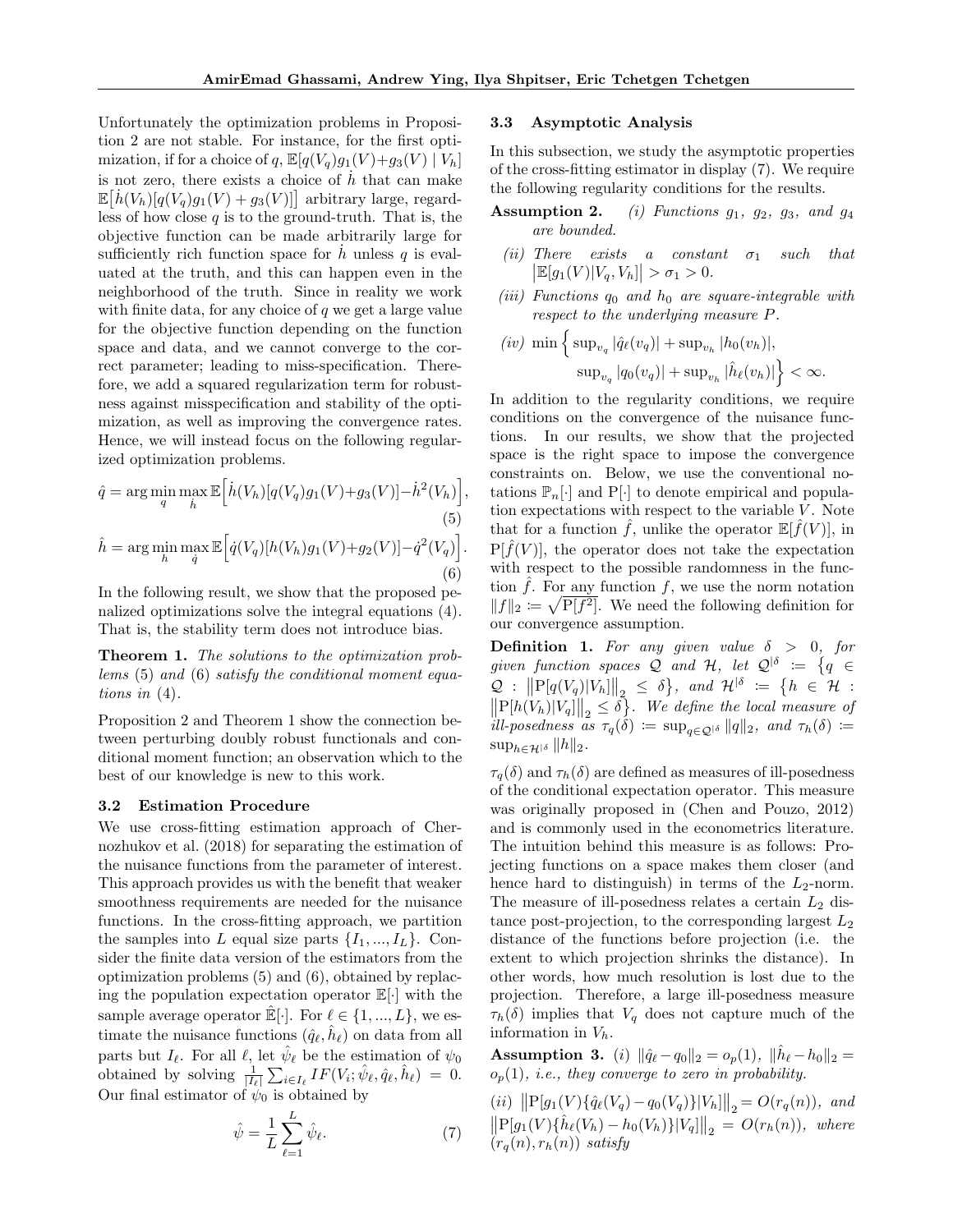$$
\min\left\{r_h(n)\tau_q\big(r_q(n)\big), r_q(n)\tau_h\big(r_h(n)\big)\right\} = o(n^{-\frac{1}{2}}).
$$

Part (*i*) of Assumption 3 requires the consistency of the estimators of the nuisance functions. In Section 5, we provide an RKHS-based estimation framework, under which, for certain choices of the kernel (such as the Gaussian or Sobolev kernels), this assumption is satisfied. Part (*ii*) of Assumption 3 requires a certain rate of convergence for the estimated nuisance functions. However, instead of requiring a convergence rate for each nuisance function, we require a rate for their product. Hence, in case that one of them is not converging fast enough the other nuisance function can compensate. This is one of the main attractions of double robust estimators. In Section 5, we will study the local measure of ill-posedness and convergence rates related to part (*ii*) for the case that a reproducing kernel Hilbert space is used as the hypothesis class.

We have the following result regarding the convergence of the cross-fitting estimator.

Theorem 2. *Under Assumptions 2 and 3, the estimator*  $\psi$  *in* (7) *is asymptotically linear and satisfies* 

$$
\sqrt{n}\{\hat{\psi} - \psi_0\} = \sqrt{n} \ \hat{\mathbb{E}}[IF(V; \psi_0, q_0, h_0)] + o_p(1),
$$

*where*  $o_p(1)$  *demonstrates a sequence of variables which converges to zero in probability, and*  $\sqrt{n} \{\hat{\psi} - \psi_0\}$ *converges in distribution to the Gaussian distribution*  $N(0, var (IF(V; \psi_0, q_0, h_0)))$ .

As a corollary of Theorem 2, one can use the influence function of the proposed estimator to obtain confidence intervals for the parameter of interest.

Remark 1. *In our approach, we use an IF, which always leads to a second order bias. This fundamental property was recently popularized by Chernozhukov et al. (2018) in terms of Neyman Orthogonality property. However, note that our result is even stronger because not only does our estimator have second order bias, but also it has the so-called mixed bias property, which is the basis of double-robustness and is not guaranteed by Neyman Orthogonality. Please see the Supplementary Materials for a detailed discussion.*

# 4 AVERAGE CAUSAL EFFECT UNDER PROXIMAL CAUSAL INFERENCE FRAMEWORK

In this section, we apply the proposed minimax estimation approach to estimating average causal effect from observational data. Let *A* be a binary treatment variable and *Y* be the outcome variable. For  $a \in \{0, 1\}$ , let  $Y^{(a)}$  be the counterfactual outcome variable representing the outcome if (contrary to the fact) the treatment is set to value *a*. The Average causal



Figure 1: A proximal DAG.

 $effect$   $(ACE)$  captures the difference in the expected value of the counterfactual outcome variables, that is  $ACE = \mathbb{E}[Y^{(1)} - Y^{(0)}]$ . Therefore, it suffices to focus on the problem of estimating the counterfactual mean of form  $\psi_0 = \mathbb{E}[Y^{(a)}]$ , for  $a \in \{0, 1\}$ . The most popular assumption for studying average causal effect is the so-called *conditional exchangeability* assumption (Hernán and Robins, 2020). Intuitively, this assumption requires that we have collected enough covariates of the units in the study that conditional on those covariates, the observational data is effectively as good as a conditionally randomized experiment. That is, conditional on the covariates, the units in the treated and untreated groups are exchangeable.

Despite its popularity, the exchangeability assumption is often violated even in laboratory settings as there may be confounders of the treatment and the outcome which are latent. Hence, causal inference approaches are needed that are capable of handling unobserved confounders. Proximal causal inference is one such approach in which, although latent confounders are allowed, presence of certain proxy variables for the confounders is required. Formally, the proximal causal inference framework allows for unobserved confounder variable (possibly vector-valued) *U*, observed confounder *X*, and requires access to proxy variables *Z* and *W* which satisfy the following conditions.

#### Assumption 4.

- $Y^{(a,z)} = Y^{(a)}$  *almost surely, for all a and z.*
- $W^{(a,z)} = W$  *almost surely, for all a and z.*
- $(Y^{(a)}, W) \perp (A, Z) | (U, X),$  for  $a \in \{0, 1\}$ *.*

Note that Assumption 4 implies  $Y \perp Z | A, U, X$  and  $W \perp\!\!\!\perp (A, Z)|U, X$ , which can be taken as primitive identification conditions if one does not wish to entertain an intervention on *Z*. Figure 1 depicts an example graphical representation that satisfies these assumptions (the gray variable *U* is unobserved).

In order to obtain identifiability, Miao et al. (2018) considered the following assumptions.

Assumption 5 (Consistency and Positivity). (*i*)  $Y^{(A,Z)} = Y$ , (*ii*)  $0 \leq Pr(A=1|U, X) \leq 1$  *a.s.* 

Assumption 6. (*i*) *For any a*, *x*, *if*  $\mathbb{E}[g(U)|Z, A]$  $a, X = x$  = 0 *almost surely, then*  $g(U) = 0$  *almost surely.* (*ii*) *There exists an outcome confounding*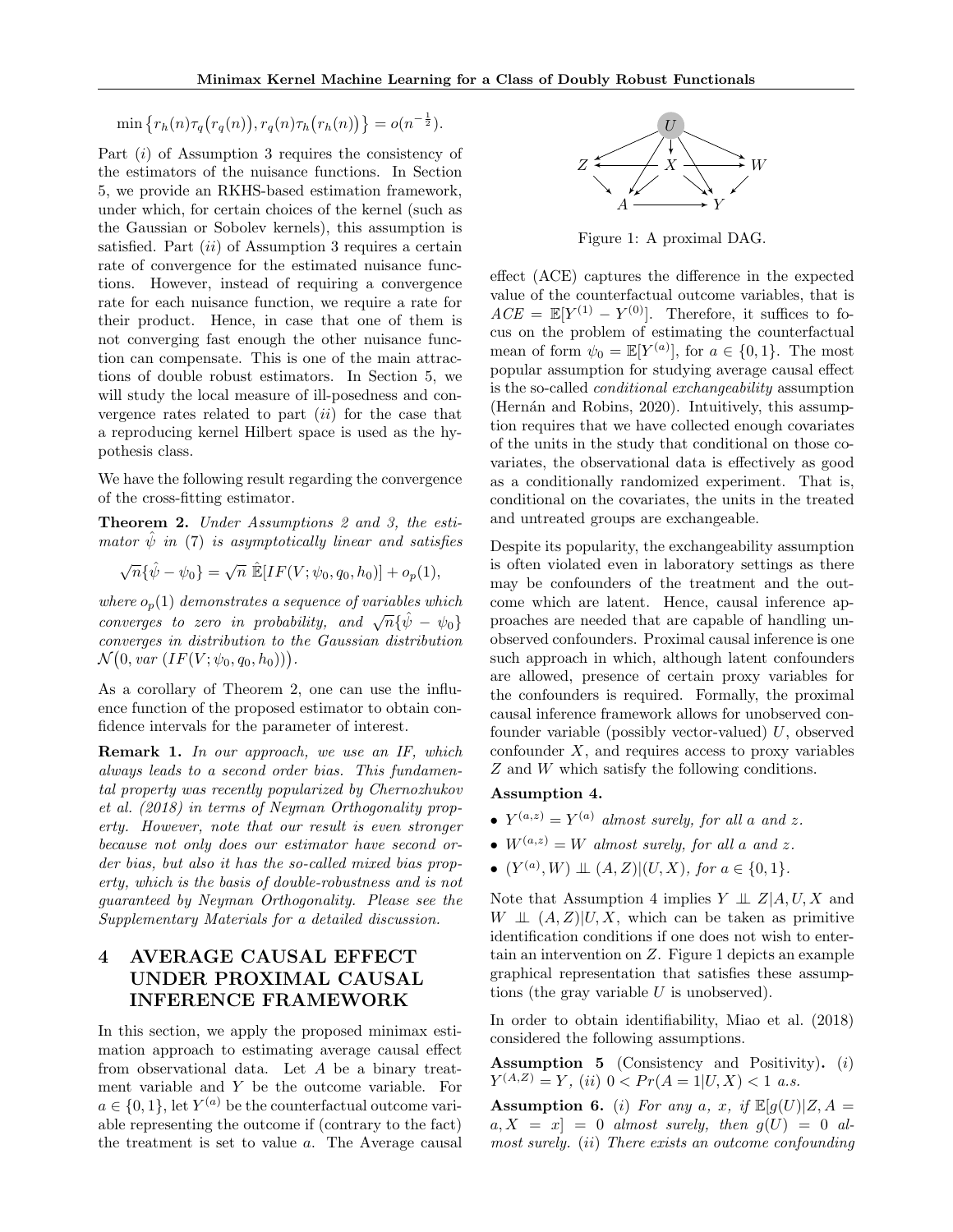*bridge function*  $h_0(w, a, x)$  *that solves the following integral equation*

$$
\mathbb{E}[Y|Z, A, X] = \mathbb{E}[h_0(W, A, X)|Z, A, X].
$$
 (8)

Miao et al. (2018) established the following nonparametric identification result.

Theorem 3 (Miao et al. (2018)). *Under Assumptions*  $4, 5, and 6, the counterfactual mean  $\mathbb{E}[Y^{(a)}]$  is non$ *parametrically identified by*  $\mathbb{E}[Y^{(a)}] = \mathbb{E}[h_0(W, a, X)].$ 

Cui et al. (2020) proposed an alternative proximal identification result based on the following counterpart of Assumption 6.

Assumption 7. (*i*) *For any a*, *x*, *if*  $\mathbb{E}[g(U)|W, A =$  $a, X = x$  = 0 *almost surely, then*  $g(U) = 0$  *almost surely.* (*ii*) *There exists a treatment confounding bridge function*  $q_0(z, a, x)$  *that solves the following integral equation*

$$
\mathbb{E}[q_0(Z, a, X)|W, A = a, X] = \frac{1}{P(A = a|W, X)}.
$$
 (9)

Cui et al. (2020) established the following nonparametric identification result.

Theorem 4 (Cui et al. (2020)). *Under Assumptions 4, 5, and 7, the counterfactual mean*  $\mathbb{E}[Y^{(a)}]$ *is nonparametrically identified by*  $\mathbb{E}[Y^{(a)}] = \mathbb{E}[I(A =$ *a*)*q*0(*Z, a, X*)*Y* ]*.*

Remark 2. *Part* (*i*) *in Assumption 6 and 7 is known as completeness condition; a technical condition central to the study of sufficiency in statistical inference. Regarding part* (*ii*) *of these assumptions, note that equations* (8) *and* (9) *define inverse problems known as Fredholm integral equations of the first kind. A sucient condition for part* (*ii*) *of Assumption 6 is the following completeness assumption together with certain mild regularity conditions (Miao and Tchetgen Tchetgen, 2018): For any*  $a, x, if E[g(Z)|W, A =$  $a, X = x$  = 0 *almost surely, then*  $g(Z) = 0$  *a.s. Similar result holds for part* (*ii*) *of Assumption 7.*

Let  $V = (X, Z, W, A, Y)$ . Cui et al. (2020) derived the locally semiparametric efficient influence function for the parameter of interest  $\psi_0$  in a nonparametric model in which both confounding bridge functions are unrestricted, at the intersection submodel where both are uniquely identified as

$$
IF_{\psi_0}(V) = -I(A = a)q_0(Z, A, X)h_0(W, A, X)
$$
  
+  $I(A = a)Yq_0(Z, A, X) + h_0(W, a, X) - \psi_0,$  (10)

This influence function satisfies our generic doubly robust functional form in expression (1) with the choice of  $g_1(V) = -I(A = a)$ ,  $g_2(V) = I(A = a)Y$ ,  $g_3(V) =$ 1, and  $q_4(V) = 0$ . Therefore, we can apply Theorem 1 to obtain the following result.

**Proposition 3.** For arm  $A=a$ , let  $(\tilde{q}_a, \tilde{h}_a)$  be a solu*tion to the population-level minimax optimizations*

$$
\tilde{h}_a = \arg\min_h \max_q \mathbb{E}[\{-I(A=a)h(W, X) + I(A=a)Y\}q(Z, X) - q^2(Z, X)],
$$
  
\n
$$
\tilde{q}_a = \arg\min_q \max_h \mathbb{E}[\{-I(A=a)q(Z, X) + 1\}h(W, X) - h^2(W, X)].
$$

*Then functions*  $\tilde{q}(z, a, x) = I(a = 0)\tilde{q}_0(z, x) + I(a = 0)$  $1)\tilde{q}_1(z, x)$ *, and*  $\tilde{h}(w, a, x) = I(a = 0)\tilde{h}_0(w, x) + I(a = 0)$  $1)$  $h_1(w, x)$  *solve the integral equations* (8) *and* (9)*, respectively.*

Note that surprisingly, the propensity score does not appear in the moment equations in Proposition 3; a fact previously noted in (Cui et al., 2020), although motivated from a different perspective.

# 5 DOUBLY ROBUST KERNEL ESTIMATOR

In this section, we describe solving the minimax problems (5) and (6) when an RKHS is used as the hypothesis class. We demonstrate that in this case, fast convergence rates can be obtained and we present a closedform solution for the optimization problem which renders an easy implementation of the method possible. We further provide results regarding estimating the ill-posedness measure for RKHSes.

Consider the finite data version of the estimators by replacing the population expectation operator E[*·*] with sample average operator  $\mathbb{E}[\cdot]$ . We propose the following Tikhonov regularization-based optimizations:

$$
\hat{q} = \arg\min_{q \in \mathcal{Q}} \sup_{h \in \mathcal{H}} \hat{\mathbb{E}}\left[h(V_h)[q(V_q)g_1(V) + g_3(V)]\right] - h^2(V_h)\right] - \lambda_{\mathcal{H}}^q \|h\|_{\mathcal{H}}^2 + \lambda_{\mathcal{Q}}^q \|q\|_{\mathcal{Q}}^2,
$$
\n(11)

$$
\hat{h} = \arg\min_{h \in \mathcal{H}} \sup_{q \in \mathcal{Q}} \hat{\mathbb{E}}\left[q(V_q)[h(V_h)g_1(V) + g_2(V)]\right] \n- q^2(V_q)\right] - \lambda_{\mathcal{Q}}^h \|q\|_{\mathcal{Q}}^2 + \lambda_{\mathcal{H}}^h \|h\|_{\mathcal{H}}^2,
$$
\n(12)

where we assume  $H$  and  $Q$  are RKHSes with kernels  $K_{\mathcal{H}}$  and  $K_{\mathcal{Q}}$ , respectively, equipped with the RKHS norms  $\|\cdot\|_{\mathcal{H}}$  and  $\|\cdot\|_{\mathcal{Q}}$ . Since the form of the two optimization problems are the same, in the following, we only discuss optimization problem (12). We drop the superscripts *h* from  $\lambda_{\mathcal{Q}}^h$  and  $\lambda_{\mathcal{H}}^h$  to make the notations less cluttered, and denote sample size by *n*.

#### 5.1 Closed-Form Solution for the Minimax Optimization

We start by showing that the optimization problem in Equation (12) has a closed-form solution. Define  $K_{\mathcal{Q},n} = (K_{\mathcal{Q}}(V_{q_i}, V_{q_j}))_{i,j=1}^n$  and  $K_{\mathcal{H},n} =$  $(K_H(V_{h_i}, V_{h_j}))_{i,j=1}^n$  as the empirical kernel matrices corresponding to spaces *Q* and *H*, respectively.

Proposition 4. *Equation* (12) *achieves its optimum*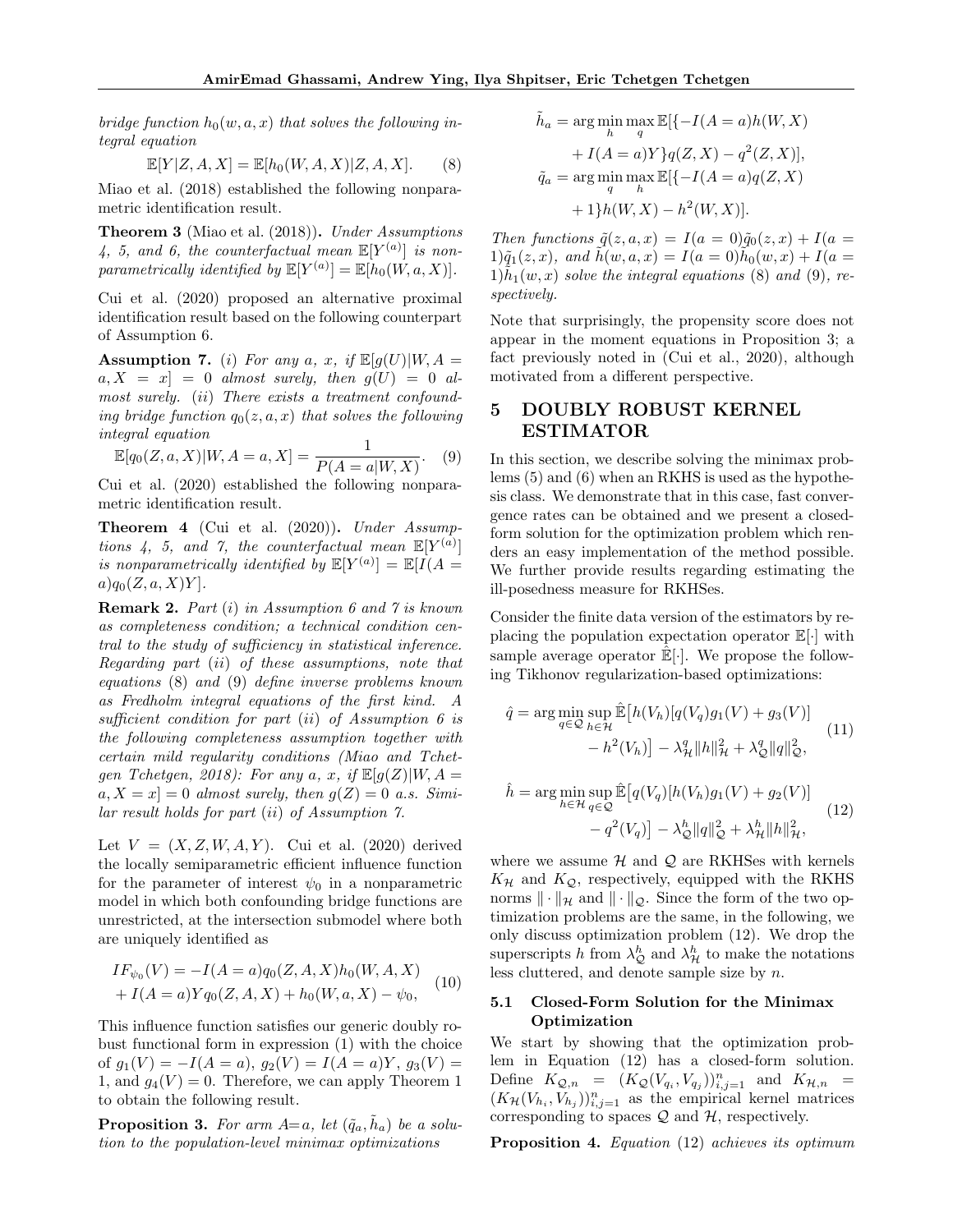$a_n t \hat{h} = \sum_{i=1}^n \alpha_i K_H(V_{h_i}, \cdot)$ *, with*  $\alpha$  *defined as* 

$$
\alpha = -\left(K_{\mathcal{H},n}diag(g_{1,n})\Gamma diag(g_{1,n})K_{\mathcal{H},n} + n^2\lambda_{\mathcal{H}}K_{\mathcal{H},n}\right)^{\dagger}
$$

$$
K_{\mathcal{H},n}diag(g_{1,n})\Gamma g_{2,n},
$$

 $where \Gamma = \frac{1}{4}K_{\mathcal{Q},n}(\frac{1}{n}K_{\mathcal{Q},n} + \lambda_{\mathcal{Q}}I_n)^{-1}, diag(g_{1,n}) \text{ is a}$ *diagonal matrix with*  $g_1(V_i)$  *as the <i>i*-th diagonal entry,  $\mathbf{a}$  *and*  $g_{2,n} \coloneqq [g_2(V_1) \cdots g_2(V_n)]^{\top}$ , and <sup>†</sup> *denotes Moore-Penrose pseudoinverse.*

#### 5.2 Convergence Analysis of the Nuisance Functions

In Section 3, we observed that the solution to the population level optimization problem (6) satisfies the conditional moment equation  $\mathbb{E}[h(V_h)g_1(V)] +$  $g_2(V)|V_q| = 0$ , which is equivalent to  $\mathbb{E}\big[g_1(V)\{\hat{h}(V_h)$  $h_0(V_h)$ }<sup>[</sup> $V_q$ ] = 0. Hence, to quantify the performance of an estimator  $\hat{h}$ , we define the *projected risk* of the estimator as

 $R(\hat{h}) := \left\| P \left[ g_1(V) \{ \hat{h}(V_h) - h_0(V_h) \} \right| V_q \right] \right\|_2.$ 

We will use the recently proposed approach of Dikkala et al. (2020) for bounding the projected risk of the regularized minimax estimator in (12). The bound that we provide is based on the critical radii of the involved function classes, which are defined by upper bounding the localized Rademacher complexity of the class. See the Supplementary Materials for the definition of localized Rademacher complexity, critical radius, as well as a computation method when an RKHS is used as the function class.

For any function class  $\mathcal{F}$ , let  $\mathcal{F}_B := \{f \in \mathcal{F} : ||f||^2_{\mathcal{F}} \leq$ *B}*. We require the following conditions on the function classes *H* and *Q* for the convergence rate results.

Assumption 8. (*i*) *H and Q are classes of buniformly bounded functions, where without loss of generality, we assume*  $b = 1$ *. The functions*  $g_1$  *and g*<sup>2</sup> *are also bounded.* (*ii*) *Q is a symmetric class, i.e., if*  $q \in \mathcal{Q}$ , then  $-q \in \mathcal{Q}$ . Also,  $\mathcal{Q}$  *is a star-convex class, i.e., if*  $q \in \mathcal{Q}$ *, then*  $\alpha q \in \mathcal{Q}$ *, for all*  $\alpha \in [0, 1]$ *. (iii)*  $h_0 \in \mathcal{H}$  *with B an upper bound on*  $||h_0||^2_{\mathcal{H}}$ . (*iv*) *For all*  $h \in \mathcal{H}$ ,  $P[g_1(V)\{h(V_h) - h_0(V_h)\} \Big| V_q \Big] \in \mathcal{Q}_{L^2 \|h - h_0\|_{\mathcal{H}}^2}$ . *Specifically, with*  $U = 2L^2B$ *, for all*  $h \in \mathcal{H}_B$ *, we have*  $P[g_1(V)\{h(V_h) - h_0(V_h)\}|V_q] \in \mathcal{Q}_U$ .

**Theorem 5.** Define the function class  $\mathcal{G}_B := \{V \rightarrow \alpha g_1(V)\{h(V_h) - h_0(V_h)\}P[g_1(V)\{h(V_h) - h_1(V_h)\}]$  $\hat{h}_0(V_h) \big| V_q \big|$ , where  $\alpha \in [0,1], h \in \mathcal{H}, h - h_0 \in \mathcal{H}_B \big\}$ . Let  $\delta_n$  be an upper bound on the critical radii of  $Q_U$ *and*  $\mathcal{G}_B$ *, and define*  $\delta := \delta_n + c_0 \sqrt{\frac{\log(c_1/\zeta)}{n}}$ *, for some constants*  $c_0$  *and*  $c_1$ *. If*  $\lambda_{\mathcal{Q}} \geq \frac{\delta^2}{U}$  *and*  $\lambda_{\mathcal{H}} \geq \lambda_{\mathcal{Q}} L^2 c_2$ *, for some constant c*2*, then under Assumption 8, with probability*  $1 - 3\zeta$ *, the estimator*  $\hat{h}$  *in* (12) *satisfies* 

# $R(\hat{h}) = O\left(\delta + \frac{\lambda_{\mathcal{H}}}{\delta} \|h_0\|_{\mathcal{H}}^2\right)$ ⌘ *.*

### 5.3 Characterization of Ill-posedness Measure

In Section 3, for any given value  $\delta > 0$ , we defined the local measure of ill-posedness. Due to the Tikhonov regularization used in our minimax estimator, assume that there exists a constant *C*, such that the output of the estimator satisfies  $\hat{h}^* - h_0 \in \mathcal{H}_C$ . Therefore, we define  $\mathcal{H}_C^{\delta} := \left\{ h \in \mathcal{H}_C : ||P[h(V_h)|V_g]||_2 \le \delta \right\}$ , and focus on the measure of ill-posedness  $\tau_h(\delta) \coloneqq \sup_{h \in \mathcal{H}_C^{\delta}} \|h\|_2$ .

If *H* is an RKHS,  $\tau_h(\delta)$  can be bounded using the eigenvalues of the RKHS and a measure of dependency between  $V_q$  and  $V_h$ . This also implies that convergence of the projected risk to zero leads to vanishing of the RMSE, i.e., as required in Assumption 3, the estimator is consistent. Let  $\{\mu_j\}_{j=1}^{\infty}$  and  $\{\phi_j\}_{j=1}^{\infty}$  be the eigenvalues and eigenfunctions of the RKHS *H*. For any  $m \in \mathbb{N}_+$ , let  $V_m$  be the  $m \times m$  matrix with entry  $(i, j)$ defines as  $[V_m]_{i,j} = \mathbb{E}\big[\mathbb{E}[\phi_i(V_h)|V_q]\mathbb{E}[\phi_j(V_h)|V_q]\big]$ . Note that the quantity on the right hand side of the equality measures how much the eigenfucntions are smoothened by the conditional expectation operator. For instance, if  $V_h = V_q$ , as is in the case of ACE under no unmeasured confounders, then  $V_m$  will be the identity matrix of size *m*. Similarly, for the proximal setup, if the proxy variables are very informative about the unobserved confounder,  $V_h$  and  $V_q$  will be highly correlated, and the matrix  $V_m$  will be close to identity matrix.

**Lemma 1** (Dikkala et al. (2020)). Let  $\lambda_m$  be the *minimum eigenvalue of Vm, and suppose that for all*  $i \leq m < j$ ,  $\left| \mathbb{E} \left[ \mathbb{E}[\phi_i(V_h)|V_q]\mathbb{E}[\phi_j(V_h)|V_q] \right] \right| \leq c\lambda_m$ , for *some constant c. Then*

$$
\tau_h(\delta)^2 \le \min_{m \in \mathbb{N}_+} \left\{ \frac{4\delta^2}{\lambda_m} + (4c^2 + 1)C\mu_{m+1} \right\}.
$$

As an example of the application of Lemma 1, suppose we use an RKHS, such as a Sobolev RKHS, with polynomial eigendecay, i.e.,  $\mu_m \sim m^{-a}$ , and the smoothing effect of the conditional expectation operator is also polynomial, i.e.,  $\lambda_m \sim m^{-b}$ , which implies that  $\tau_h(\delta) = O(\delta^{\frac{a}{a+b}})$ . By Theorem 2, we need  $\sqrt{n}r_h(n)r_q(n)^{\frac{a}{a+b}} = o(1)$ . Therefore, if  $r_h(n) = n^{-r_h}$ and  $r_q(n) = n^{-r_q}$ , we require  $\frac{1}{2} < r_h + \frac{ar_q}{a+b}$  for  $\sqrt{n}$ convergence of the functional of interest.

### 6 EXPERIMENTS

Synthetic-Data Experiments. We investigate operational characteristics of our framework by applying doubly robust kernel estimators developed in Section 5 to estimate  $h_0$  and  $q_0$  in Section 4 in a range of simulation settings. $2$  We generate the data such that

<sup>&</sup>lt;sup>2</sup>The implementation is publicly available at https://github.com/andrewyyp/Kernel-Doubly-Robust.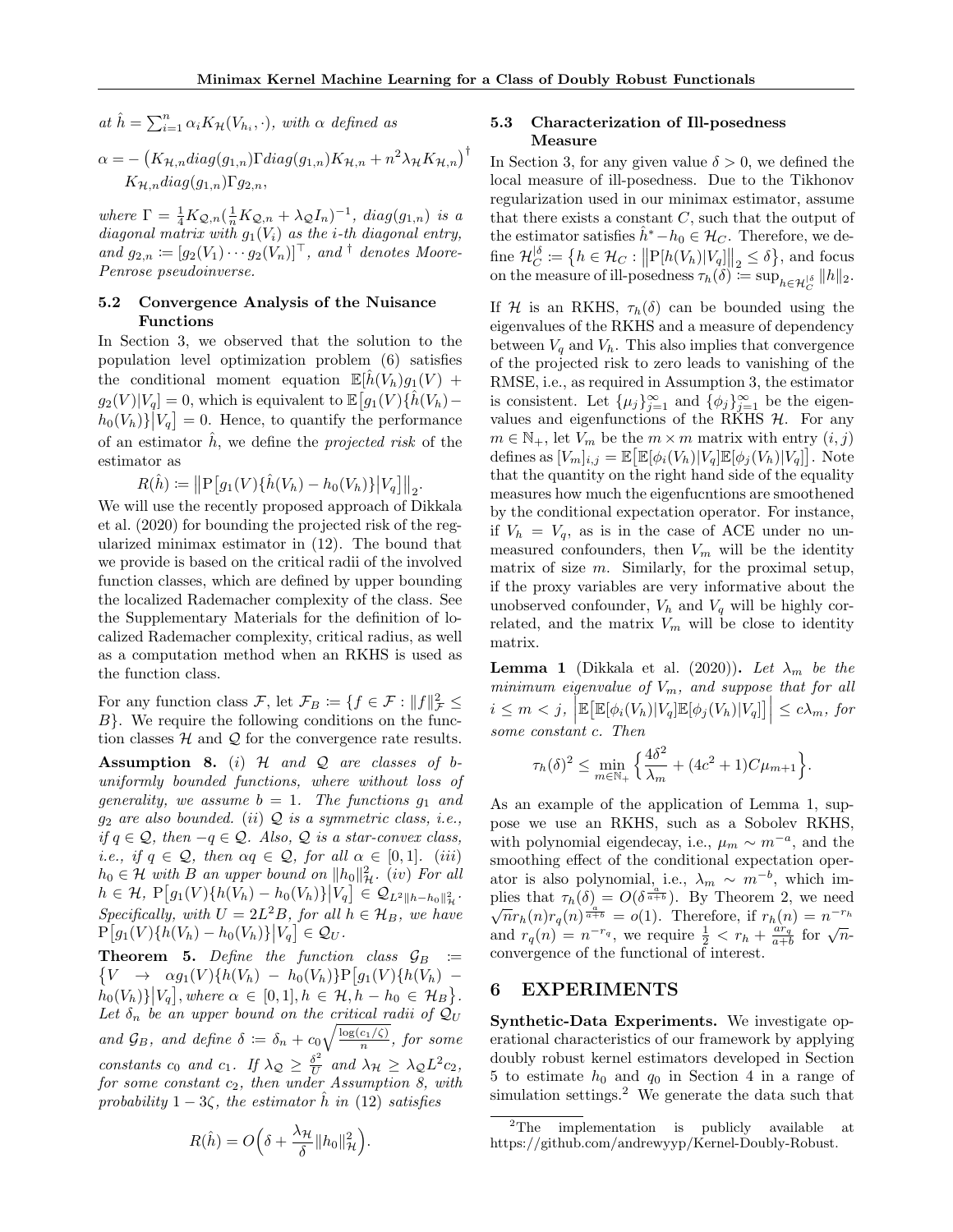

Figure 2: Boxplots of simulation results when  $n = 800, 1600, 3200$ , respectively.

the assumptions in Section 4 hold. We consider sample size  $n \in \{800, 1600, 3200\}$  and repeat each simulation for 100 times. The details of the data generating mechanisms as well as additional simulation results considering different data generating mechanisms are provided in the Supplementary Materials. We estimate the average causal effect using 5 folds cross fitting, with 5 folds cross validation to tune the hyperparameters and kernel bandwidths when learning  $h_0$  and *q*0. We then compare the performance of estimation of ACE obtained from the following three approaches: (*i*) Proximal outcome regression (POR) estimator, which is based on the result in Theorem 3, (*ii*) Proximal inverse probability weighting (PIPW) estimator, which is based on the result in Theorem 4, and (*iii*) Proximal doubly robust (PDR) estimator, which is based on the IF in display (10). The results of the comparisons are shown in Figure 2. All three estimators attain smaller bias as sample size becomes larger. As expected, the PDR estimator outperforms POR and PIPW estimators in all cases.

Real-Data Analysis. We reanalyze the Study to Understand Prognoses and Preferences for Outcomes and Risks of Treatments (SUPPORT) with the aim of evaluating the causal effect of right heart catheterization (RHC) during the initial care of critically ill patients in the intensive care unit (ICU) on survival time up to 30 days (Connors et al., 1996). The same dataset has been analyzed using proximal framework in (Tchetgen Tchetgen et al., 2020; Cui et al., 2020) with parametric estimation on nuisance parameters. Data are available on 5735 individuals, 2184 treated and 3551 controls. In total, 3817 patients survived and 1918 died within 30 days. The outcome Y is the number of days between admission and death or censoring at day 30. We include 11 baseline covariates to adjust for potential confounding. We kept choices of *Z* and *W* the same as in (Tchetgen Tchetgen et al., 2020; Cui et al., 2020). Details on baseline covariates, hyperparameters and bandwidths are given in the Supplementary Materials. The results are summarized in Table 1.

Concordance between the three proximal estimators offers confidence in modeling assumptions, indicating

Table 1: Causal effect estimates (standard deviations) and 95% confidence intervals.

|                   | $ACE$ $(SDs)$ | 95% CIs          |
|-------------------|---------------|------------------|
| $\psi_{\rm POR}$  | $-1.76(0.24)$ | $(-2.23, -1.29)$ |
| $\psi_{\rm PIPW}$ | $-1.59(0.24)$ | $(-2.07, -1.11)$ |
| $\psi_{\rm PDR}$  | $-1.70(0.24)$ | $(-2.17, -1.22)$ |

that RHC may have a more harmful effect on 30 day survival among critically ill patients admitted into an intensive care unit than previously reported. In closing, our proximal estimates are well aligned with results obtained in (Tchetgen Tchetgen et al., 2020; Cui et al., 2020).

# 7 CONCLUSION

We have demonstrated that the double-robustness property of a moment function can be used for constructing estimating equations for the nuisance components of the moment function. We framed the idea in terms of a minimax optimization approach, in which we choose a nuisance function such that it minimizes the perturbation of the expected value of the moment function for the worst-case deviation in the other nuisance function. Framing the problem in terms of an optimization, enabled us to use tools from machine learning for implementing the idea and techniques from statistical learning theory to analyze the convergence rates. Specifically, we used kernel methods for designing the learners and Rademacher complexity analysis for obtaining the convergence rates. As is the case with most of nonparametric learners, the approach introduces challenges such as choosing the hyper parameters and having larger time complexity. However, it gives us robustness with respect to model misspecification compared to parametric learners. We provided conditions on the product error of the nuisance functions, as well as the ill-posedness of a conditional expectation operator to obtain the property of asymptotic linearity for the estimator of the parameter of interest. We investigated the application of the developed methodology in estimating the average causal effect in the proximal causal inference framework. The experiment results confirmed the superiority of the double robust learner compared to methods that only use one part of the distribution.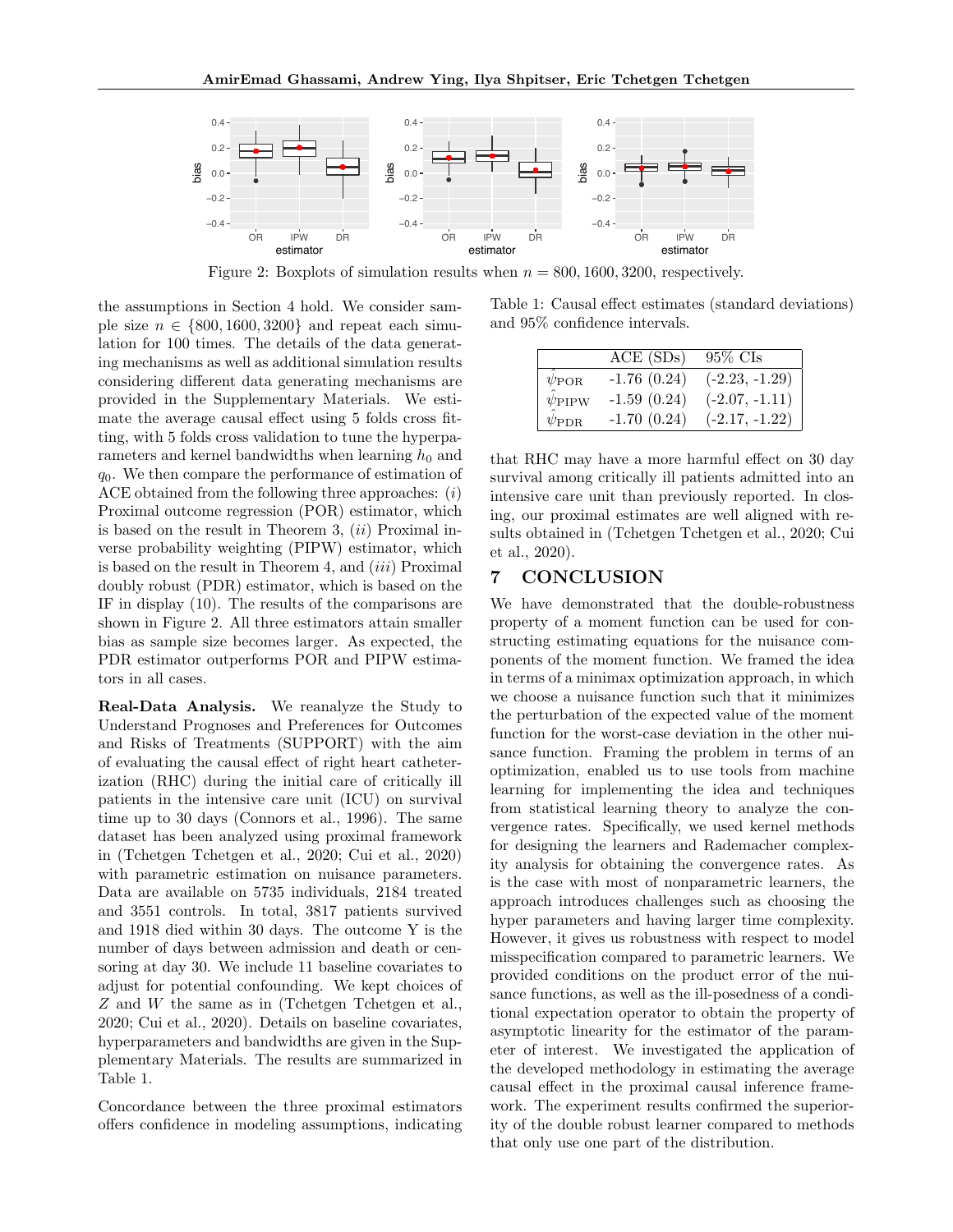#### Acknowledgements

Eric J Tchetgen Tchetgen was supported by NIH grants R01AI27271, R01CA222147, R01AG065276, R01GM139926. Ilya Shpitser was supported by grants: NSF CAREER 1942239, ONR N00014-21-1-2820, NIH R01 AI127271-01A1, and NSF 2040804.

#### References

- Athey, S., Imbens, G. W., and Wager, S. (2016). Approximate residual balancing: De-biased inference of average treatment effects in high dimensions.  $arXiv$ *preprint arXiv:1604.07125*.
- Avagyan, V. and Vansteelandt, S. (2017). Honest dataadaptive inference for the average treatment effect under model misspecification using penalised biasreduced double-robust estimation. *arXiv preprint arXiv:1708.03787*.
- Bang, H. and Robins, J. M. (2005). Doubly robust estimation in missing data and causal inference models. *Biometrics*, 61(4):962–973.
- Bennett, A., Kallus, N., and Schnabel, T. (2019). Deep generalized method of moments for instrumental variable analysis. *arXiv preprint arXiv:1905.12495*.
- Bickel, P. J., Klaassen, C. A., Bickel, P. J., Ritov, Y., Klaassen, J., Wellner, J. A., and Ritov, Y. (1993). *Ecient and adaptive estimation for semiparametric models*, volume 4. Johns Hopkins University Press Baltimore.
- Bickel, P. J. and Ritov, Y. (1988). Estimating integrated squared density derivatives: sharp best order of convergence estimates. *Sankhyā: The Indian Journal of Statistics, Series A*, pages 381–393.
- Blundell, R., Chen, X., and Kristensen, D. (2007). Semi-nonparametric iv estimation of shapeinvariant engel curves. *Econometrica*, 75(6):1613– 1669.
- Cao, W., Tsiatis, A. A., and Davidian, M. (2009). Improving efficiency and robustness of the doubly robust estimator for a population mean with incomplete data. *Biometrika*, 96(3):723–734.
- Chen, X. and Christensen, T. M. (2018). Optimal supnorm rates and uniform inference on nonlinear functionals of nonparametric iv regression. *Quantitative Economics*, 9(1):39–84.
- Chen, X. and Pouzo, D. (2012). Estimation of nonparametric conditional moment models with possibly nonsmooth generalized residuals. *Econometrica*, 80(1):277–321.
- Chernozhukov, V., Chetverikov, D., Demirer, M., Duflo, E., Hansen, C., Newey, W., and Robins, J. (2018). Double/debiased machine learning for treatment and structural parameters.
- Chernozhukov, V., Demirer, M., Lewis, G., and Syrgkanis, V. (2019). Semi-parametric efficient policy learning with continuous actions.
- Chernozhukov, V., Escanciano, J. C., Ichimura, H., Newey, W. K., and Robins, J. M. (2016a). Locally robust semiparametric estimation. *arXiv preprint arXiv:1608.00033*.
- Chernozhukov, V., Escanciano, J. C., Ichimura, H., Newey, W. K., and Robins, J. M. (2016b). Locally robust semiparametric estimation. *arXiv preprint arXiv:1608.00033v2*.
- Chernozhukov, V., Newey, W., Singh, R., and Syrgkanis, V. (2020). Adversarial estimation of riesz representers. *arXiv preprint arXiv:2101.00009*.
- Connors, A. F., Speroff, T., Dawson, N. V., Thomas, C., Harrell, F. E., Wagner, D., Desbiens, N., Goldman, L., Wu, A. W., Califf, R. M., et al. (1996). The effectiveness of right heart catheterization in the initial care of critically iii patients. *Jama*, 276(11):889– 897.
- Cui, Y., Pu, H., Shi, X., Miao, W., and Tchetgen Tchetgen, E. (2020). Semiparametric proximal causal inference. *arXiv preprint arXiv:2011.08411*.
- Cui, Y. and Tchetgen Tchetgen, E. (2019). Selective machine learning of doubly robust functionals. *arXiv preprint arXiv:1911.02029*.
- Deaner, B. (2021). Proxy controls and panel data. *https: // bdeaner. mit. edu/ sites/ default/ files/ images/ Ben\_ Deaner\_ JMP\_ Proxy\_ Controls\_ and\_ Panel\_ Data\_ updated. pdf* .
- Dikkala, N., Lewis, G., Mackey, L., and Syrgkanis, V. (2020). Minimax estimation of conditional moment models. *arXiv preprint arXiv:2006.07201*.
- Dukes, O., Shpitser, I., and Tchetgen Tchetgen, E. (2021). Proximal mediation analysis. *arXiv preprint arXiv:2109.11904*.
- Farbmacher, H., Huber, M., Lafférs, L., Langen, H., and Spindler, M. (2020). Causal mediation analysis with double machine learning. *arXiv preprint arXiv:2002.12710*.
- Foster, D. J. and Syrgkanis, V. (2019). Orthogonal statistical learning. *arXiv preprint arXiv:1901.09036*.
- Ghassami, A., Shpitser, I., and Tchetgen Tchetgen, E. (2021). Proximal causal inference with hidden mediators: Front-door and related mediation problems. *arXiv preprint arXiv:2111.02927*.
- Ghassami, A., Shpitser, I., and Tchetgen Tchetgen, E. (2022). Combining experimental and observational data for identification of long-term causal effects. *arXiv preprint arXiv:2201.10743*.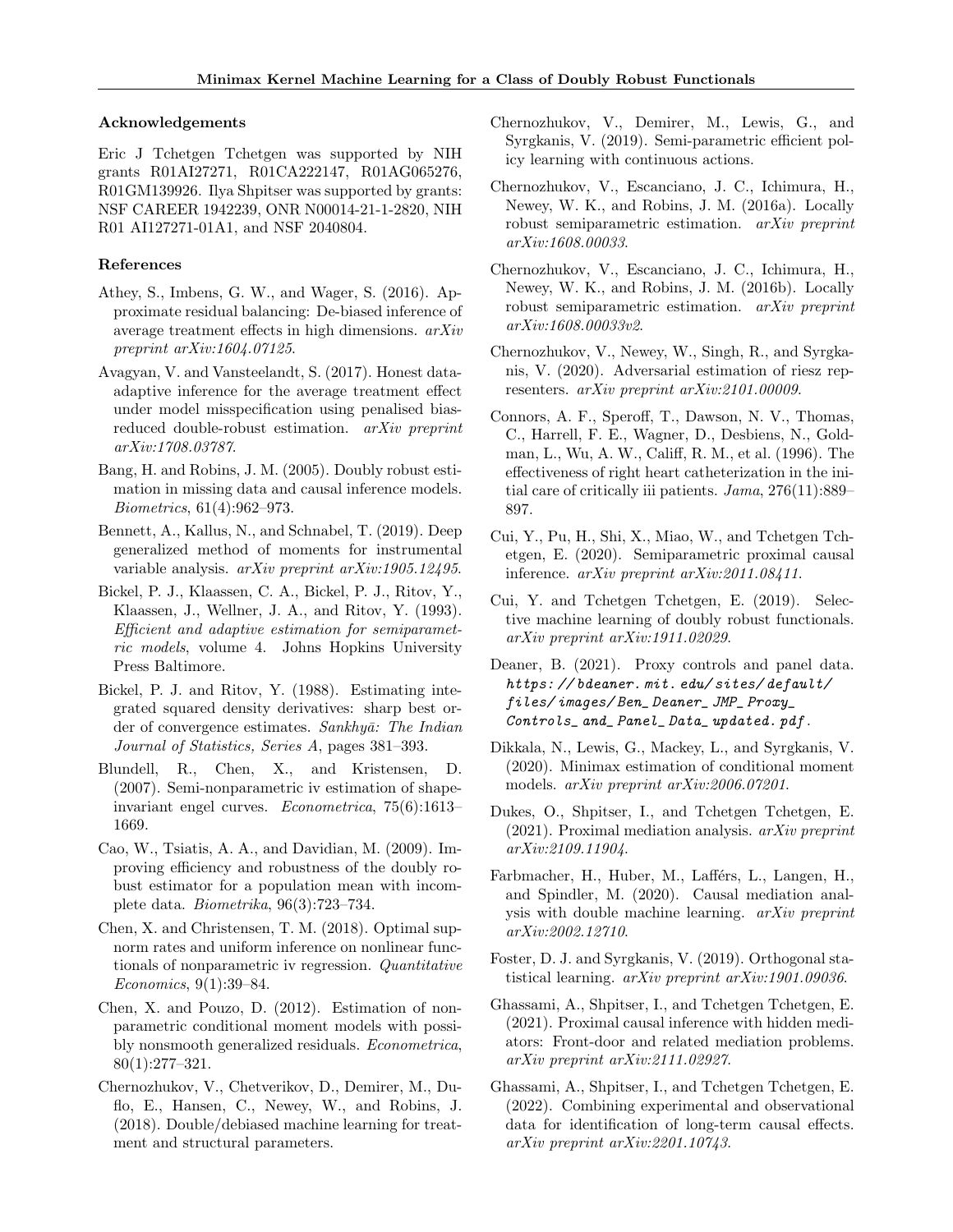- Hartford, J., Lewis, G., Leyton-Brown, K., and Taddy, M. (2017). Deep iv: A flexible approach for counterfactual prediction. In *International Conference on Machine Learning*, pages 1414–1423. PMLR.
- Hernán, M. A. and Robins, J. M. (2020). Causal inference: what if.
- Imbens, G., Kallus, N., and Mao, X. (2021). Controlling for unmeasured confounding in panel data using minimal bridge functions: From two-way fixed effects to factor models. *arXiv preprint arXiv:2108.03849*.
- Imbens, G., Kallus, N., Mao, X., and Wang, Y. (2022). Long-term causal inference under persistent confounding via data combination. *arXiv preprint arXiv:2202.07234*.
- Kallus, N., Mao, X., and Uehara, M. (2019). Localized debiased machine learning: Efficient inference on quantile treatment effects and beyond. *arXiv preprint arXiv:1912.12945*.
- Kallus, N., Mao, X., and Uehara, M. (2021). Causal inference under unmeasured confounding with negative controls: A minimax learning approach. *arXiv preprint arXiv:2103.14029*.
- Kallus, N. and Zhou, A. (2018). Policy evaluation and optimization with continuous treatments. In *International Conference on Artificial Intelligence and Statistics*, pages 1243–1251. PMLR.
- Kang, J. D., Schafer, J. L., et al. (2007). Demystifying double robustness: A comparison of alternative strategies for estimating a population mean from incomplete data. *Statistical science*, 22(4):523–539.
- Kuroki, M. and Pearl, J. (2014). Measurement bias and effect restoration in causal inference. *Biometrika*, 101(2):423–437.
- Li, W., Miao, W., and Tchetgen Tchetgen, E. (2021). Identification and estimation of nonignorable missing outcome mean without identifying the full data distribution. *arXiv preprint arXiv:2110.05776*.
- Liao, L., Chen, Y.-L., Yang, Z., Dai, B., Wang, Z., and Kolar, M. (2020). Provably efficient neural estimation of structural equation model: An adversarial approach. *arXiv preprint arXiv:2007.01290*.
- Lipsitch, M., Tchetgen Tchetgen, E., and Cohen, T. (2010). Negative controls: a tool for detecting confounding and bias in observational studies. *Epidemiology (Cambridge, Mass.)*, 21(3):383.
- Mastouri, A., Zhu, Y., Gultchin, L., Korba, A., Silva, R., Kusner, M., Gretton, A., and Muandet, K. (2021). Proximal causal learning with kernels: Twostage estimation and moment restriction. In *International Conference on Machine Learning*, pages 7512–7523. PMLR.
- Miao, W., Geng, Z., and Tchetgen Tchetgen, E. J.  $(2018)$ . Identifying causal effects with proxy variables of an unmeasured confounder. *Biometrika*, 105(4):987–993.
- Miao, W., Liu, L., Tchetgen Tchetgen, E., and Geng, Z. (2015). Identification, doubly robust estimation, and semiparametric efficiency theory of nonignorable missing data with a shadow variable. *arXiv preprint arXiv:1509.02556*.
- Miao, W. and Tchetgen Tchetgen, E. (2018). A confounding bridge approach for double negative control inference on causal effects (supplement and sample codes are included). *arXiv preprint arXiv:1808.04945*.
- Muandet, K., Mehrjou, A., Lee, S. K., and Raj, A. (2019). Dual instrumental variable regression. *arXiv preprint arXiv:1910.12358*.
- Newey, W. K. (1990). Semiparametric efficiency bounds. *Journal of applied econometrics*, 5(2):99– 135.
- Nie, X. and Wager, S. (2017). Quasi-oracle estimation of heterogeneous treatment e↵ects. *arXiv preprint arXiv:1712.04912*.
- Okui, R., Small, D. S., Tan, Z., and Robins, J. M. (2012). Doubly robust instrumental variable regression. *Statistica Sinica*, pages 173–205.
- Oprescu, M., Syrgkanis, V., and Wu, Z. S. (2019). Orthogonal random forest for causal inference. In *International Conference on Machine Learning*, pages 4932–4941. PMLR.
- Robins, J., Li, L., Tchetgen Tchetgen, E., van der Vaart, A., et al. (2008). Higher order influence functions and minimax estimation of nonlinear functionals. In *Probability and statistics: essays in honor of David A. Freedman*, pages 335–421. Institute of Mathematical Statistics.
- Robins, J. M., Li, L., Mukherjee, R., Tchetgen Tchetgen, E., and van der Vaart, A. (2017). Minimax estimation of a functional on a structured high-dimensional model. *The Annals of Statistics*, 45(5):1951–1987.
- Robins, J. M. and Rotnitzky, A. (2001). Comment on the bickel and kwon article,"inference for semiparametric models: Some questions and an answer". *Statistica Sinica*, 11(4):920–936.
- Rotnitzky, A., Lei, Q., Sued, M., and Robins, J. M. (2012). Improved double-robust estimation in missing data and causal inference models. *Biometrika*, 99(2):439–456.
- Scharfstein, D. O., Rotnitzky, A., and Robins, J. M. (1999). Adjusting for nonignorable drop-out using semiparametric nonresponse models. *Journal of*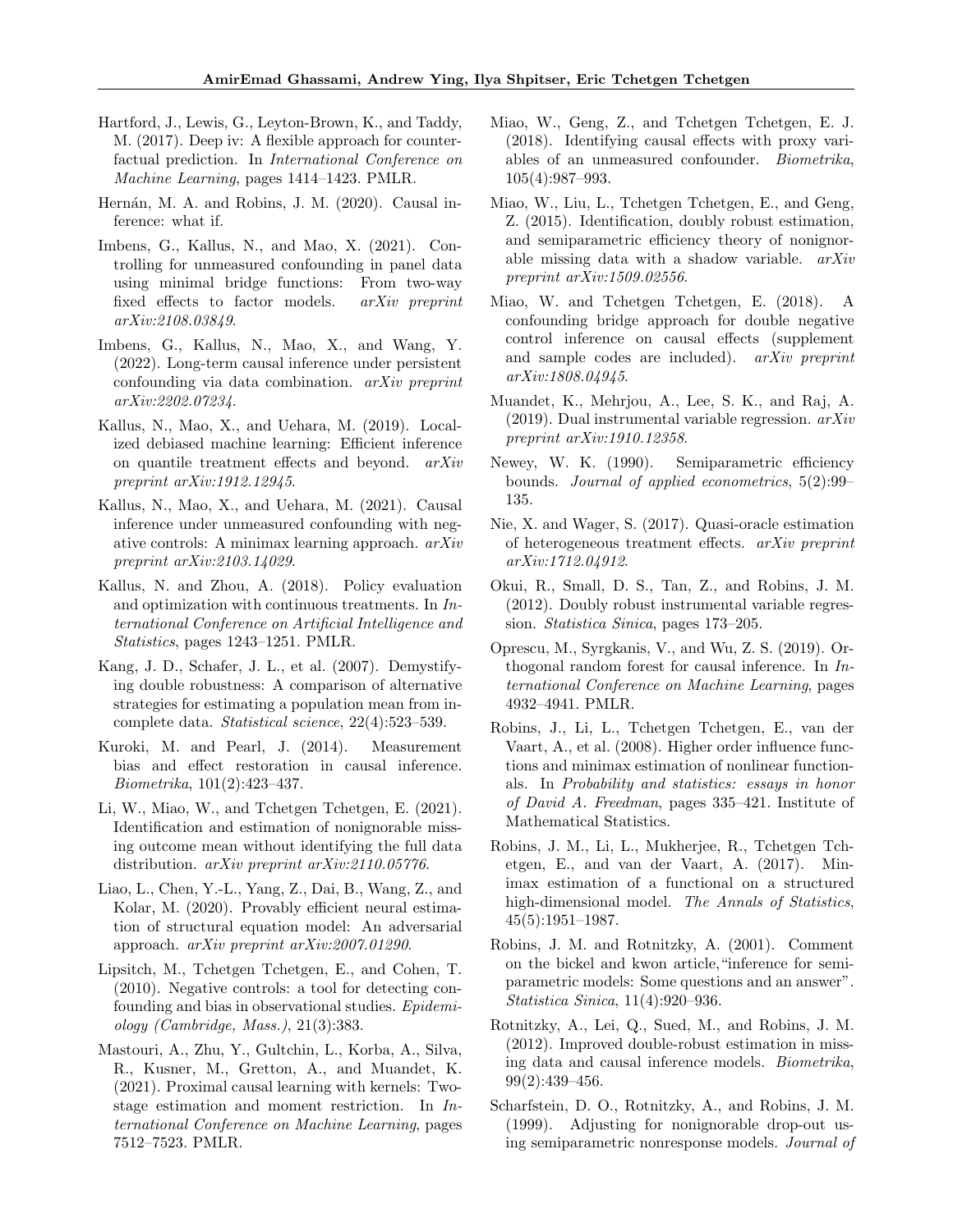*the American Statistical Association*, 94(448):1096– 1120.

- Schölkopf, B., Herbrich, R., and Smola, A. J. (2001). A generalized representer theorem. In *International conference on computational learning theory*, pages 416–426. Springer.
- Shalit, U., Johansson, F. D., and Sontag, D. (2017). Estimating individual treatment effect: generalization bounds and algorithms. In *International Conference on Machine Learning*, pages 3076–3085. PMLR.
- Shi, X., Miao, W., Hu, M., and Tchetgen Tchetgen, E. (2021). Theory for identification and inference with synthetic controls: A proximal causal inference framework. *arXiv preprint arXiv:2108.13935*.
- Shi, X., Miao, W., Nelson, J. C., and Tchetgen Tchetgen, E. J. (2020a). Multiply robust causal inference with double-negative control adjustment for categorical unmeasured confounding. *Journal of the Royal Statistical Society: Series B (Statistical Methodology)*, 82(2):521–540.
- Shi, X., Miao, W., and Tchetgen Tchetgen, E. (2020b). A selective review of negative control methods in epidemiology. *Current Epidemiology Reports*, pages 1–13.
- Singh, R. (2020). Kernel methods for unobserved confounding: Negative controls, proxies, and instruments. *arXiv preprint arXiv:2012.10315*.
- Sofer, T., Richardson, D. B., Colicino, E., Schwartz, J., and Tchetgen Tchetgen, E. (2016). On negative outcome control of unobserved confounding as a generalization of difference-in-differences. *Statistical science: a review journal of the Institute of Mathematical Statistics*, 31(3):348.
- Tchetgen Tchetgen, E. J., Robins, J. M., and Rotnitzky, A. (2010). On doubly robust estimation in a semiparametric odds ratio model. *Biometrika*, 97(1):171–180.
- Tchetgen Tchetgen, E. J. and Shpitser, I. (2012). Semiparametric theory for causal mediation analysis: efficiency bounds, multiple robustness, and sensitivity analysis. *Annals of statistics*, 40(3):1816.
- Tchetgen Tchetgen, E. J., Ying, A., Cui, Y., Shi, X., and Miao, W. (2020). An introduction to proximal causal learning. *arXiv preprint arXiv:2009.10982*.
- Tsiatis, A. (2007). *Semiparametric theory and missing data*. Springer Science & Business Media.
- Tsiatis, A. A., Davidian, M., and Cao, W. (2011). Improved doubly robust estimation when data are monotonely coarsened, with application to longitudinal studies with dropout. *Biometrics*, 67(2):536– 545.
- Van der Laan, M. J. (2014). Targeted estimation of nuisance parameters to obtain valid statistical inference. *The international journal of biostatistics*,  $10(1):29-57.$
- van der Laan, M. J. and Gruber, S. (2010). Collaborative double robust targeted maximum likelihood estimation. *The international journal of biostatistics*, 6(1).
- Van der Laan, M. J. and Rose, S. (2011). *Targeted learning: causal inference for observational and experimental data*. Springer Science & Business Media.
- Van der Vaart, A. W. (2000). *Asymptotic statistics*, volume 3. Cambridge university press.
- Vansteelandt, S., VanderWeele, T. J., Tchetgen Tchetgen, E. J., and Robins, J. M. (2008). Multiply robust inference for statistical interactions. *Journal of the American Statistical Association*, 103(484):1693–1704.
- Vermeulen, K. and Vansteelandt, S. (2015). Biasreduced doubly robust estimation. *Journal of the American Statistical Association*, 110(511):1024– 1036.
- Vlassis, N., Hebda, P., McBride, S., and Noulas, A. (2020). On proximal causal learning with many hidden confounders. *arXiv preprint arXiv:2012.06725*.
- Wager, S. and Athey, S. (2018). Estimation and inference of heterogeneous treatment effects using random forests. *Journal of the American Statistical Association*, 113(523):1228–1242.
- Wainwright, M. J. (2019). *High-dimensional statistics: A non-asymptotic viewpoint*, volume 48. Cambridge University Press.
- Ying, A., Miao, W., Shi, X., and Tchetgen Tchetgen, E. (2021). Proximal causal inference for complex longitudinal studies. *arXiv preprint arXiv:2109.07030*.
- Zheng, W. and Van Der Laan, M. J. (2010). Asymptotic theory for cross-validated targeted maximum likelihood estimation.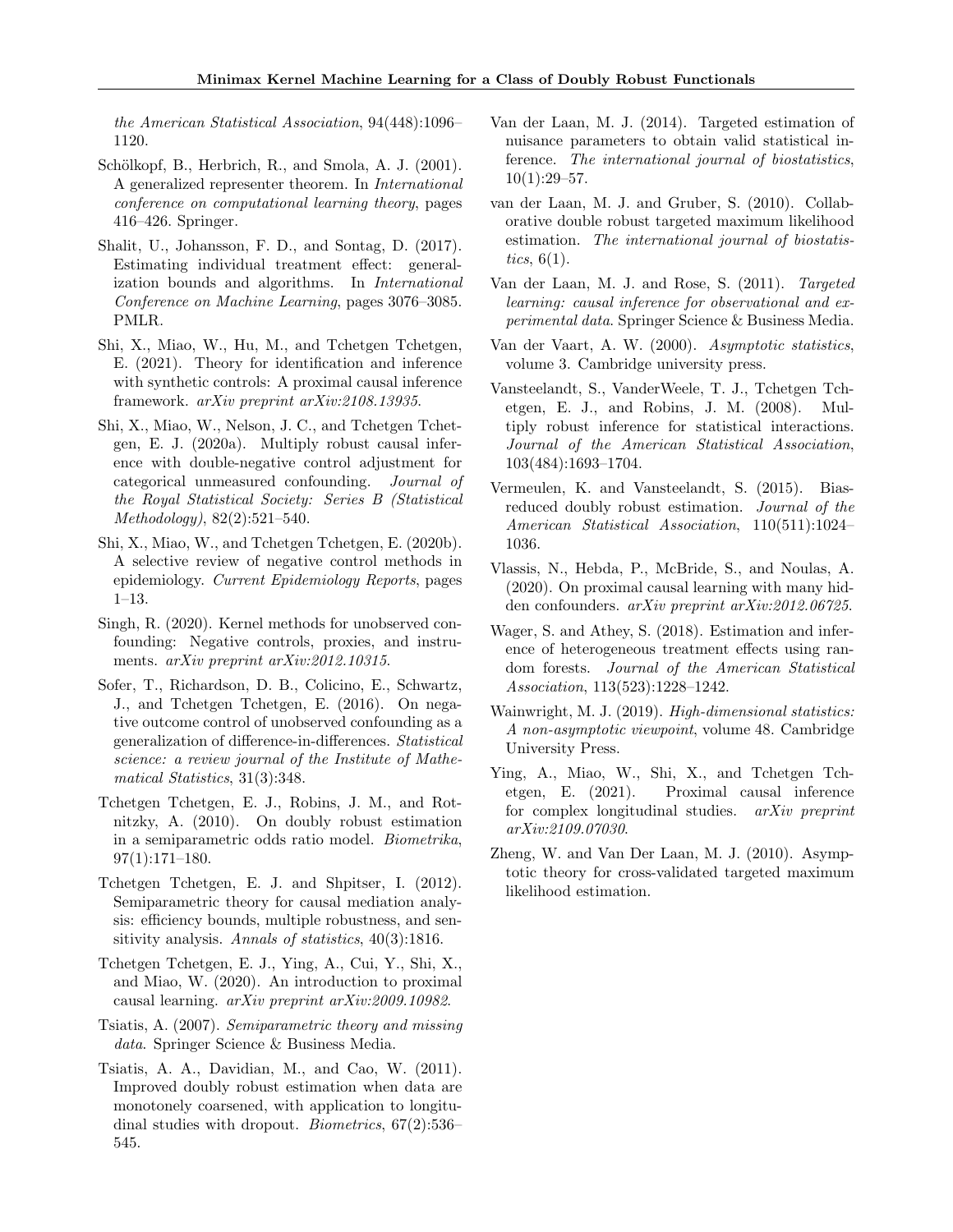# Supplementary Material: Minimax Kernel Machine Learning for a Class of Doubly Robust Functionals with Application to Proximal Causal Inference

# A RELATED WORK

In recent years, doubly robust moment functions have been proposed for several different parameters of interest (Scharfstein et al., 1999; Robins and Rotnitzky, 2001; Bang and Robins, 2005; Kang et al., 2007; Vansteelandt et al., 2008; Rotnitzky et al., 2012; Van der Laan and Rose, 2011; Okui et al., 2012; Tchetgen Tchetgen and Shpitser, 2012; Chernozhukov et al., 2016a, 2018). The predominant approach for constructing doubly robust moment functions is by using the influence function of the parameter of interest. The seminal work of Scharfstein et al. (1999) took this approach for the study of estimating the average outcome in the presence of missing data. Chernozhukov et al. (2016a) derived several novel classes of doubly robust moment conditions by adding to identifying moment functions the nonparametric influence functions, and discussed sufficient conditions for the existence of doubly robust estimating functions. In our work, we study a general class of doubly robust influence functions as our moment function, which is an extension of a class introduced in (Robins et al., 2008).

There are few other works on using a doubly robust moment function for estimating the nuisance functions. One approach is to estimate the nuisance functions by minimizing the variance of the doubly robust estimator (Cao et al., 2009; Tsiatis et al., 2011; van der Laan and Gruber, 2010). Another perspective is focusing on bias reduction rather than variance reduction and our proposed method also falls into this category (Van der Laan, 2014; Vermeulen and Vansteelandt, 2015; Avagyan and Vansteelandt, 2017; Cui and Tchetgen Tchetgen, 2019). Especially, Vermeulen and Vansteelandt (2015) proposed the bias reduced doubly robust estimation approach, which locally minimizes the squared first-order asymptotic bias of the doubly robust estimator in the direction of the nuisance parameters under misspecification of both working models. Vermeulen and Vansteelandt (2015) only considers parametric working models and the estimating equations are based on the derivative of the functions. There is no straight forward generalization of their approach in the literature, and stability concerns in terms of framing that approach as optimization problem can arise. In fact, our method can be viewed as a proposal for generalization of that work to the non-parametric setup.

Our approach is related to the series of work (Blundell et al., 2007; Chen and Pouzo, 2012; Chen and Christensen, 2018) in which functionals of non-parametric instrumental variable response curve are considered. Specifically, Chen and Pouzo (2012) proposed a class of penalized sieve minimum distance estimators for this task. Our work provides analogous techniques for a large class of doubly robust functionals using minimax estimation of nuisance functions with the hypothesis class chosen to be an RKHS.

There is a growing attention in the literature to the use of machine learning approaches for estimating causal quantities (Athey et al., 2016; Farbmacher et al., 2020; Kallus and Zhou, 2018; Nie and Wager, 2017; Shalit et al., 2017; Wager and Athey, 2018; Chernozhukov et al., 2019; Oprescu et al., 2019; Kallus et al., 2019; Dikkala et al., 2020; Bennett et al., 2019; Hartford et al., 2017), with a particular recent interest in minimax machine learning methods (Bennett et al., 2019; Dikkala et al., 2020; Muandet et al., 2019; Liao et al., 2020; Chernozhukov et al., 2020; Kallus et al., 2021). It is important to note that in works such as (Dikkala et al., 2020) and (Bennett et al., 2019), the target is a dose-response curve. Therefore, the target of estimation is unique. In our work, functions *h* and *q* are just nuisance functions for our parameter of interest, and in general, they do not need to be uniquely identified for the parameter of interest to be uniquely identified. For the convergence analysis of the kernel estimator, we used the results of Dikkala et al. (2020). However, their loss function is a special case of the loss functions resulted from our function class. Also, we utilized the universality property of RKHSes and tailored and streamlined the proof and arguments to account for this property. Also, we modified the presentation form of the hyper parameters. Also, the starting point of our approach is a doubly robust functional not a conditional moment function as in (Dikkala et al., 2020), and the connection between the former and the latter was not stated in the literature before and is one of the contributions of our work. In our work, we start from perturbing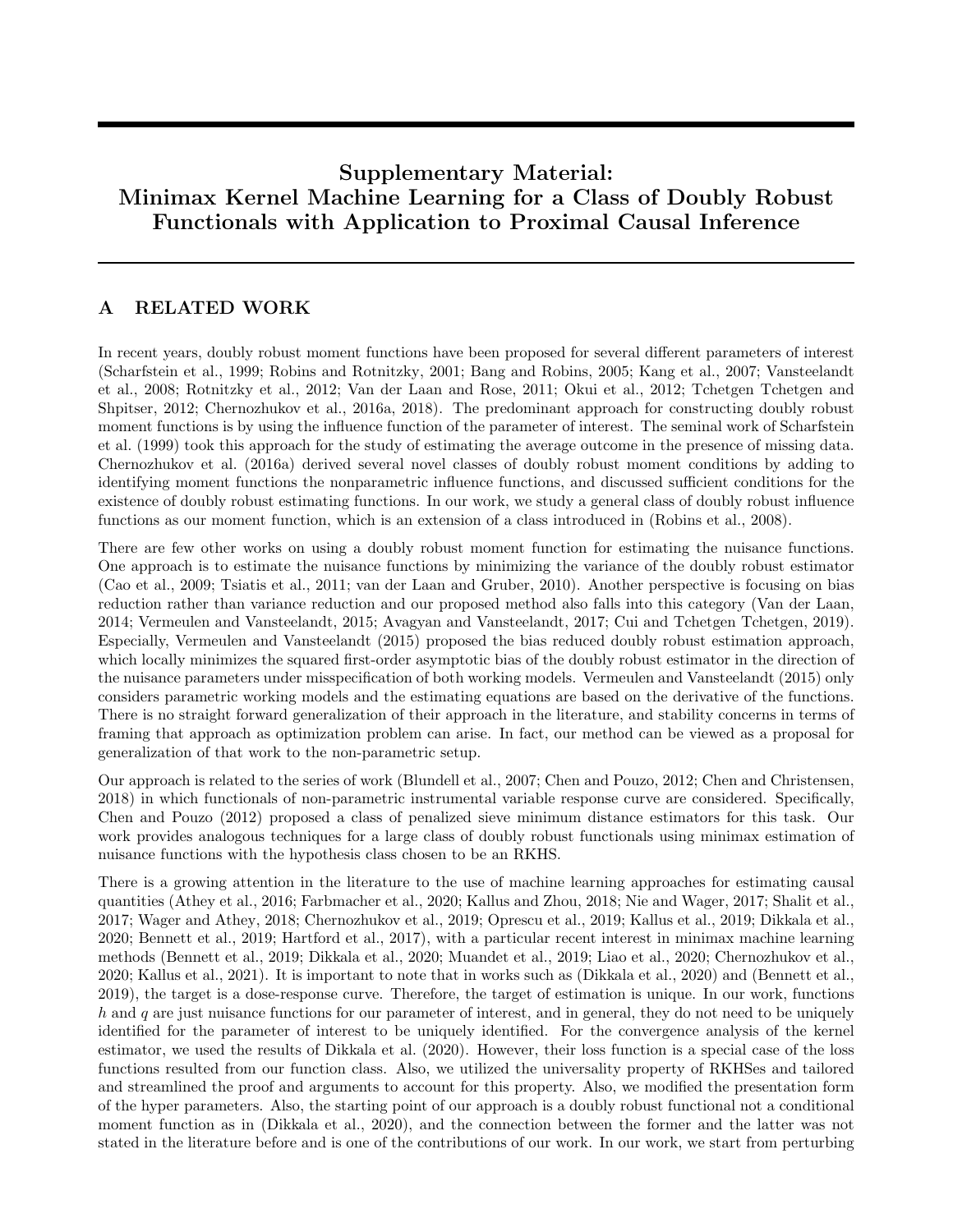a doubly robust functional and prove that this can lead to a conditional moment function.

The authors in the concurrent work (Chernozhukov et al., 2020) also use results of Dikkala et al. (2020) for function estimation, yet they do not use the double-robustness property for estimating nuisance function and their approach is for a different functional class. The functional class considered in that work does not includes the influence function of the proximal framework. Therefore, we believe that class is not suited for the goal of our paper. Also, that work does not leverage the mixed bias property which is our main tool for estimation. In general, their functional class is restricted to those that do not require ill-posedness concerns regarding projection; both hypothesis spaces are on functions with same arguments.

Finally, regarding the proximal causal inference framework, there is a growing literature on using proxy variables for causal inference from observational data. Extensive discussion of proxy variables encountered in health and social sciences can be found in (Lipsitch et al., 2010; Kuroki and Pearl, 2014; Miao et al., 2018; Shi et al., 2020a,b; Sofer et al., 2016). The proximal causal inference framework has been recently also extended to other setups such as mediation analysis (Dukes et al., 2021; Ghassami et al., 2021), data fusion (Ghassami et al., 2022; Imbens et al., 2022), and longitudinal data analysis (Ying et al., 2021; Shi et al., 2021; Imbens et al., 2021). The specific model that we use in our paper is developed in (Miao et al., 2018; Miao and Tchetgen Tchetgen, 2018; Tchetgen Tchetgen et al., 2020). Specifically, Miao et al. (2018) established sufficient conditions for nonparametric identification of causal effects using a pair of proxies. Their setup was further studied in (Vlassis et al., 2020) and (Deaner, 2021). Also, Cui et al. (2020) developed an efficient semiparametric estimator for the proximal framework. Cui et al. (2020) also proposed estimating equations for the nuisance functions. That work considers a parametric working model for the nuisance functions. Then considers the parameters of the nuisance functions as the parameter of interest and derives the influence functions for these parameters in order to generate estimating equations for the latter. This leads to unconditional moment equations that may be used to estimate parametric models for nuisance bridge functions, yet under certain considerations, as we establish in this paper, these moments equations can generate conditional moment equations allowing for nonparametric estimation of bridge functions. We emphasize that our nonparametric conditional moment equations are generated using a completely different, and more general argument than that of Cui et al. as it applies to a broader class of functionals.

Existing results for proximal causal inference mostly rely on parametric assumptions for the working models for the nuisance functions, with the following exceptions: (Singh, 2020) which uses RKHSes, however, does not use the influence function for estimating the causal effect. Mastouri et al. (2021) only considers the so-called proximal g-formula approach for estimation, which is the result mentioned in Theorem 3 of our paper. Because the influence function is not used in that work, the bias will be first order and therefore, larger than the bias in our work which is not only second order but also product bias. That is, the bias in our method is guaranteed to be of smaller order. In fact, while our estimator is root-*n* consistent (under the assumptions of Theorem 2), the estimator in that work will generally fail to be root-*n* consistent due to slow convergence rate of their nonparametric estimator of the bridge function. Also, in an independent, concurrent work, Kallus et al. (2021) consider the use of a minimax learning method in proximal causal inference framework. However, the functional class, assumptions, and convergence analysis for the parameter of interest in that work is different from ours. The convergence analysis for the stabilized minimax optimization in that work is also based on the results of Dikkala et al. (2020). However, that work is primarily focused on ACE in proximal causal inference, yet we work with a broad functional class and we focus on the double robustness property to derive the estimators and convergence analysis. The functional class considered in (Kallus et al., 2021) is a special case of our class of functionals. This can be seen by including the function  $\pi$  in that paper in functions  $g_1$  and  $g_2$  in our functional.

### A.1 Connection to the Double/Debiased Machine Learning Framework and Neyman **Orthogonality**

Our results are formally grounded in semiparametric theory. We use a first order influence function, which always leads to a second order bias (Bickel et al., 1993; Newey, 1990; Robins et al., 2017). This fundamental property was recently popularized by Chernozhukov et al. (2018) in terms of Neyman orthogonality property. However, note that our result is even stronger because not only our estimator has second order bias, but also it has the so-called mixed bias property, which is the basis of double-robustness. That is, simply having Neyman orthogonality property does not necessarily lead to double-robustness, which is the main feature of our function class, and hence the results of Chernozhokov et al. are not enough to derive ours. Also, due to the same fact, our proof techniques are different. Neyman orthogonality is not the starting assumption in our theorem even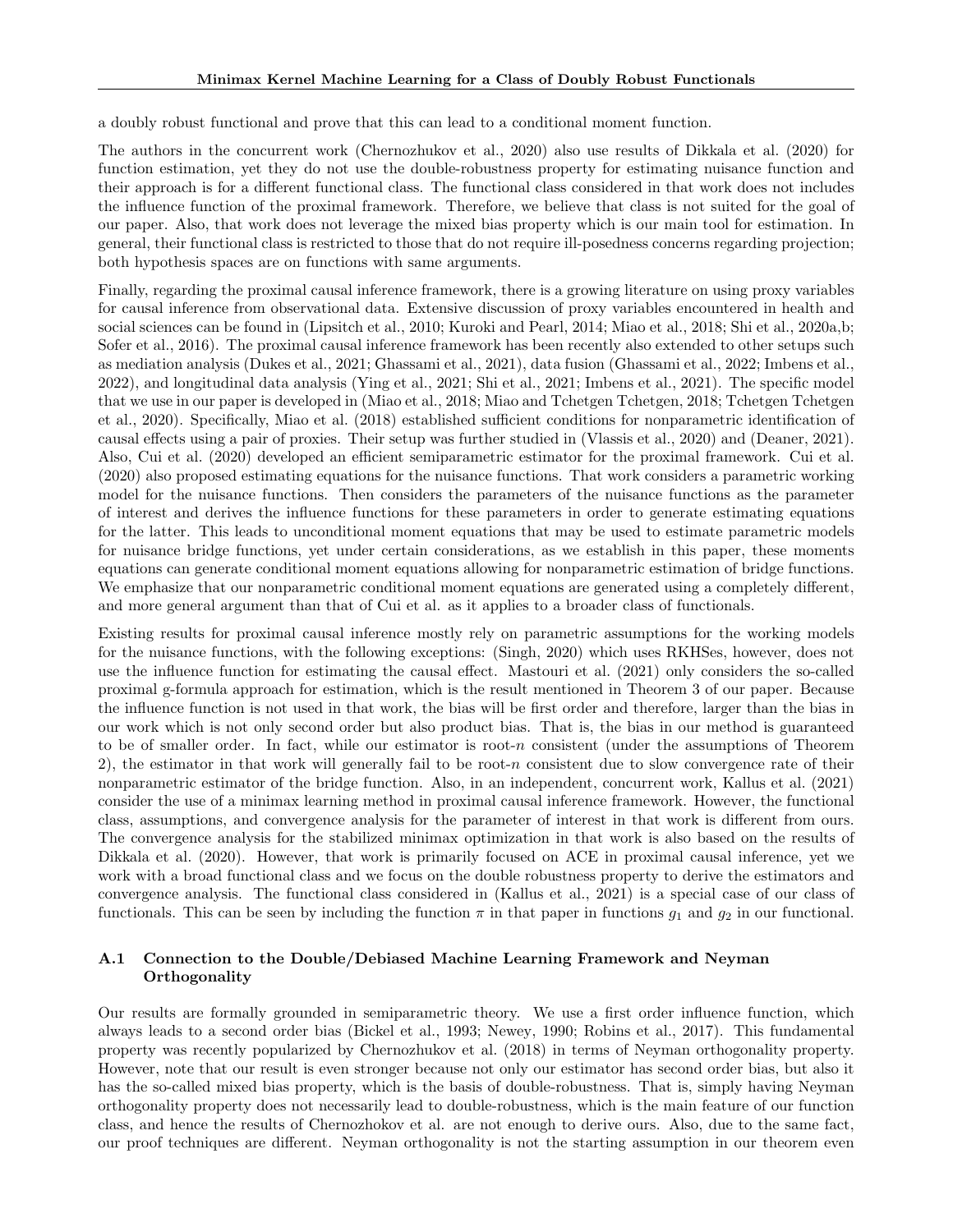though, again, by virtue of the fact that we are using an influence function, our functional does satisfy the Neyman orthogonality property.

Neyman Orthogonality can be interpreted as the moment equation incurring second order bias in terms of its nuisance functions. Influence functions in semiparametric/nonparametric models have been known to have this property since the 1980s, going back to the works of Newey, Bickel et al., and Van der Vaart. Therefore, all influence functions are guaranteed to satisfy Neyman Orthogonality. Nevertheless, Neyman Orthogonality can be considerably weaker than double robustness, as although influence functions are guaranteed to have second order bias, double robustness of an influence function requires evaluating the influence function under an appropriate choice of parametrization of the observed data distribution. See for example (Tchetgen Tchetgen et al., 2010) for an example of an influence function for the semiparametric logistic regression model which is not doubly robust if one of the nuisance parameters is the standard propensity score (i.e., Pr(Treatment = 1 *|* Covariates)), however, the same influence function becomes doubly robust if an alternative parametrization replacing the propensity score with the retrospective propensity score which further conditions on the outcome not having occurred (i.e.,  $Pr(\text{Treatment} = 1 \mid \text{Covariates}, \text{Outcome} = 0)$ , a somewhat surprising result given the central role the standard propensity plays in causal inference.

Therefore, one could use arguments in Chernozhukov et al. (2018) to establish that the bias of our estimator must be second order, however those arguments are insufficient to establish the exact form of the second order bias, potentially leading to conservative statements about the order the bias. In fact, note that in (Chernozhukov et al., 2018), all nuisance functions are lumped together as one nuisance function, and the work requires a convergence rate for that nuisance function. On the other hand, in our work, we have two nuisance functions, and we do not require convergence rates on either of them, but we require a convergence rate on the product of the biases. That is, one of the nuisance functions can converge arbitrarily slow (contrary to (Chernozhukov et al., 2018)), as long as the other one converges fast enough so that their product is of order smaller than root *n*. The approach of Chernozhukov et al. (2018) generally requires both nuisance functions to converge at rate faster than quarter root *n*. It is the special form of our functional of interest which enabled us to obtain such important property.

Note that besides the aforementioned difference between the two works, due to the fact that we have different arguments for the nuisance functions, throughout the proof, we have to also deal with projection of one function space to the other for our convergence analysis, which is a feature new in our work.

# B CRITICAL RADIUS

For the bounding approach in Section 5, we need the following definitions from the statistical learning theory literature (Wainwright, 2019).

**Definition 2** (Localized Rademacher Complexity). For a given  $\delta > 0$ , and function class F, the localized *Rademacher complexity of F is defined as*

$$
\mathcal{R}(\delta,\mathcal{F}) \coloneqq \mathbb{E}_{\epsilon,X}\Bigg[\sup_{\substack{f \in \mathcal{F} \\ \|f\|_2 \leq \delta}} \Big|\frac{1}{n}\sum_{i=1}^n \epsilon_i f(X_i)\Big|\Bigg],
$$

*where*  $\{X_i\}_{i=1}^n$  *are i.i.d.* samples from the underlying distribution and  $\{\epsilon_i\}_{i=1}^n$  *are i.i.d.* Rademacher variables *taking values in*  $\{-1, +1\}$  *with equal probability, independent of*  $\{X_i\}_{i=1}^n$ *.* 

**Definition 3** (Critical Radius). The critical radius of a function class  $\mathcal F$  is the smallest solution  $\delta_n^*$  to the *inequality*  $\mathcal{R}(\delta, \mathcal{F}) \leq \delta^2$ .

Wainwright (2019) also provided the empirical counterparts of the localized Rademacher complexity and critical radius, which can be used to estimate the corresponding true values.

One of the attractive computational properties of RKHSes is that their localized Rademacher complexity can be determined by their eigendecay. For any function class  $\mathcal{F}$ , let  $\mathcal{F}_B := \{ f \in \mathcal{F} : ||f||^2_{\mathcal{F}} \leq B \}$ . If  $\mathcal{F}$  is an RKHS with eigenvalues  $\{\mu_j\}_{j=1}^{\infty}$ , then the localized Rademacher complexity of  $\mathcal{F}_B$  can be upper bounded as (Wainwright, 2019)

$$
\mathcal{R}(\delta, \mathcal{F}_B) \le B \sqrt{\frac{2}{n}} \sqrt{\sum_{j=1}^{\infty} \min\{\mu_j, \delta^2\}}.
$$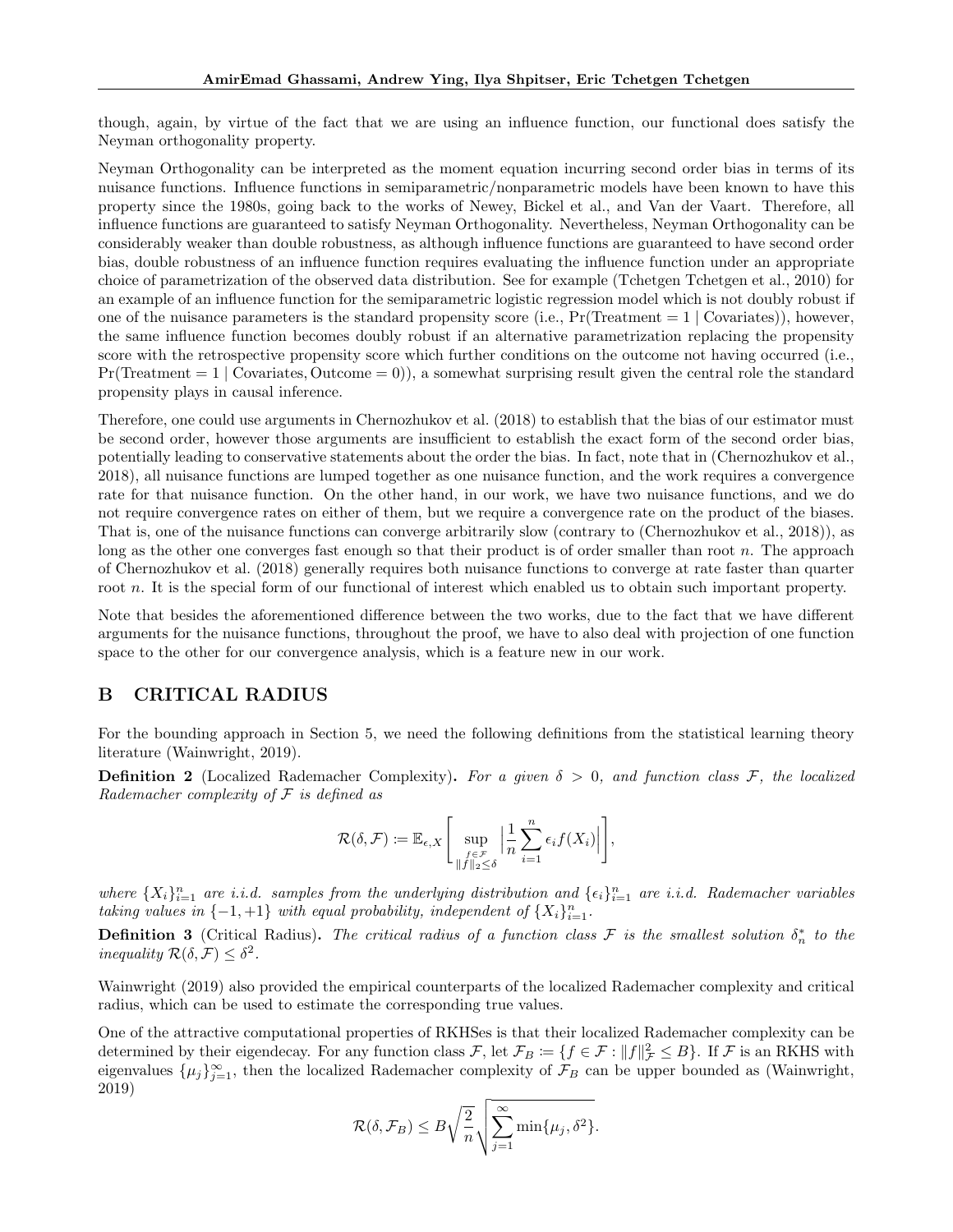Therefore, we can find an upper bound for the critical radius of  $\mathcal{F}_B$  by finding a solution to the inequality

$$
B\sqrt{\frac{2}{n}}\sqrt{\sum_{j=1}^{\infty}\min\{\mu_j,\delta^2\}} \leq \delta^2.
$$

### C A REMARK ON THE MEASURE OF ILL-POSEDNESS

Chen and Pouzo (2012) also proposed the following measure of ill-posedness in their work

$$
\tau = \sup_{h \in \mathcal{H}} \frac{\|h\|_2}{\|P[h(V_h)|V_q]\|_2}.
$$

This measure can also be used for bounding error  $\|\hat{h} - h_0\|_2$  simply by

$$
\|\hat{h} - h_0\|_2 \le \tau \big\|P[\hat{h}(V_h) - h_0(V_h)|V_q]\big\|_2.
$$

However, we note that

$$
\tau_h(\delta) = \delta \sup_{h \in \mathcal{H}^{|\delta}} \frac{\|h\|_2}{\delta}
$$
  
\n
$$
= \delta \sup_{h \in \mathcal{H}^{|\delta}} \frac{\|h\|_2}{\|P[h(V_h)|V_q]\|_2} \cdot \frac{\|P[h(V_h)|V_q]\|_2}{\delta}
$$
  
\n
$$
\leq \delta \sup_{h \in \mathcal{H}^{|\delta}} \frac{\|h\|_2}{\|P[h(V_h)|V_q]\|_2}
$$
  
\n
$$
\leq \delta \tau.
$$

Hence, working with  $\tau_h(\delta)$ , as we do in our approach, leads to tighter bounds.

# D PROOFS

*Proof of Proposition 1.* Due to Assumption 1, the model governing the distribution of the data contains parametric submodels  $\mathcal{M}^l = \{P^{l,t} : t \geq 0\}$  for  $l = 1, 2, ...$  (the parameter of each submodel is denoted by *t*), such that

- $P^{l,0} = P$
- $P_X^{l,t} = P_X$
- $q^{l,t}(v_q) = q_0(v_q) + tf^l(v_q)$
- $h^{l,t}(v_h) = h_0(v_h)$

where the sequence  $\{f^l\}$  is dense in  $\mathcal{L}_2(P_{V_q})$ .

Let  $S^l(P)$  be the score of the submodel  $P^{l,t}$  at  $t=0$ , that is,

$$
S^{l}(P) = \frac{d}{dt} \log P^{l,t}|_{t=0}.
$$

We note that

$$
\psi(P^{l,t}) = \mathbb{E}_{P^{l,t}}[q^{l,t}(V_q)h^{l,t}(V_h)g_1(V) + q^{l,t}(V_q)g_2(V) + h^{l,t}(V_h)g_3(V) + g_4(V)]
$$
  
=  $\mathbb{E}_{P^{l,t}}[\{q_0(V_q) + tf^l(V_q)\}h_0(V_h)g_1(V) + \{q_0(V_q) + tf^l(V_q)\}g_2(V) + h_0(V_h)g_3(V) + g_4(V)].$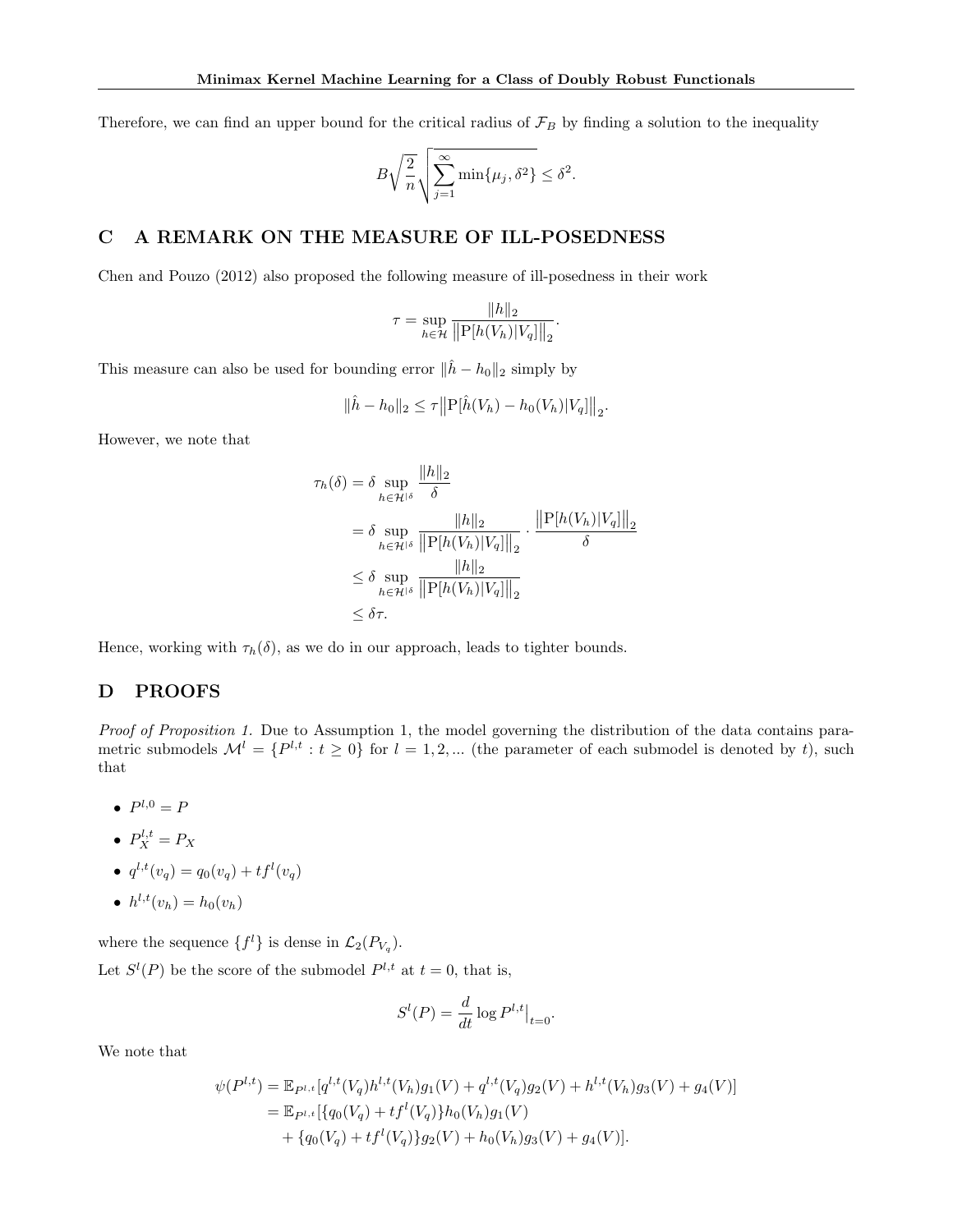Therefore,

$$
\frac{d}{dt}\psi(P^{l,t})|_{t=0} = \mathbb{E}_P[f^l(V_q)h_0(V_h)g_1(V) + f^l(V_q)g_2(V)] \n+ \mathbb{E}_P[\{q_0(V_q)h_0(V_h)g_1(V) + q_0(V_q)g_2(V) + h_0(V_h)g_3(V) + g_4(V)\}S^l(P)].
$$

But we notice that since  $q_0(V_q)h_0(V_h)g_1(V) + q_0(V_q)g_2(V) + h_0(V_h)g_3(V) + g_4(V) - \psi_0$  is the influence function of  $\psi_0$ , we have

$$
\frac{d}{dt}\psi(P^{l,t})|_{t=0} = \mathbb{E}_P[\{q_0(V_q)h_0(V_h)g_1(V) + q_0(V_q)g_2(V) + h_0(V_h)g_3(V) + g_4(V)\}S^l(P)],
$$

which implies that

$$
\mathbb{E}_P[f^l(V_q)h_0(V_h)g_1(V) + f^l(V_q)g_2(V)] = \mathbb{E}_P[\{h_0(V_h)g_1(V) + g_2(V)\}f^l(V_q)] = 0.
$$
\n(13)

Equation (13) is true for every submodel *l*. Therefore, since the sequence  $\{f^l\}$  is dense in  $\mathcal{L}_2(P_{V_q})$ , we conclude that  $\mathbb{E}[h_0(V_h)g_1(V) + g_2(V)|V_q] = 0$ . Similarly, we can show that  $\mathbb{E}[q_0(V_q)g_1(V) + g_3(V)|V_h] = 0$ .

For any choice of *q*, we have

$$
\mathbb{E}[IF(V; \psi_0, q, h_0)] - \mathbb{E}[IF(V; \psi_0, q_0, h_0)]
$$
  
= 
$$
\mathbb{E}[g_1(V)h_0(V_h)\{q(V_q) - q_0(V_q)\} + g_2(V)\{q(V_q) - q_0(V_q)\}]
$$
  
= 
$$
\mathbb{E}[\{g_1(V)h_0(V_h) + g_2(V)\}\{q(V_q) - q_0(V_q)\}]
$$
  
= 
$$
\mathbb{E}[\mathbb{E}[h_0(V_h)g_1(V) + g_2(V)|V_q]\{q(V_q) - q_0(V_q)\}] = 0,
$$

For any choice of *h*, we have

$$
\mathbb{E}[IF(V; \psi_0, q_0, h)] - \mathbb{E}[IF(V; \psi_0, q_0, h_0)]
$$
\n
$$
= \mathbb{E}[g_1(V)q_0(V_q)\{h(V_h) - h_0(V_h)\} + g_3(V)\{h(V_h) - h_0(V_h)\}]
$$
\n
$$
= \mathbb{E}[\{g_1(V)q_0(V_q) + g_3(V)\}\{h(V_h) - h_0(V_h)\}]
$$
\n
$$
= \mathbb{E}[\mathbb{E}[q_0(V_q)g_1(V) + g_3(V)|V_h]\{h(V_h) - h_0(V_h)\}] = 0,
$$

 $\Box$ 

*Proof of Proposition 2.* We note that the function *q* does not appear in

$$
\mathbb{E}[prt(q, h; \dot{q}, 0)] = \mathbb{E}\big[\dot{q}(V_q)[h(V_h)g_1(V) + g_2(V)]\big].
$$

Similarly, the function *h* does not appear in

$$
\mathbb{E}[prt(q, h; 0, \dot{h})] = \mathbb{E}\big[\dot{h}(V_h)[q(V_q)g_1(V) + g_3(V)]\big].
$$

Also, recall that the nuisance functions are assumed to be variation independent. Therefore,  $\hat{q}$  and  $\hat{h}$  can be estimated using separate optimizations.

Since  $\mathbb{E}\big[\dot{q}(V_q)[\hat{h}(V_h)g_1(V) + g_2(V)]\big] = 0$  for all  $\dot{q}$ , the choice of  $\dot{q}(V_q) = \mathbb{E}[\hat{h}(V_h)g_1(V) + g_2(V) | V_q]$  and law of iterative expectations imply that  $\mathbb{E}[\hat{h}(V_h)g_1(V) + g_2(V)|V_q] = 0$ . Similarly, we conclude that  $\mathbb{E}[\hat{q}(V_q)g_1(V) +$  $g_3(V)|V_h| = 0.$ 

*Proof of Theorem 1.* We note that

$$
\min_{h} \max_{\dot{q}} \mathbb{E}\Big[\dot{q}(V_q)[h(V_h)g_1(V) + g_2(V)] - \dot{q}^2(V_q)\Big]
$$
\n
$$
= \min_{h} - \Big(\min_{\dot{q}} \mathbb{E}\Big[(\dot{q}(V_q) - \frac{1}{2}[h(V_h)g_1(V) + g_2(V)])^2\Big] - \frac{1}{4}\mathbb{E}\Big[[h(V_h)g_1(V) + g_2(V)]^2\Big]\Big)
$$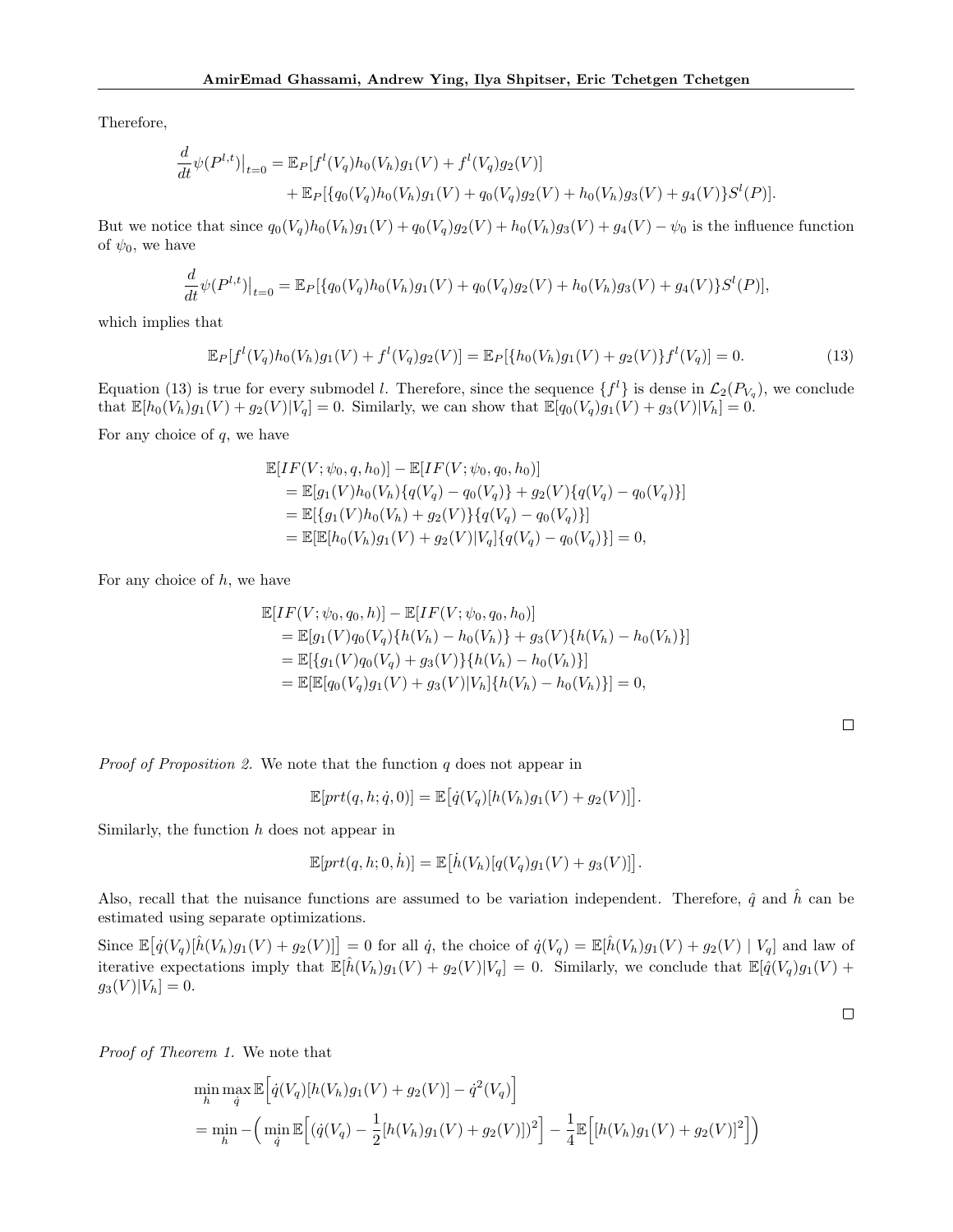Similarly,

$$
\min_{q} \max_{\hat{h}} \mathbb{E}\Big[\dot{h}(V_h)[q(V_q)g_1(V) + g_3(V)] - \dot{h}^2(V_h)\Big] \n= \min_{q} -\Big(\min_{\hat{h}} \mathbb{E}\Big[(\dot{h}(V_h) - \frac{1}{2}[q(V_q)g_1(V) + g_3(V)])^2\Big] - \frac{1}{4}\mathbb{E}\Big[ [q(V_q)g_1(V) + g_3(V)]^2\Big] \Big),
$$

The inner optimizations achieve their optimum at

$$
\dot{q}^*(V_q) = \frac{1}{2} \mathbb{E}[h(V_h)g_1(V) + g_2(V)|V_q],
$$
  

$$
\dot{h}^*(V_h) = \frac{1}{2} \mathbb{E}[q(V_q)g_1(V) + g_3(V)|V_h],
$$

Therefore, the outer minimization problems are

$$
\min_{h} \frac{1}{4} \mathbb{E} \Big[ \mathbb{E} [h(V_h) g_1(V) + g_2(V) |V_q]^2 \Big] \ge 0,
$$
  

$$
\min_{q} \frac{1}{4} \mathbb{E} \Big[ \mathbb{E} [q(V_q) g_1(V) + g_3(V) |V_h]^2 \Big] \ge 0.
$$

But we note that zero is achievable. This is due to Proposition 2, where zero is achieved at the ground-truth nuisance functions  $q_0$  and  $h_0$ . Therefore, the optimizers satisfy

$$
\mathbb{E}[h(V_h)g_1(V) + g_2(V)|V_q] = 0,
$$
  

$$
\mathbb{E}[q(V_q)g_1(V) + g_3(V)|V_h] = 0.
$$

*Proof of Theorem 2.* To simplify the notations, assume the size of each partition of the data is *m*, that is,  $n = mL$ . Let  $(\hat{q}_{\ell}, \hat{h}_{\ell})$  be the estimators of  $(q_0, h_0)$  obtained on subsamples  $I_{\ell}^c$ . For parameters  $q$ ,  $h$ , and  $\psi$  define

$$
\phi(V; q, h) \coloneqq IF(V; \psi, q, h) - \psi,
$$

which implies that  $\hat{\psi}_{\ell}$  can be written as

$$
\hat{\psi}_{\ell} = \mathbb{P}_m^{\ell} [\phi(V; \hat{q}_{\ell}, \hat{h}_{\ell})].
$$

Therefore, we have

$$
\sqrt{n}\{\hat{\psi} - \psi_0\} = \sqrt{n}\left\{\frac{1}{L}\sum_{\ell=1}^L \mathbb{P}_m^{\ell}[\phi(V; \hat{q}_\ell, \hat{h}_\ell)] - \psi_0]\right\}
$$

$$
= \frac{\sqrt{n}}{L\sqrt{m}}\sum_{\ell=1}^L \left\{\left\{\mathbb{G}_m^{\ell}[\phi(V; \hat{q}_\ell, \hat{h}_\ell)] - \mathbb{G}_m^{\ell}[\phi(V; q_0, h_0)]\right\} + \mathbb{G}_m^{\ell}[\phi(V; q_0, h_0)]
$$

$$
+ \sqrt{m}\left\{\mathbb{P}[\phi(V; \hat{q}_\ell, \hat{h}_\ell)] - \psi_0\right\}\right\}
$$

where for any function  $f(V)$ ,

$$
\mathbb{G}_n[f] = \sqrt{n} \{ \mathbb{P}_n[f] - \mathbb{P}[f] \}
$$

represents the empirical process. Recalling that  $n = mL$ , we have

$$
\sqrt{n} \{\hat{\psi} - \psi_0\} = \frac{1}{\sqrt{L}} \sum_{\ell=1}^{L} \left\{ \mathbb{G}_m^{\ell} [\phi(V; \hat{q}_{\ell}, \hat{h}_{\ell})] - \mathbb{G}_m^{\ell} [\phi(V; q_0, h_0)] \right\}
$$
(T<sub>1</sub>)

$$
+\frac{1}{\sqrt{L}}\sum_{\ell=1}^{L}\mathbb{G}_{m}^{\ell}[\phi(V;q_0,h_0)]\tag{T_2}
$$

$$
+\frac{1}{\sqrt{L}}\sum_{\ell=1}^{L}\sqrt{m}\Big\{\mathbf{P}[\phi(V;\hat{q}_{\ell},\hat{h}_{\ell})]-\psi_0\Big\}\tag{T_3}
$$

 $\Box$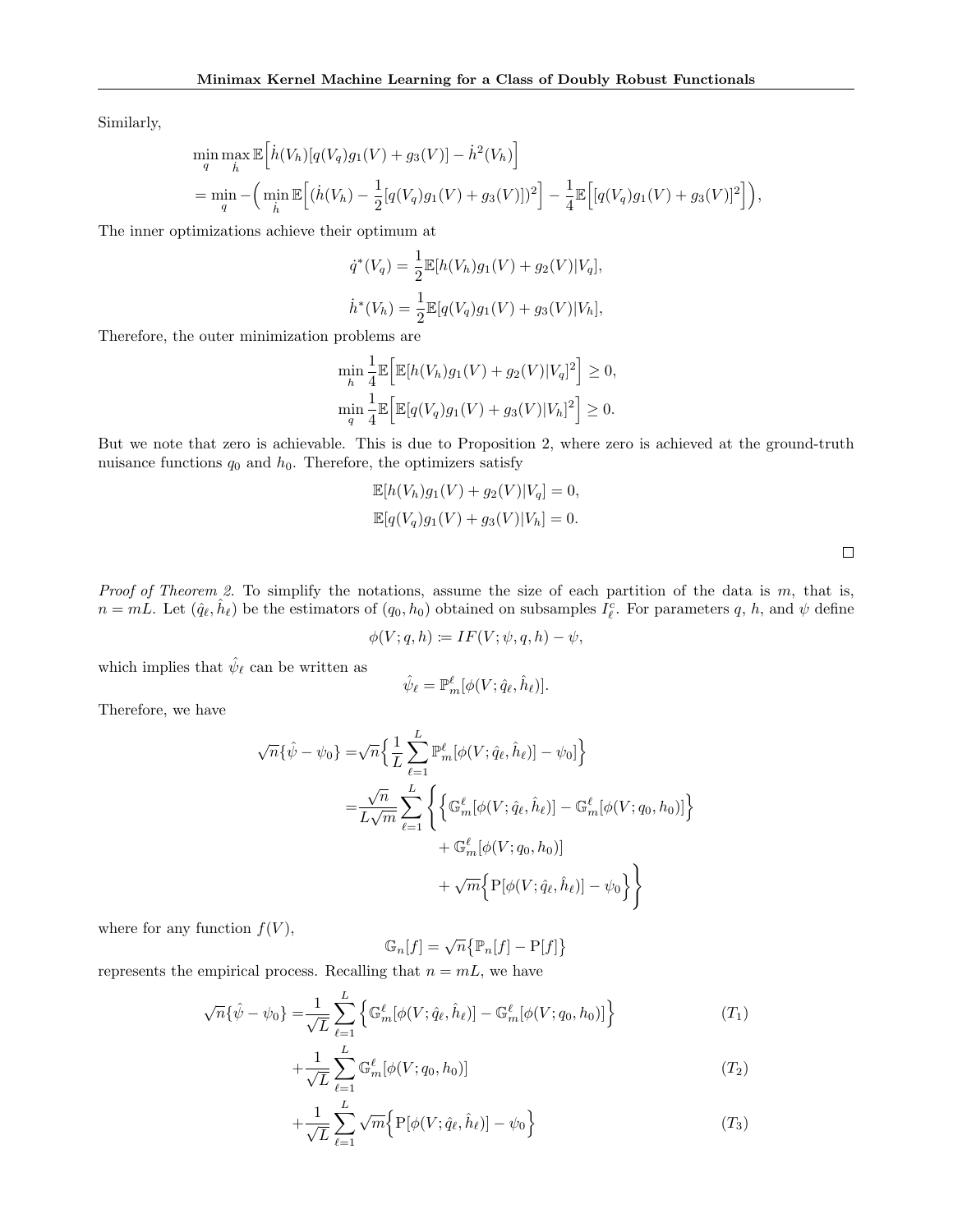We will show that  $T_2$  provides us with the term  $\sqrt{n} \mathbb{E}[IF(V; \psi_0, q_0, h_0)]$ , and under the assumptions of the theorem,  $T_1$  and  $T_3$  are  $o_p(1)$ .

# Analysis of  $T_1$

Let  $V^{\ell,c}$  be the data in all but the  $\ell$ -th fold, and define

$$
A_m^{\ell} := \left\{ \mathbb{G}_m^{\ell} [\phi(V; \hat{q}_{\ell}, \hat{h}_{\ell})] - \mathbb{G}_m^{\ell} [\phi(V; q_0, h_0)] \right\}.
$$

We note that

$$
var(A_m^{\ell}|V^{\ell,c}) = m \ var(\mathbb{P}_m^{\ell}[\phi(V; \hat{q}_{\ell}, \hat{h}_{\ell})] - \mathbb{P}_m^{\ell}[\phi(V; q_0, h_0)]|V^{\ell,c})
$$
  
\n
$$
= var(\phi(V; \hat{q}_{\ell}, \hat{h}_{\ell}) - \phi(V; q_0, h_0)|V^{\ell,c})
$$
  
\n
$$
\leq P[\{\phi(V; \hat{q}_{\ell}, \hat{h}_{\ell}) - \phi(V; q_0, h_0)\}^2|V^{\ell,c}]
$$
  
\n
$$
= ||\phi(V; \hat{q}_{\ell}, \hat{h}_{\ell}) - \phi(V; q_0, h_0)||_2^2
$$
  
\n
$$
= ||g_1(V)\hat{q}_{\ell}(V_q)\hat{h}_{\ell}(V_h) + g_2(V)\hat{q}_{\ell}(V_q) + g_3(V)\hat{h}_{\ell}(V_h)
$$
  
\n
$$
- g_1(V)q_0(V_q)h_0(V_h) - g_2(V)q_0(V_q) - g_3(V)h_0(V_h)||_2^2.
$$

Note that the last expression is equal to both

$$
\left\| (\hat{h}_{\ell}(V_h) - h_0(V_h))(g_3(V) + g_1(V)\hat{q}_{\ell}(V_q)) + (\hat{q}_{\ell}(V_q) - q_0(V_q))(g_2(V) + g_1(V)h_0(V_h)) \right\|_2^2
$$

and

$$
\left\| (\hat{h}_{\ell}(V_h) - h_0(V_h))(g_3(V) + g_1(V)q_0(V_q)) + (\hat{q}_{\ell}(V_q) - q_0(V_q))(g_2(V) + g_1(V)\hat{h}_{\ell}(V_h)) \right\|_2^2.
$$

Therefore,

$$
var(A_m^{\ell}|V^{\ell,c}) \le 2 \min \left\{ \left\| (\hat{h}_{\ell}(V_h) - h_0(V_h))(g_3(V) + g_1(V)\hat{q}_{\ell}(V_q)) \right\|_2^2 + \left\| (\hat{q}_{\ell}(V_q) - q_0(V_q))(g_2(V) + g_1(V)h_0(V_h)) \right\|_2^2,
$$
  

$$
\left\| (\hat{h}_{\ell}(V_h) - h_0(V_h))(g_3(V) + g_1(V)q_0(V_q)) \right\|_2^2 + \left\| (\hat{q}_{\ell}(V_q) - q_0(V_q))(g_2(V) + g_1(V)\hat{h}_{\ell}(V_h)) \right\|_2^2 \right\}
$$
  

$$
\le 2 \min \left\{ \sup_{v} \{ (g_3(v) + g_1(v)\hat{q}_{\ell}(v_q))^2 \} \|\hat{h}_{\ell} - h_0\|_2^2 + \sup_{v} \{ (g_2(v) + g_1(v)h_0(v_h))^2 \} \|\hat{q}_{\ell} - q_0\|_2^2 ,
$$
  

$$
sup_{v} \{ (g_3(v) + g_1(v)q_0(v_q))^2 \} \|\hat{h}_{\ell} - h_0\|_2^2
$$
  

$$
+ sup_{v} \{ (g_2(v) + g_1(v)\hat{h}_{\ell}(v_h))^2 \} \|\hat{q}_{\ell} - q_0\|_2^2 \right\}
$$

By Assumptions 2 and 3,  $\|\hat{q}_{\ell} - q_0\|_2$  and  $\|\hat{h}_{\ell} - h_0\|_2$  converge to zero in probability, and either the first two, or the second two supremums are finite, which implies that  $var(A_m^{\ell}|V^{\ell,c})$  converges to zero in probability as  $m \to \infty$ . Also note that  $P[A_m^{\ell}|V^{\ell,c}] = 0$ . Therefore,

$$
P[(A_m^{\ell})^2 | V^{\ell,c}] = \text{var}(A_m^{\ell} | V^{\ell,c}) \stackrel{p}{\to} 0 \quad \text{as } m \to \infty.
$$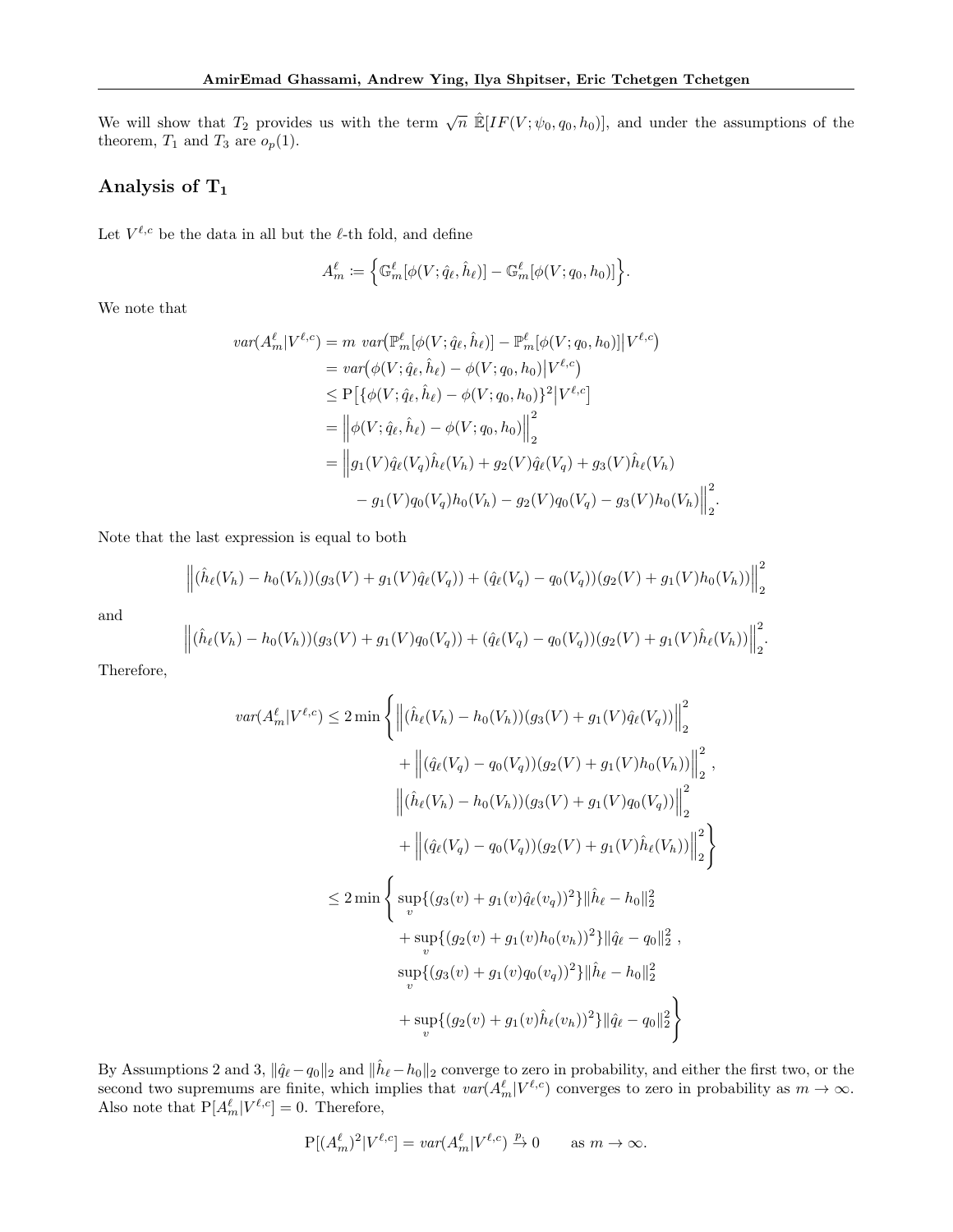Then, by conditional Chebyshev inequality, for all  $\delta > 0$ , we have

$$
P(|A_m^\ell| > \delta \mid V^{\ell,c}) \stackrel{p.}{\to} 0 \qquad \text{as } m \to \infty.
$$

That is,  $P(|A_m^{\ell}| > \delta | V^{\ell,c})$  is a bounded sequence that converges to zero in probability. Therefore,

$$
\mathbb{E}\!\left[P(|A_m^\ell|>\delta\mid V^{\ell,c})\right]=P(|A_m^\ell|>\delta)\xrightarrow{p} 0\qquad\text{as $m\to\infty$}.
$$

That is,  $A_m^{\ell}$  $\stackrel{p}{\rightarrow} 0$  as  $m \to \infty$ .

The conclusion holds for all  $\ell \in \{1, ..., L\}$  and hence, we conclude that  $T_1 = o_p(1)$ .

# Analysis of  $T_2$

$$
T_2 = \frac{1}{\sqrt{L}} \sum_{\ell=1}^L \mathbb{G}_m^{\ell} [\phi(V; q_0, h_0)]
$$
  
=  $\frac{\sqrt{m}}{\sqrt{L}} \sum_{\ell=1}^L \left\{ \mathbb{P}_m^{\ell} [\phi(V; q_0, h_0)] - \mathbb{P}[\phi(V; q_0, h_0)] \right\}$   
=  $\frac{\sqrt{m}}{\sqrt{L}} \frac{1}{m} \sum_{\ell=1}^L \sum_{i=1}^m \left\{ \phi(V_i; q_0, h_0) - \mathbb{P}[\phi(V; q_0, h_0)] \right\}$   
=  $\frac{1}{\sqrt{n}} \sum_{i=1}^n \left\{ \phi(V_i; q_0, h_0) - \mathbb{P}[\phi(V; q_0, h_0)] \right\}.$ 

By central limit theorem, the last expression converges to the distribution  $\mathcal{N}(0, var \ (\phi(V; q_0, h_0)))$  if  $P[\phi(V; q_0, h_0)^2] < \infty$ . Note that  $P[\phi(V; q_0, h_0)^2]$  can be upper bounded as

$$
P[\phi(V; q_0, h_0)^2]
$$
  
=  $||\phi(V; q_0, h_0)||_2^2$   
=  $||g_1(V)q_0(V_q)h_0(V_h) + g_2(V)q_0(V_q) + g_3(V)h_0(V_h) + g_4(V)||_2^2$   
 $\leq 2||\{g_2(V) + g_1(V)h_0(V_h)\}q_0(V_q)||_2^2 + 2||g_3(V)h_0(V_h)||_2^2 + 2||g_4(V)||_2^2$   
 $\leq 2 \sup_v { (g_2(v) + g_1(v)h_0(v_h))^2 } ||q_0(V_q)||_2^2 + 2 \sup_v { g_3(V)^2 } ||h_0(V_h)||_2^2 + 2 \sup_v { g_4(V)^2 } },$ 

or upper bounded as

$$
P[\phi(V; q_0, h_0)^2]
$$
  
=  $||\phi(V; q_0, h_0)||_2^2$   
=  $||g_1(V)q_0(V_q)h_0(V_h) + g_2(V)q_0(V_q) + g_3(V)h_0(V_h) + g_4(V)||_2^2$   
 $\leq 2||\{g_3(V) + g_1(V)q_0(V_q)\}h_0(V_h)||_2^2 + 2||g_2(V)q_0(V_q)||_2^2 + 2||g_4(V)||_2^2$   
 $\leq 2 \sup_v \{(g_3(v) + g_1(v)q_0(v_q))^2\}||h_0(V_h)||_2^2 + 2 \sup_v \{g_2(V)^2\}||q_0(V_q)||_2^2 + 2 \sup_v \{g_4(V)^2\}.$ 

Therefore by Assumption 2, we have  $P[\phi(V; q_0, h_0)^2] < \infty$ .

# Analysis of T<sup>3</sup>

Using the double robustness property of the estimating equation, we have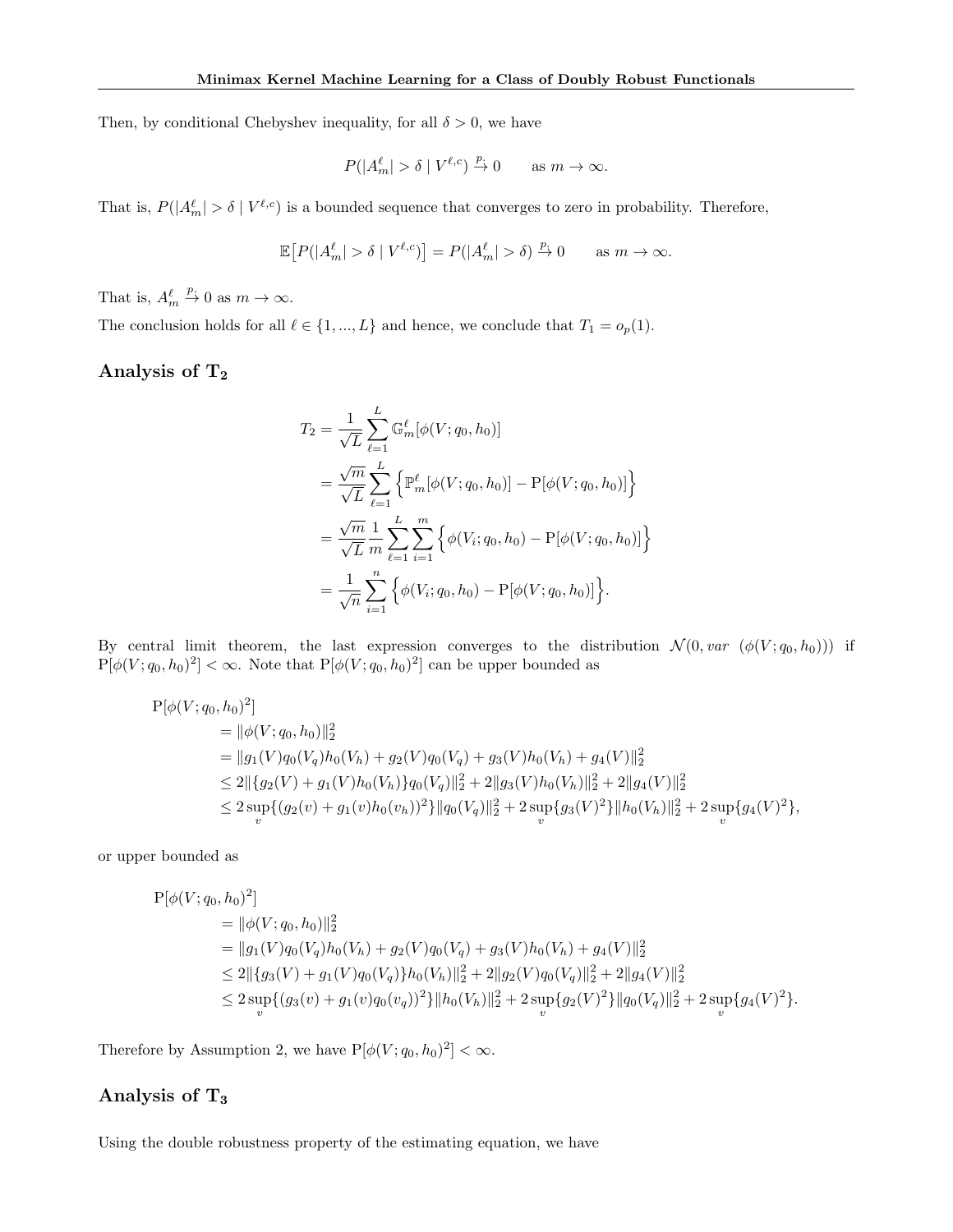$$
T_3 = \frac{1}{\sqrt{L}} \sum_{\ell=1}^{L} \sqrt{m} \Big\{ P[\phi(V; \hat{q}_{\ell}, \hat{h}_{\ell})] - \psi_0 \Big\}
$$
  
= 
$$
\frac{1}{\sqrt{L}} \sum_{\ell=1}^{L} \sqrt{m} \Big\{ P[\phi(V; \hat{q}_{\ell}, \hat{h}_{\ell})] - P[\phi(V; q_0, \hat{h}_{\ell})] \Big\}
$$
  
= 
$$
\sqrt{n} \Big\{ P[\phi(V; \hat{q}_{\ell}, \hat{h}_{\ell})] - P[\phi(V; q_0, \hat{h}_{\ell})] \Big\}
$$
 (14)

Therefore (dropping the subscript  $\ell$  for readability), we have

$$
T_3 = \sqrt{n}\mathcal{P}\Big[\hat{q}(V_q)\hat{h}(V_h)g_1(V) + \hat{q}(V_q)g_2(V) + \hat{h}(V_h)g_3(V) + g_4(V) - q_0(V_q)\hat{h}(V_h)g_1(V) - q_0(V_q)g_2(V) - \hat{h}(V_h)g_3(V) - g_4(V)\Big] = \sqrt{n}\mathcal{P}\Big[(\hat{h}(V_h)g_1(V) + g_2(V))(\hat{q}(V_q) - q_0(V_q))\Big] = \sqrt{n}\mathcal{P}\Big[\mathcal{P}\big[\hat{h}(V_h)g_1(V) + g_2(V)\big|V_q\big](\hat{q}(V_q) - q_0(V_q))\Big]
$$

As seen in the proof of Proposition 1, we have  $\mathbb{E}[h_0(V_h)g_1(V) + g_2(V)|V_q] = 0$ . Therefore, for all functions h, we have

$$
\mathbb{E}[h(V_h)g_1(V) + g_2(V)|V_q] = \mathbb{E}[g_1(V)\{h_0(V_h) - h(V_h)\}|V_q].
$$

Applying this equality to the last expression for *T*<sup>3</sup> and using Cauchy–Schwarz inequality, we have

$$
T_3 = \sqrt{n} P \Big[ P \big[ g_1(V) \{ \hat{h}(V_h) - h_0(V_h) \} \big| V_q \big] (\hat{q}(V_q) - q_0(V_q)) \Big]
$$
  
 
$$
\leq \sqrt{n} \Big\| P \big[ g_1(V) \{ \hat{h}(V_h) - h_0(V_h) \} \big| V_q \big] \Big\|_2 \times \big\| \hat{q}(V_q) - q_0(V_q) \big\|_2.
$$

Note that by Assumption 2,

$$
\|P[g_1(V)\{\hat{q}(V_q) - q_0(V_q)\}|V_h]\|_2
$$
  
= 
$$
\|P[P[g_1(V)|V_q, V_h]\{\hat{q}(V_q) - q_0(V_q)\}|V_h]\|_2
$$
  

$$
\geq \min_{v_q, v_h} |P[g_1(V)|V_q = v_q, V_h = v_h]|\|P[\hat{q}(V_q) - q_0(V_q)|V_h]\|_2
$$
  

$$
\geq \sigma_1 \left\|P[\hat{q}(V_q) - q_0(V_q)|V_h]\right\|_2.
$$

Therefore, there exists constant  $C_1$  such that

$$
\left\| \mathbf{P} \big[ \hat{q}(V_q) - q_0(V_q) \big| V_h \big] \right\|_2 \le C_1 r_q(n).
$$

This implies that

$$
\left\|\hat{q}(V_q) - q_0(V_q)\right\|_2 \le C_2 \tau_q(r_q(n)),
$$

for some constant *C*2. Therefore,

$$
T_3 \le \sqrt{n} \Big\| P \big[ g_1(V) \{\hat{h}(V_h) - h_0(V_h)\} \big| V_q \big] \Big\|_2 \times \big\| \hat{q}(V_q) - q_0(V_q) \big\|_2
$$
  
=  $O \Big( \sqrt{n} \ r_h(n) \tau_q(r_q(n)) \Big).$ 

We can also replace  $\psi_0$  in equation (14) with  $P[\phi(V; \hat{q}_\ell, h_0)]$ . Hence, we also have

$$
T_3 = O\left(\sqrt{n} \ r_q(n) \tau_h(r_h(n))\right)
$$

*,*

which implies that

$$
T_3 = O\left(\sqrt{n} \min \left\{r_h(n)\tau_q(r_q(n)), r_q(n)\tau_h(r_h(n))\right\}\right) = o(1),
$$

where the last equality is due to Assumption 3.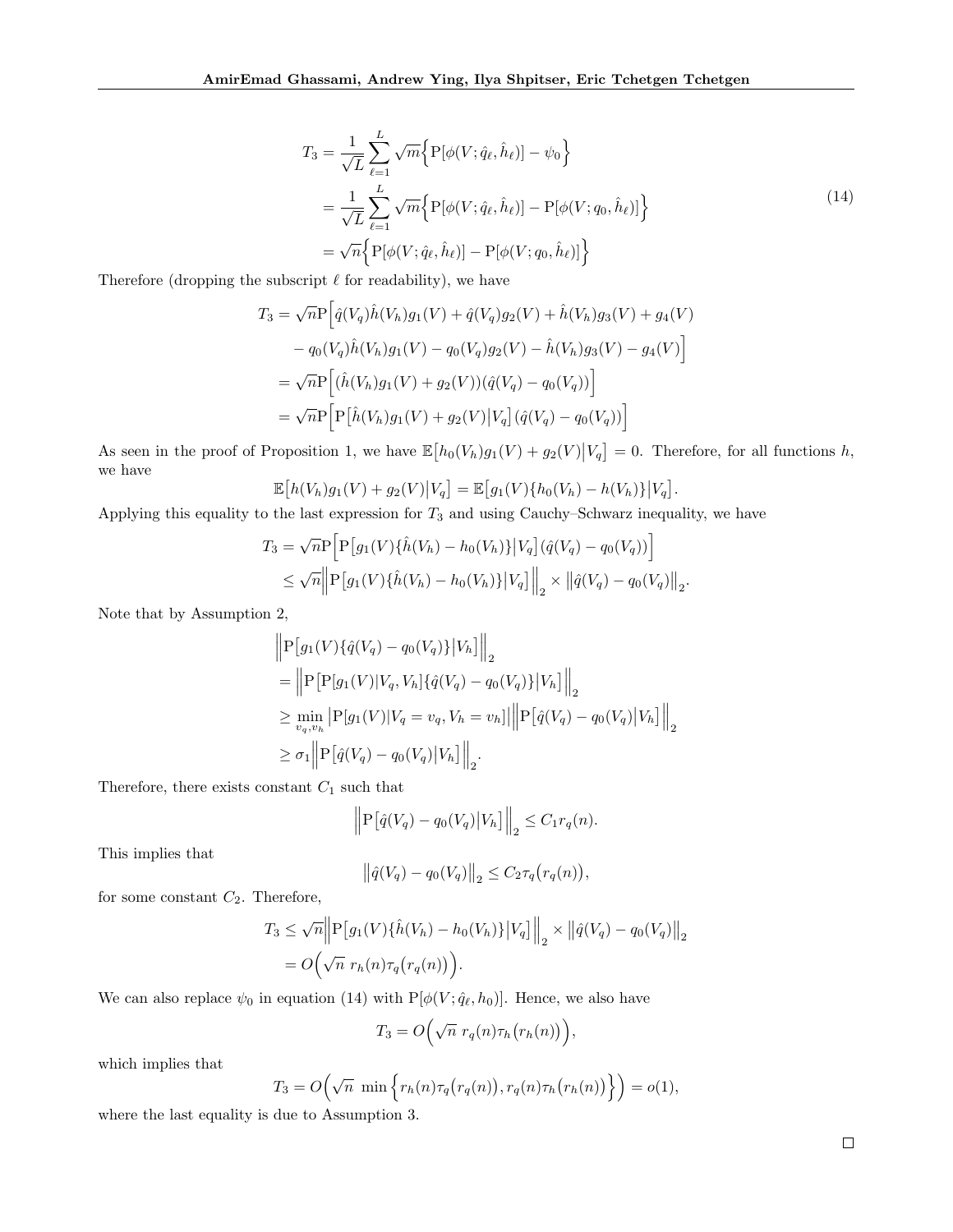*Proof of proposition 3.* By Theorem 1, for arm  $A = a$ , for function  $\tilde{h}_a$ , we have

$$
\mathbb{E}[-I(A=a)\tilde{h}_a(W,X) + I(A=a)Y|Z,X] = 0
$$
  
\n
$$
\Leftrightarrow \mathbb{E}[\tilde{h}_a(W,X) - Y|Z,A=a,X] = 0
$$
  
\n
$$
\Leftrightarrow \mathbb{E}[\tilde{h}(W,a,X) - Y|Z,A=a,X] = 0,
$$

where the function  $\tilde{h}$  is defined in the statement of the proposition.

By Theorem 1, for arm  $A = a$ , for function  $\tilde{q}_a$ , we have

$$
\mathbb{E}[-I(A=a)\tilde{q}_a(Z,X) + 1|W,X] = 0
$$
  
\n
$$
\Leftrightarrow \mathbb{E}[\mathbb{E}[I(A=a)\tilde{q}_a(Z,X)|W,A,X]|W,X] = 1
$$
  
\n
$$
\Leftrightarrow \mathbb{E}[I(A=a)|W,X]\mathbb{E}[\tilde{q}_a(Z,X)|W,A=a,X] = 1
$$
  
\n
$$
\Leftrightarrow \mathbb{E}[\tilde{q}_a(Z,X)|W,A=a,X] = \frac{1}{P(A=a|W,X)}
$$
  
\n
$$
\Leftrightarrow \mathbb{E}[\tilde{q}(Z,a,X)|W,A=a,X] = \frac{1}{P(A=a|W,X)},
$$

where the function  $\tilde{q}$  is defined in the statement of the proposition.

 $\Box$ 

*Proof of Proposition 4.* We first show that for any function *h*,

$$
\sup_{q \in \mathcal{Q}} \hat{\mathbb{E}} \Big[ q(V_q)[h(V_h)g_1(V) + g_2(V)] - q^2(V_q) \Big] - \lambda_{\mathcal{Q}} \|q\|_{\mathcal{Q}}^2
$$
\n
$$
= \frac{1}{4} \{ \xi_n(h) \}^\top K_{\mathcal{Q},n} \left( \frac{1}{n} K_{\mathcal{Q},n} + \lambda_{\mathcal{Q}} I_n \right)^{-1} \{ \xi_n(h) \},
$$
\n(15)

where  $\xi_n(h) = \frac{1}{n} (h(V_{h_i})g_1(V_i) + g_2(V_i))_{i=1}^n$ .

To see this, we note that by the generalized representer theorem (Schölkopf et al., 2001), the solution to this maximization will be of the form

$$
q(v_q) = \sum_{j=1}^n \alpha_j K_{\mathcal{Q}}(V_{q_j}, v_q).
$$

Hence, only the coefficients  $\alpha = (\alpha_j)_{j=1}^n$  are needed to be calculated.

Note that we have

$$
\hat{\mathbb{E}}[q(V_q)[h(V_h)g_1(V) + g_2(V)]] = \sum_{i=1}^n q(V_{q_i})\{\xi_n(h)\}_i = \alpha^{\top} K_{\mathcal{Q},n}\{\xi_n(h)\},
$$
  

$$
\hat{\mathbb{E}}[q^2(V_q)] = \frac{1}{n}\alpha^{\top} K_{\mathcal{Q},n}^2 \alpha,
$$
  

$$
||q||_{\mathcal{Q}}^2 = \alpha^{\top} K_{\mathcal{Q},n} \alpha.
$$

Therefore, we have

$$
\mathbb{\hat{E}}\Big[q(V_q)[h(V_h)g_1(V) + g_3(V)] - q^2(V_q)\Big] - \lambda_{\mathcal{Q}}\|q\|_{\mathcal{Q}}^2 = \alpha^{\top}K_{\mathcal{Q},n}\{\xi_n(h)\} - \alpha^{\top}\big(\frac{1}{n}K_{\mathcal{Q},n}^2 + \lambda_{\mathcal{Q}}K_{\mathcal{Q},n}\big)\alpha.
$$

Taking the derivative and setting it to zero, the optimal coefficients can be obtained as

$$
\alpha^* = \frac{1}{2} \left( \frac{1}{n} K_{\mathcal{Q}, n} + \lambda_{\mathcal{Q}} I_n \right)^{-1} \{ \xi_n(h) \},
$$

where  $I_n$  is the identity matrix of size  $n$ .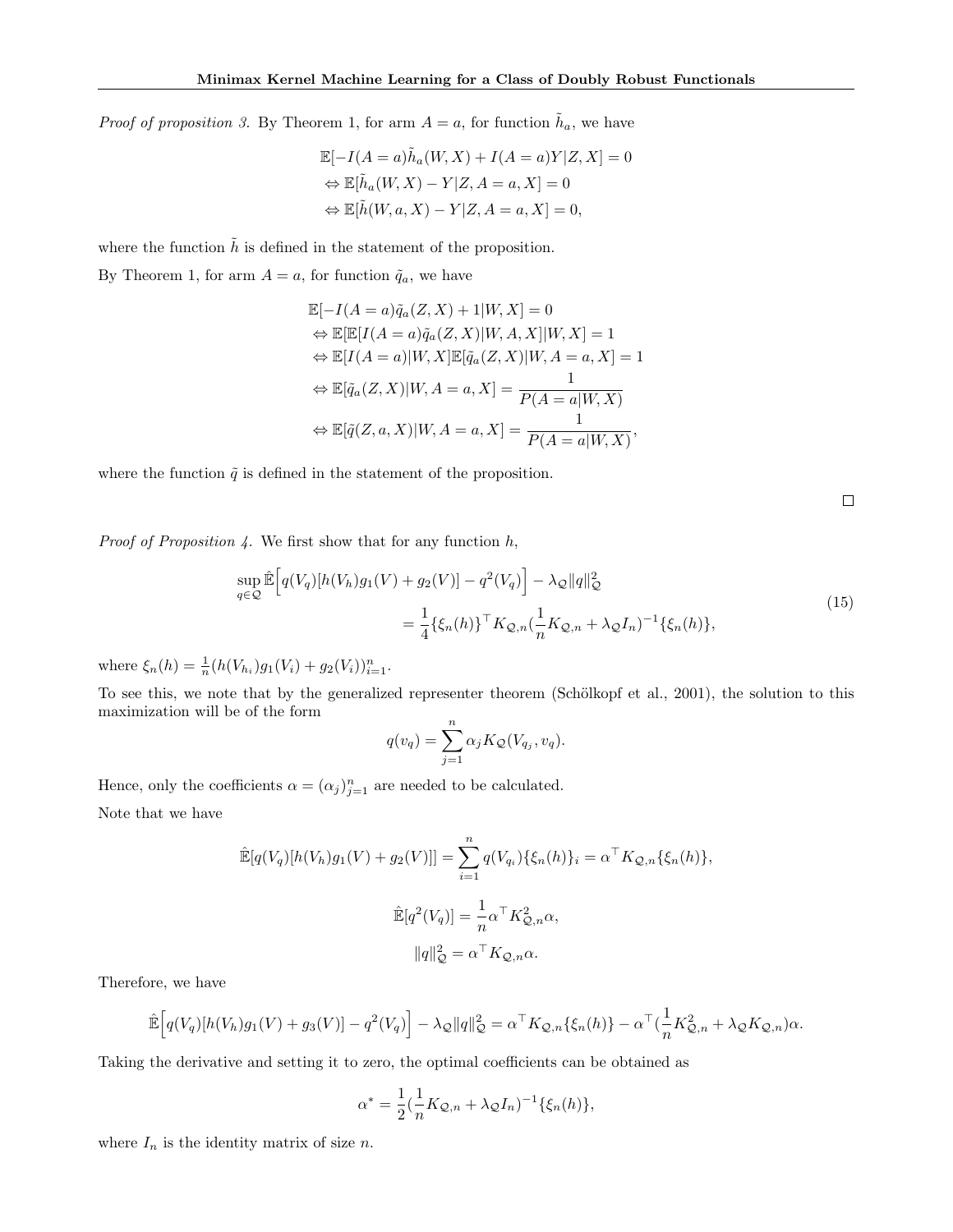Consequently we have

$$
\sup_{q \in \mathcal{Q}} \hat{\mathbb{E}} \Big[ q(V_q)[h(V_h)g_1(V) + g_2(V)] - q^2(V_q) \Big] - \lambda_{\mathcal{Q}} \|q\|_{\mathcal{Q}}^2
$$
  
= 
$$
\frac{1}{4} \{ \xi_n(h) \}^\top K_{\mathcal{Q},n} (\frac{1}{n} K_{\mathcal{Q},n} + \lambda_{\mathcal{Q}} I_n)^{-1} \{ \xi_n(h) \}.
$$

Therefore, the outer minimization problem in (12) is reduced to the following:

$$
\hat{h} = \arg\min_{h \in \mathcal{H}} \{ \xi_n(h) \}^\top \Gamma \{ \xi_n(h) \} + \lambda_{\mathcal{H}} ||h||_{\mathcal{H}}^2,
$$

where  $\Gamma = \frac{1}{4}K_{\mathcal{Q},n}(\frac{1}{n}K_{\mathcal{Q},n} + \lambda_{\mathcal{Q}}I_n)^{-1}$ .

We note that by the generalized representer theorem (Schölkopf et al., 2001), the solution to this minimization problem will be of the form

$$
h(v_h) = \sum_{j=1}^n \alpha_j K_{\mathcal{H}}(V_{h_j}, v_h).
$$

Hence, only the coefficients  $\alpha = (\alpha_j)_{j=1}^n$  are needed to be calculated.

Recall that  $\xi_n(h) = \frac{1}{n} (h(V_{h_i}) g_1(V_i) + g_2(V_i))_{i=1}^n$ ; that is,

$$
\xi_n(h) = \frac{1}{n} (diag(g_{1,n}) K_{\mathcal{H},n} \alpha + g_{2,n}),
$$

where  $diag(g_{1,n})$  is a diagonal matrix with  $g_1(V_i)$  as the *i*-th diagonal entry, and  $g_{2,n} \coloneqq [g_2(V_i) \cdots g_2(V_i)]^{\top}$ . Also note that

$$
||h||_{\mathcal{H}}^2 = \alpha^{\top} K_{\mathcal{H},n} \alpha.
$$

Therefore, we have

$$
\min_{h \in \mathcal{H}} \{\xi_n(h)\}^{\top} \Gamma \{\xi_n(h)\} + \lambda_{\mathcal{H}} \|h\|_{\mathcal{H}}^2
$$
\n
$$
= \min_{\alpha \in \mathbb{R}^n} \frac{1}{n^2} \alpha^{\top} K_{\mathcal{H},n} diag(g_{1,n}) \Gamma diag(g_{1,n}) K_{\mathcal{H},n} \alpha + \frac{2}{n^2} g_{2,n}^{\top} \Gamma diag(g_{1,n}) K_{\mathcal{H},n} \alpha + \lambda_{\mathcal{H}} \alpha^{\top} K_{\mathcal{H},n} \alpha + c,
$$

which is solved by

$$
\alpha^* = -\Big(K_{\mathcal{H},n}diag(g_{1,n})\Gamma diag(g_{1,n})K_{\mathcal{H},n} + n^2\lambda_{\mathcal{H}}K_{\mathcal{H},n}\Big)^{\dagger}K_{\mathcal{H},n}diag(g_{1,n})\Gamma g_{2,n}.
$$

 $\Box$ 

*Proof of Theorem 5.* The proof is for the most part the same as the proof of Theorem 1 in (Dikkala et al., 2020). For a function *h*, define its empirical  $L_2$  norm as  $||h||_{2,n} := \sqrt{\mathbb{P}_n[h^2]}$ . Define

$$
\Psi(h,q) := \mathbb{E}\big[\{g_1(V)h(V_h) + g_2(V)\}q(V_q)\big] = \mathbb{E}\big[g_1(V)\{h(V_h) - h_0(V_h)\}q(V_q)\big],
$$
  

$$
\Psi_n(h,q) := \mathbb{E}\big[\{g_1(V)h(V_h) + g_2(V)\}q(V_q)\big],
$$

and

$$
\Psi^{\lambda}(h,q) := \Psi(h,q) - \frac{1}{2} ||q||_2^2 - \frac{\lambda_{\mathcal{Q}}}{2} ||q||_{\mathcal{Q}}^2,
$$
  

$$
\Psi_n^{\lambda}(h,q) := \Psi_n(h,q) - ||q||_{2,n}^2 - \lambda_{\mathcal{Q}} ||q||_{\mathcal{Q}}^2.
$$

Note that the minimax optimization (12) can be written as

$$
\hat{h} = \arg\min_{h \in \mathcal{H}} \sup_{q \in \mathcal{Q}} \hat{\mathbb{E}} \Big[ q(V_q)[h(V_h)g_1(V) + g_2(V)] - q^2(V_q) \Big] - \lambda_{\mathcal{Q}} \|q\|_{\mathcal{Q}}^2 + \lambda_{\mathcal{H}} \|h\|_{\mathcal{H}}^2
$$
  
= 
$$
\arg\min_{h \in \mathcal{H}} \sup_{q \in \mathcal{Q}} \Psi_n^{\lambda}(h, q) + \lambda_{\mathcal{H}} \|h\|_{\mathcal{H}}^2.
$$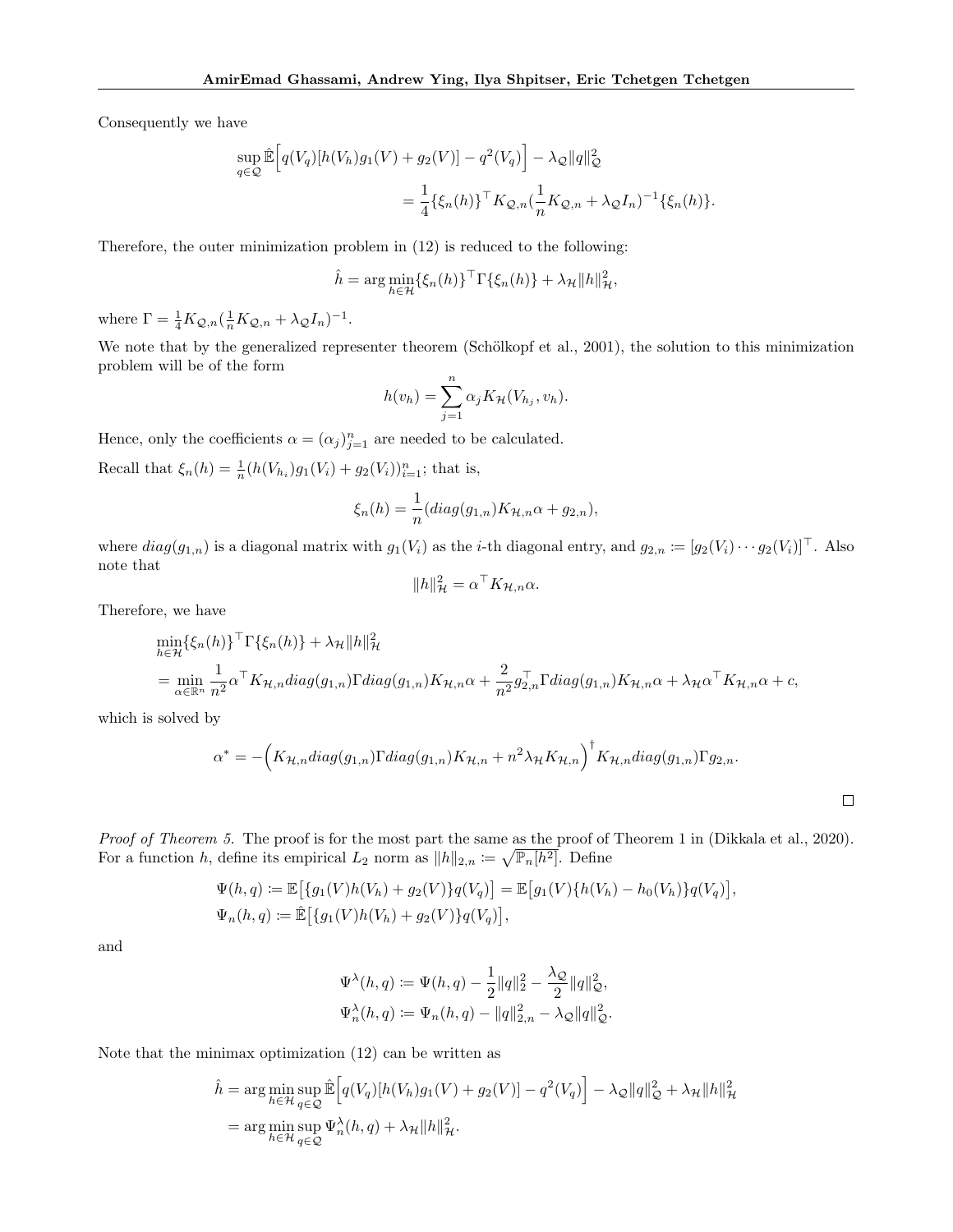The proof proceeds in 3 steps:

**Step 1.** We will show that with probability  $1 - 2\zeta$ ,

$$
\sup_{q\in\mathcal{Q}} \left\{ \Psi_n(\hat{h}, q) - \Psi_n(h_0, q) - ||q||_{2,n}^2 - \lambda_{\mathcal{Q}} ||q||_{\mathcal{Q}}^2 \right\} \leq \lambda_{\mathcal{H}} \left( ||h_0||_{\mathcal{H}}^2 - ||\hat{h}||_{\mathcal{H}}^2 \right) + O(\delta^2).
$$

**Step 2.** For any function h, define  $q_h := P[g_1(V)\{h(V_h) - h_0(V_h)\} | V_q]$ . We will show that if  $||q_h||_2 \ge \delta$ , then with probability  $1 - \zeta$ ,

$$
\sup_{q\in\mathcal{Q}}\left\{\Psi_n(\hat{h},q) - \Psi_n(h_0,q) - \|q\|_{2,n}^2 - \lambda_{\mathcal{Q}}\|q\|_{\mathcal{Q}}^2\right\} \ge \frac{\delta}{2}R(\hat{h}) - C\delta^2 - \lambda_{\mathcal{H}}\big(\|h_0\|_{\mathcal{H}}^2 + \|\hat{h}\|_{\mathcal{H}}^2\big).
$$

**Step 3.** Finally, using Steps 1 and 2, if  $||q_h||_2 \ge \delta$ , with probability  $1 - 3\zeta$ , we have

$$
\frac{\delta}{2}R(\hat{h}) \le 2\lambda_{\mathcal{H}} \|h_0\|_{\mathcal{H}}^2 + O(\delta^2),
$$

which concludes that

$$
R(\hat{h}) = O\left(\delta + \frac{\lambda_{\mathcal{H}}}{\delta} \|h_0\|_{\mathcal{H}}^2\right).
$$
\n(16)

Note that  $||q_{\hat{h}}||_2 = R(\hat{h})$ . Hence,  $||q_{\hat{h}}||_2 \leq \delta$  implies  $R(\hat{h}) \leq \delta$ . Therefore, (16) in either case holds.

We next prove the inequalities in Steps 1 and 2. The main ingredients in the proofs are the following two results

**Theorem 6** (Wainwright (2019), Theorem 14.1). Let  $\mathcal F$  be a star-convex, 1-uniformly bounded function class *with critical radius*  $\delta_n$ *. Then for any*  $t \geq \delta_n$ *, we have* 

$$
\left| \|f\|_{2,n}^2 - \|f\|_2^2 \right| \le \frac{1}{2} \|f\|_2^2 + \frac{t^2}{2}, \quad \text{for all } f \in \mathcal{F},
$$

*with probability at least*  $1 - c_1e^{-c_2nt^2}$ .

Theorem 6 implies that for the choice of *t* equal to  $\delta = \delta_n + c_0 \sqrt{\frac{\log(c_1/\zeta)}{n}}$ , where  $\delta_n$  is an upper bound on the critical radius of  $Q_U$ , for some constants  $c_0$  and  $c_1$ , we have

$$
\left| \|q\|_{2,n}^2 - \|q\|_2^2 \right| \le \frac{1}{2} \|q\|_2^2 + \frac{1}{2} \delta^2, \quad \text{for all } q \in \mathcal{Q}_U,
$$

with probability at least  $1 - c_1 e^{-c_2 n \delta^2}$ , and hence, with probability larger than  $1 - \zeta$ .

Moreover, for any function  $q \in \mathcal{Q}$  such that  $||q||_{\mathcal{Q}}^2 \geq U$ , since  $\mathcal{Q}$  is assumed to be star-convex, the function  $\frac{q\sqrt{U}}{||q||_{\mathcal{Q}}}$  $||q||_{\mathcal{Q}}$ is in  $\mathcal{Q}_U$ . Therefore, again by Theorem 6, we have

$$
\left| \| q \|_{2,n}^2 - \| q \|_2^2 \right| \leq \frac{1}{2} \| q \|_2^2 + \frac{1}{2} \delta^2 \frac{\| q \|_{\mathcal{Q}}^2}{U},
$$

with probability larger than  $1 - \zeta$ . The last two displays imply that with probability larger than  $1 - \zeta$ ,

$$
\left| \|q\|_{2,n}^2 - \|q\|_2^2 \right| \le \frac{1}{2} \|q\|_2^2 + \frac{\delta^2}{2U} \|q\|_{\mathcal{Q}}^2 + \frac{1}{2} \delta^2, \quad \text{for all } q \in \mathcal{Q}.
$$
 (17)

Therefore, with probability at least  $1 - \zeta$ ,

$$
\lambda_{\mathcal{Q}}\|q\|_{\mathcal{Q}}^2 + \|q\|_{2,n}^2 \geq (\lambda_{\mathcal{Q}} - \frac{\delta^2}{2U})\|q\|_{\mathcal{Q}}^2 + \frac{1}{2}\|q\|_2^2 - \frac{\delta^2}{2}.
$$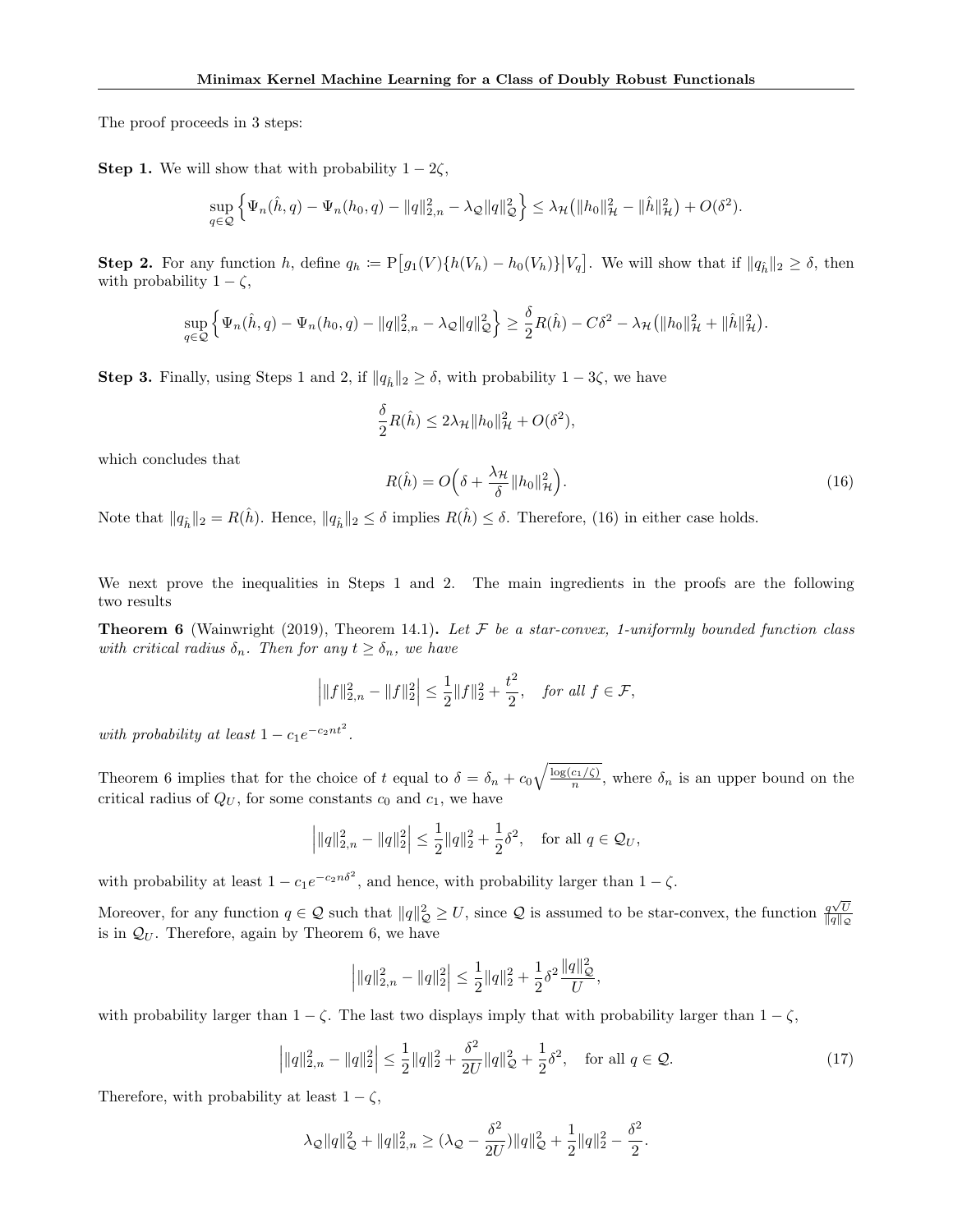Therefore, assuming that  $\lambda_{\mathcal{Q}} \geq \frac{\delta^2}{U}$ ,

$$
\lambda_{\mathcal{Q}}\|q\|_{\mathcal{Q}}^2 + \|q\|_{2,n}^2 \ge \frac{\lambda_{\mathcal{Q}}}{2} \|q\|_{\mathcal{Q}}^2 + \frac{1}{2} \|q\|_2^2 - \frac{\delta^2}{2}.
$$
\n(18)

The second key result used in the proof is an extension of Theorem 6, proposed in (Foster and Syrgkanis, 2019). Since  $g_1$  and  $g_2$  are bounded and  $\mathcal{H}$  is a class of bounded functions, the function  $\{g_1(V)h(V_h)+g_2(V)\}q(V_q)$  is Lipschitz with respect to *q*. Therefore, by Lemma 11 in (Foster and Syrgkanis, 2019), with probability  $1 - \zeta$ ,

$$
\left|\Psi_n(h_0, q) - \Psi(h_0, q)\right| \le O(\delta \|q\|_2 + \delta^2), \quad \text{for all } q \in \mathcal{Q}_U.
$$

Moreover, for any function  $q \in \mathcal{Q}$  such that  $||q||_{\mathcal{Q}}^2 \geq U$ , since  $\mathcal{Q}$  is assumed to be star-convex, the function  $\frac{q\sqrt{U}}{||q||_{\mathcal{Q}}}$  $||q||_{\mathcal{Q}}$ is in  $\mathcal{Q}_U$ . Therefore,

$$
\left|\Psi_n(h_0, q) - \Psi(h_0, q)\right| \le O(\delta \|q\|_2 + \frac{\delta^2}{\sqrt{U}} \|q\|_{\mathcal{Q}}),
$$

with probability larger than  $1 - \zeta$ . The last two displays imply that with probability larger than  $1 - \zeta$ ,

$$
\left|\Psi_n(h_0, q) - \Psi(h_0, q)\right| \le O(\delta \|q\|_2 + \delta^2 + \frac{\delta^2}{\sqrt{U}}\|q\|_{\mathcal{Q}}), \quad \text{for all } q \in \mathcal{Q}.
$$
 (19)

For any function *h*, define  $q_h := P[g_1(V)\{h(V_h) - h_0(V_h)\} | V_q]$ , which is a function in *Q*. Again, by Lemma 11 in (Foster and Syrgkanis, 2019), since  $\delta_n$  is an upper bound on the critical radius of  $\mathcal{G}_B$ , for all functions *h* such that  $h - h_0 \in \mathcal{H}_B$ , with probability  $1 - \zeta$ ,

$$
\left| \left( \Psi_n(h, q_h) - \Psi_n(h_0, q_h) \right) - \left( \Psi(h, q_h) - \Psi(h_0, q_h) \right) \right| \le O(\delta \| g_1(V) \{ h(V_h) - h_0(V_h) \} q_h(V_q) \|_2 + \delta^2)
$$
  
=  $O(\delta \| q_h(V_q) \|_2 + \delta^2)$ .

Moreover, for any function  $h \in \mathcal{H}$  such that  $\|h - h_0\|_{\mathcal{H}}^2 \geq B$ , since  $\mathcal{H}$  is assumed to be star-convex, the function  $\frac{(h-h_0)\sqrt{B}}{||h-h_0||_{\mathcal{H}}}$  is in  $\mathcal{H}_B$ . Therefore,

$$
\left| \left( \Psi_n(h,q_h) - \Psi_n(h_0,q_h) \right) - \left( \Psi(h,q_h) - \Psi(h_0,q_h) \right) \right| \le O(\delta \| q_h(V_q) \|_2 \frac{\|h - h_0\|_{{\mathcal{H}}}^2}{B} + \delta^2 \frac{\|h - h_0\|_{{\mathcal{H}}}^2}{B}),
$$

with probability larger than  $1 - \zeta$ . The last two displays imply that with probability larger than  $1 - \zeta$ ,

$$
\left| \left( \Psi_n(h, q_h) - \Psi_n(h_0, q_h) \right) - \left( \Psi(h, q_h) - \Psi(h_0, q_h) \right) \right|
$$
  
\n
$$
\leq O(\delta \| q_h(V_q) \|_2 + \delta^2 + \delta \| q_h(V_q) \|_2 \frac{\|h - h_0\|_H^2}{B} + \delta^2 \frac{\|h - h_0\|_H^2}{B}, \quad \text{for all } h \in \mathcal{H}.
$$
\n(20)

Equipped with inequalities (17), (18), (19), and (20), we now present the proofs of Steps 1 and 2.

*Proof of Step 1.*

We note that,

$$
\sup_{q\in\mathcal{Q}} \Psi_n^{\lambda}(\hat{h}, q) = \sup_{q\in\mathcal{Q}} \left\{ \Psi_n(\hat{h}, q) - ||q||_{2,n}^2 - \lambda_{\mathcal{Q}} ||q||_{\mathcal{Q}}^2 \right\}
$$
  
\n
$$
= \sup_{q\in\mathcal{Q}} \left\{ \Psi_n(\hat{h}, q) - \Psi_n(h_0, q) + \Psi_n(h_0, q) - ||q||_{2,n}^2 - \lambda_{\mathcal{Q}} ||q||_{\mathcal{Q}}^2 \right\}
$$
  
\n
$$
\geq \sup_{q\in\mathcal{Q}} \left\{ \Psi_n(\hat{h}, q) - \Psi_n(h_0, q) - ||q||_{2,n}^2 - \lambda_{\mathcal{Q}} ||q||_{\mathcal{Q}}^2 \right\} - \sup_{q\in\mathcal{Q}} \Psi_n^{\lambda}(h_0, q).
$$

That is,

$$
\sup_{q\in\mathcal{Q}}\left\{\Psi_n(\hat{h},q) - \Psi_n(h_0,q) - \|q\|_{2,n}^2 - \lambda_{\mathcal{Q}}\|q\|_{\mathcal{Q}}^2\right\} \leq \sup_{q\in\mathcal{Q}}\Psi_n^{\lambda}(h_0,q) + \sup_{q\in\mathcal{Q}}\Psi_n^{\lambda}(\hat{h},q).
$$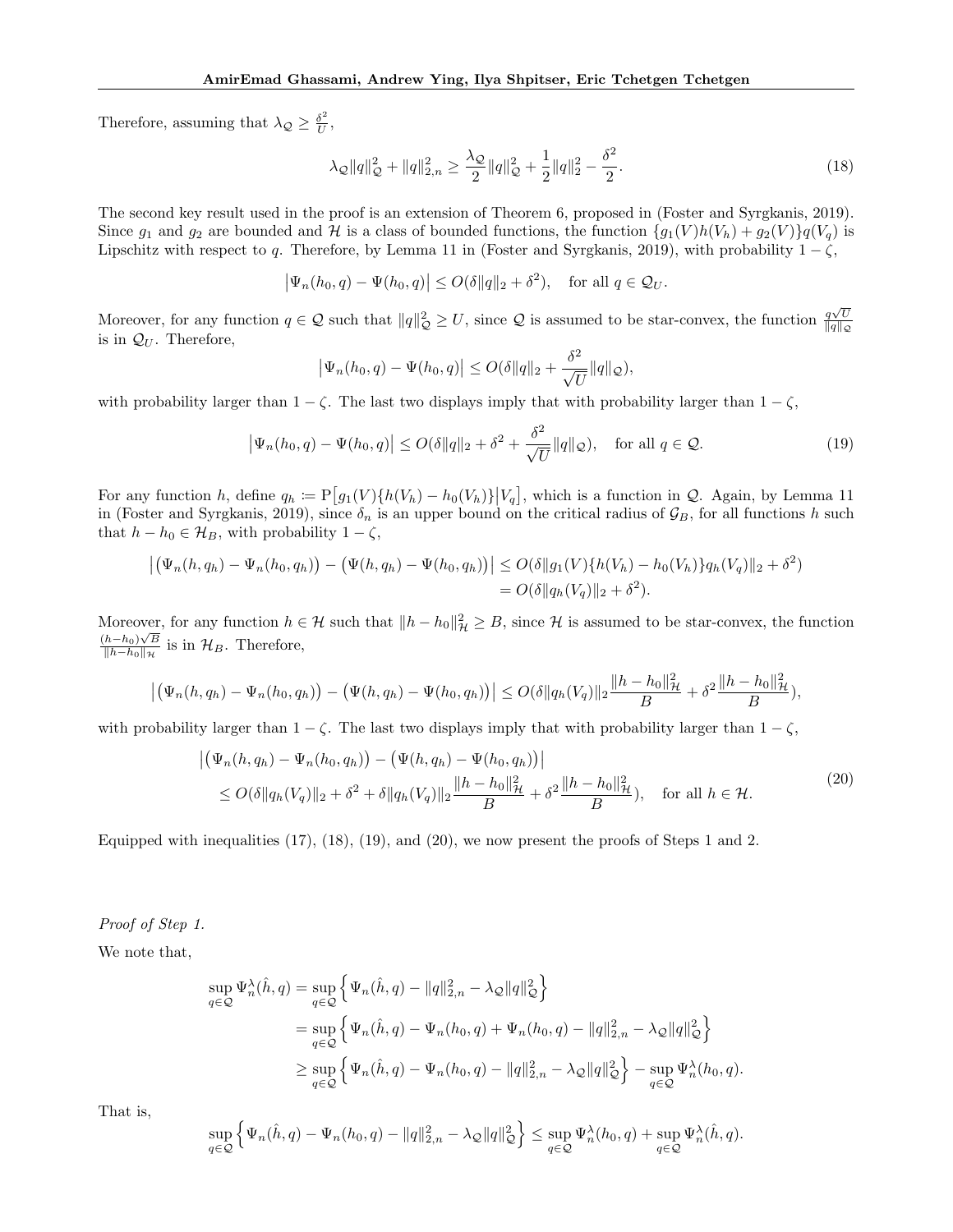Moreover, by definition,

$$
\sup_{q\in\mathcal{Q}}\Psi_n^{\lambda}(\hat{h},q)+\lambda_{\mathcal{H}}\|\hat{h}\|_{\mathcal{H}}^2\leq \sup_{q\in\mathcal{Q}}\Psi_n^{\lambda}(h_0,q)+\lambda_{\mathcal{H}}\|h_0\|_{\mathcal{H}}^2.
$$

Hence,

$$
\sup_{q\in\mathcal{Q}}\Psi_n^{\lambda}(\hat{h},q)\leq \sup_{q\in\mathcal{Q}}\Psi_n^{\lambda}(h_0,q)+\lambda_{\mathcal{H}}(\|h_0\|_{\mathcal{H}}^2-\|\hat{h}\|_{\mathcal{H}}^2).
$$

Therefore, we have

$$
\sup_{q\in\mathcal{Q}} \left\{ \Psi_n(\hat{h}, q) - \Psi_n(h_0, q) - ||q||_{2,n}^2 - \lambda_{\mathcal{Q}} ||q||_{\mathcal{Q}}^2 \right\} \le 2 \sup_{q\in\mathcal{Q}} \Psi_n^{\lambda}(h_0, q) + \lambda_{\mathcal{H}} (||h_0||_{\mathcal{H}}^2 - ||\hat{h}||_{\mathcal{H}}^2). \tag{21}
$$

By inequalities (18) and (19), with probability  $1 - 2\zeta$ , for some constant *c* we have

$$
\sup_{q \in \mathcal{Q}} \Psi_n^{\lambda}(h_0, q) = \sup_{q \in \mathcal{Q}} \left\{ \Psi_n(h_0, q) - ||q||_{2,n}^2 - \lambda_{\mathcal{Q}} ||q||_{\mathcal{Q}}^2 \right\}
$$
  
\n
$$
\leq \sup_{q \in \mathcal{Q}} \left\{ \Psi(h_0, q) + c(\delta ||q||_2 + \delta^2 + \frac{\delta^2}{\sqrt{U}} ||q||_{\mathcal{Q}}) - \frac{\lambda_{\mathcal{Q}}}{2} ||q||_{\mathcal{Q}}^2 - \frac{1}{2} ||q||_2^2 + \frac{\delta^2}{2} \right\}
$$
  
\n
$$
= \sup_{q \in \mathcal{Q}} \left\{ c(\delta ||q||_2 + \delta^2 + \frac{\delta^2}{\sqrt{U}} ||q||_{\mathcal{Q}}) - \frac{\lambda_{\mathcal{Q}}}{2} ||q||_{\mathcal{Q}}^2 - \frac{1}{2} ||q||_2^2 + \frac{\delta^2}{2} \right\},
$$
\n(22)

where the last equality is due to the fact that  $\Psi(h_0, q) = 0$ . We note that since we assumed that  $\lambda_{\mathcal{Q}} \geq \frac{\delta^2}{U}$ , we have

$$
\sup_{q \in \mathcal{Q}} \left\{ c \delta \|q\|_2 - \frac{1}{2} \|q\|_2^2 + c \frac{\delta^2}{\sqrt{U}} \|q\|_{\mathcal{Q}} - \frac{\lambda_{\mathcal{Q}}}{2} \|q\|_{\mathcal{Q}}^2 \right\} \n\leq \sup_{q \in \mathcal{Q}} \left\{ c \delta \|q\|_2 - \frac{1}{2} \|q\|_2^2 \right\} + \sup_{q \in \mathcal{Q}} \left\{ c \frac{\delta^2}{\sqrt{U}} \|q\|_{\mathcal{Q}} - \frac{\delta^2}{2U} \|q\|_{\mathcal{Q}}^2 \right\} \n\leq \frac{c^2 \delta^2}{2} + \frac{c^2 \delta^2}{2} = O(\delta^2).
$$
\n(23)

From inequalities  $(22)$ ,  $(21)$ , and  $(23)$  we conclude that

$$
\sup_{q\in\mathcal{Q}} \left\{ \Psi_n(\hat{h}, q) - \Psi_n(h_0, q) - ||q||_{2,n}^2 - \lambda_{\mathcal{Q}} ||q||_{\mathcal{Q}}^2 \right\} \leq \lambda_{\mathcal{H}} \left( ||h_0||_{\mathcal{H}}^2 - ||\hat{h}||_{\mathcal{H}}^2 \right) + O(\delta^2).
$$

### *Proof of Step 2.*

Recall that for any function  $h, q_h := \mathbb{P}\big[g_1(V)\{h(V_h) - h_0(V_h)\}\big|V_q\big]$ , which is a function in  $\mathcal{Q}$ . Suppose  $\|q_{\hat{h}}\|_2 \ge \delta$ and  $\alpha = \frac{\delta}{2\|q_{\hat{h}}\|_2} \in [0, \frac{1}{2}]$ . Since *Q* is star-convex and  $q_{\hat{h}} \in \mathcal{Q}$ , then also  $\alpha q_{\hat{h}} \in \mathcal{Q}$ . Therefore,

$$
\sup_{q \in \mathcal{Q}} \left\{ \Psi_n(\hat{h}, q) - \Psi_n(h_0, q) - ||q||_{2,n}^2 - \lambda_{\mathcal{Q}} ||q||_{\mathcal{Q}}^2 \right\} \n\geq \alpha \left( \Psi_n(\hat{h}, q_{\hat{h}}) - \Psi_n(h_0, q_{\hat{h}}) \right) - \alpha^2 \left( ||q_{\hat{h}}||_{2,n}^2 + \lambda_{\mathcal{Q}} ||q_{\hat{h}}||_{\mathcal{Q}}^2 \right).
$$
\n(24)

By inequality (20), with probability  $1-\zeta,$  we have

$$
\alpha \Big(\Psi_n(\hat{h}, q_{\hat{h}}) - \Psi_n(h_0, q_{\hat{h}})\Big) \ge \alpha \Big(\Psi(\hat{h}, q_{\hat{h}}) - \Psi(h_0, q_{\hat{h}})\Big) - \alpha O(\delta \|q_{\hat{h}}(V_q)\|_2 + \delta^2 + \delta \|q_{\hat{h}}(V_q)\|_2 \frac{\|\hat{h} - h_0\|_{\mathcal{H}}^2}{B} + \delta^2 \frac{\|\hat{h} - h_0\|_{\mathcal{H}}^2}{B}.
$$

Hence, recalling that  $\alpha = \frac{\delta}{2||q_{\hat{h}}||_2} \in [0, \frac{1}{2}]$ , and since  $\Psi(h_0, q_{\hat{h}}) = 0$ , there exists constant *c*, such that

$$
\alpha\Big(\Psi_n(\hat{h},q_{\hat{h}})-\Psi_n(h_0,q_{\hat{h}})\Big)\geq \alpha\Psi(\hat{h},q_{\hat{h}})-c\delta^2-c\delta^2\frac{\|\hat{h}-h_0\|_{\mathcal{H}}^2}{B}.
$$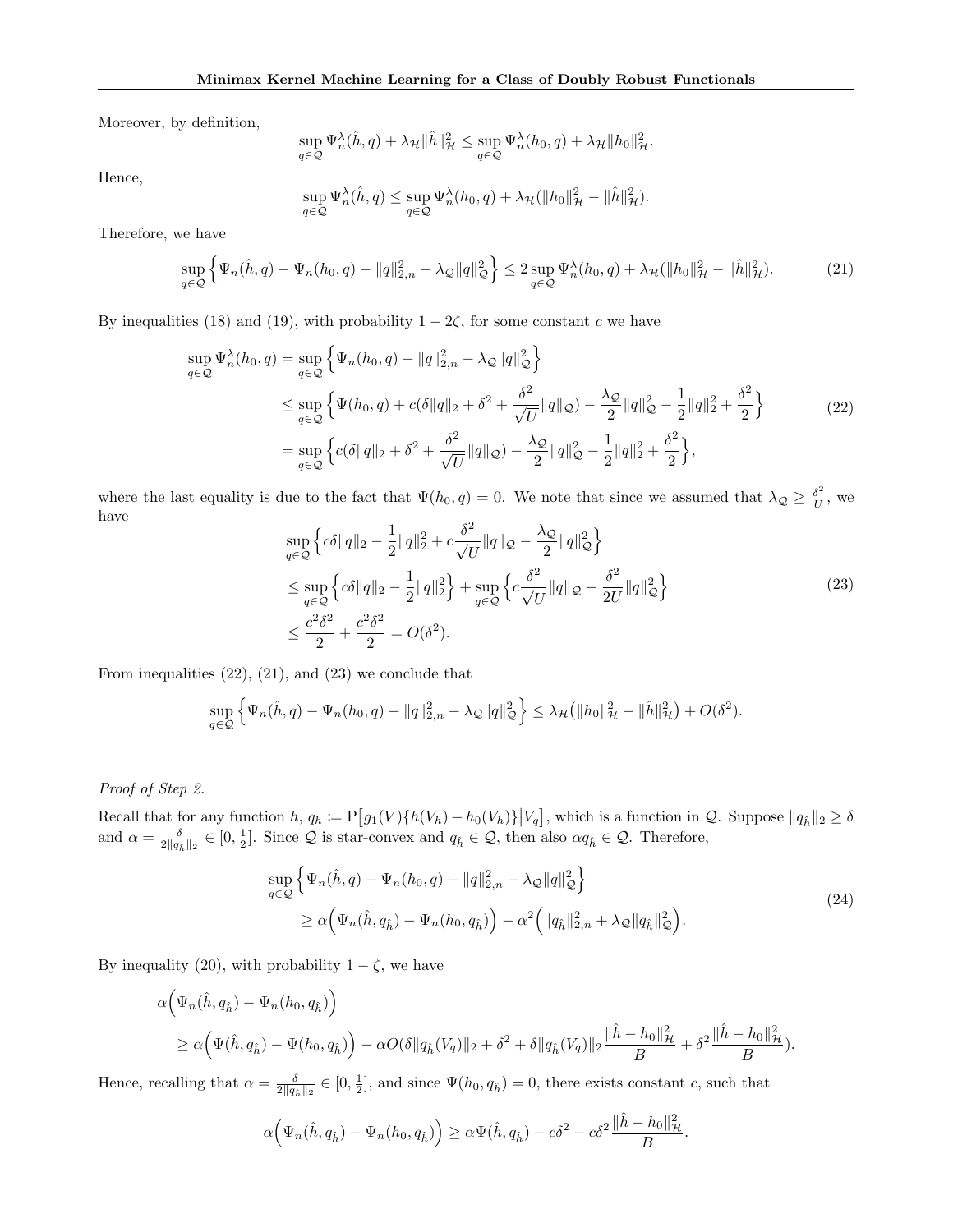Also, we note that

$$
\alpha \Psi(\hat{h}, q_{\hat{h}}) = \frac{\delta}{2||q_{\hat{h}}||_2} P[g_1(V)\{\hat{h}(V_h) - h_0(V_h)\}q_{\hat{h}}(V_q)]
$$
  
= 
$$
\frac{\delta}{2||q_{\hat{h}}||_2} P[P[g_1(V)\{\hat{h}(V_h) - h_0(V_h)\}|V_q]^2]
$$
  
= 
$$
\frac{\delta ||q_{\hat{h}}||_2^2}{2||q_{\hat{h}}||_2} = \frac{\delta}{2}R(\hat{h}).
$$

Therefore,

$$
\alpha \Big( \Psi_n(\hat{h}, q_{\hat{h}}) - \Psi_n(h_0, q_{\hat{h}}) \Big) \ge \frac{\delta}{2} R(\hat{h}) - c\delta^2 - c\delta^2 \frac{\|\hat{h} - h_0\|_{\mathcal{H}}^2}{B}.
$$
\n(25)

By inequality (17), the fact that  $\lambda_{\mathcal{Q}} \geq \frac{\delta^2}{U}$ , and the fact that  $||q_{\hat{h}}||_{\mathcal{Q}}^2 \leq L^2 ||\hat{h} - h_0||_{\mathcal{H}}^2$ , we have

$$
-\alpha^{2} (||q_{\hat{h}}||_{2,n}^{2} + \lambda_{\mathcal{Q}}||q_{\hat{h}}||_{\mathcal{Q}}^{2}) \geq -\alpha^{2} \Big(\frac{3}{2}||q_{\hat{h}}||_{2}^{2} + \frac{\delta^{2}}{2U}||q_{\hat{h}}||_{\mathcal{Q}}^{2} + \frac{1}{2}\delta^{2} + \lambda_{\mathcal{Q}}||q_{\hat{h}}||_{\mathcal{Q}}^{2}\Big) \n\geq -\alpha^{2} \frac{3}{2}||q_{\hat{h}}||_{2}^{2} - \frac{\delta^{2}}{2U}||q_{\hat{h}}||_{\mathcal{Q}}^{2} - \frac{1}{2}\delta^{2} - \lambda_{\mathcal{Q}}||q_{\hat{h}}||_{\mathcal{Q}}^{2} \n\geq -\delta^{2} - (\frac{\delta^{2}}{2U} + \lambda_{\mathcal{Q}})||q_{\hat{h}}||_{\mathcal{Q}}^{2} \n\geq -\delta^{2} - \frac{3\lambda_{\mathcal{Q}}}{2}||q_{\hat{h}}||_{\mathcal{Q}}^{2} \n\geq -\delta^{2} - \frac{3\lambda_{\mathcal{Q}}}{2}L^{2}||\hat{h} - h_{0}||_{\mathcal{H}}^{2}.
$$
\n(26)

From inequalities  $(24)$ ,  $(25)$ , and  $(26)$  we have

$$
\sup_{q\in\mathcal{Q}} \left\{ \Psi_n(\hat{h}, q) - \Psi_n(h_0, q) - ||q||_{2,n}^2 - \lambda_{\mathcal{Q}} ||q||_{\mathcal{Q}}^2 \right\}
$$
\n
$$
\geq \frac{\delta}{2} R(\hat{h}) - c\delta^2 - c\delta^2 \frac{||\hat{h} - h_0||_H^2}{B} - \delta^2 - \frac{3\lambda_{\mathcal{Q}}}{2} L^2 ||\hat{h} - h_0||_H^2
$$
\n
$$
\geq \frac{\delta}{2} R(\hat{h}) - c\delta^2 - cU\lambda_{\mathcal{Q}} \frac{||\hat{h} - h_0||_H^2}{B} - \delta^2 - \frac{3\lambda_{\mathcal{Q}}}{2} L^2 ||\hat{h} - h_0||_H^2
$$
\n
$$
= \frac{\delta}{2} R(\hat{h}) - c\delta^2 - \delta^2 - \lambda_{\mathcal{Q}} \left( \frac{cU}{B} + \frac{3}{2} L^2 \right) ||\hat{h} - h_0||_H^2
$$
\n
$$
\geq \frac{\delta}{2} R(\hat{h}) - c\delta^2 - \delta^2 - \lambda_{\mathcal{Q}} \left( \frac{2cU}{B} + 3L^2 \right) \left( ||h_0||_H^2 + ||\hat{h}||_H^2 \right)
$$
\n
$$
= \frac{\delta}{2} R(\hat{h}) - c\delta^2 - \delta^2 - \lambda_{\mathcal{Q}} \left( 4cL^2 + 3L^2 \right) \left( ||h_0||_H^2 + ||\hat{h}||_H^2 \right).
$$

Assuming  $\lambda_{\mathcal{Q}}\left(4cL^2 + 3L^2\right) \leq \lambda_{\mathcal{H}}$ , for some constant *C* we conclude that if  $||q_{\hat{h}}||_2 \geq \delta$ , then with probability  $1-\zeta$ ,<br> $\lim_{\epsilon \to 0} \int \Psi(\hat{h}, \epsilon) \Psi(h, \epsilon) \Psi(h, \epsilon) \leq ||\epsilon||^2 \sqrt{2} \sqrt{2}$ 

$$
\sup_{q\in\mathcal{Q}} \left\{ \Psi_n(\hat{h}, q) - \Psi_n(h_0, q) - ||q||_{2,n}^2 - \lambda_{\mathcal{Q}} ||q||_{\mathcal{Q}}^2 \right\} \ge \frac{\delta}{2} R(\hat{h}) - C\delta^2 - \lambda_{\mathcal{H}} (||h_0||_{\mathcal{H}}^2 + ||\hat{h}||_{\mathcal{H}}^2).
$$

 $\Box$ 

# E ADDITIONAL MATERIALS FOR SECTION 6

#### E.1 Data Generating Process in the Synthetic-Data Experiments

We first describe the data generating mechanism of the scenario considered in the main text, which is the same as in (Cui et al., 2020). Covariates *X* are generated from a multivariate normal distribution  $N(\Gamma_x, \Sigma_x)$ . We then generate *A* conditional on *X* from a Bernoulli distribution.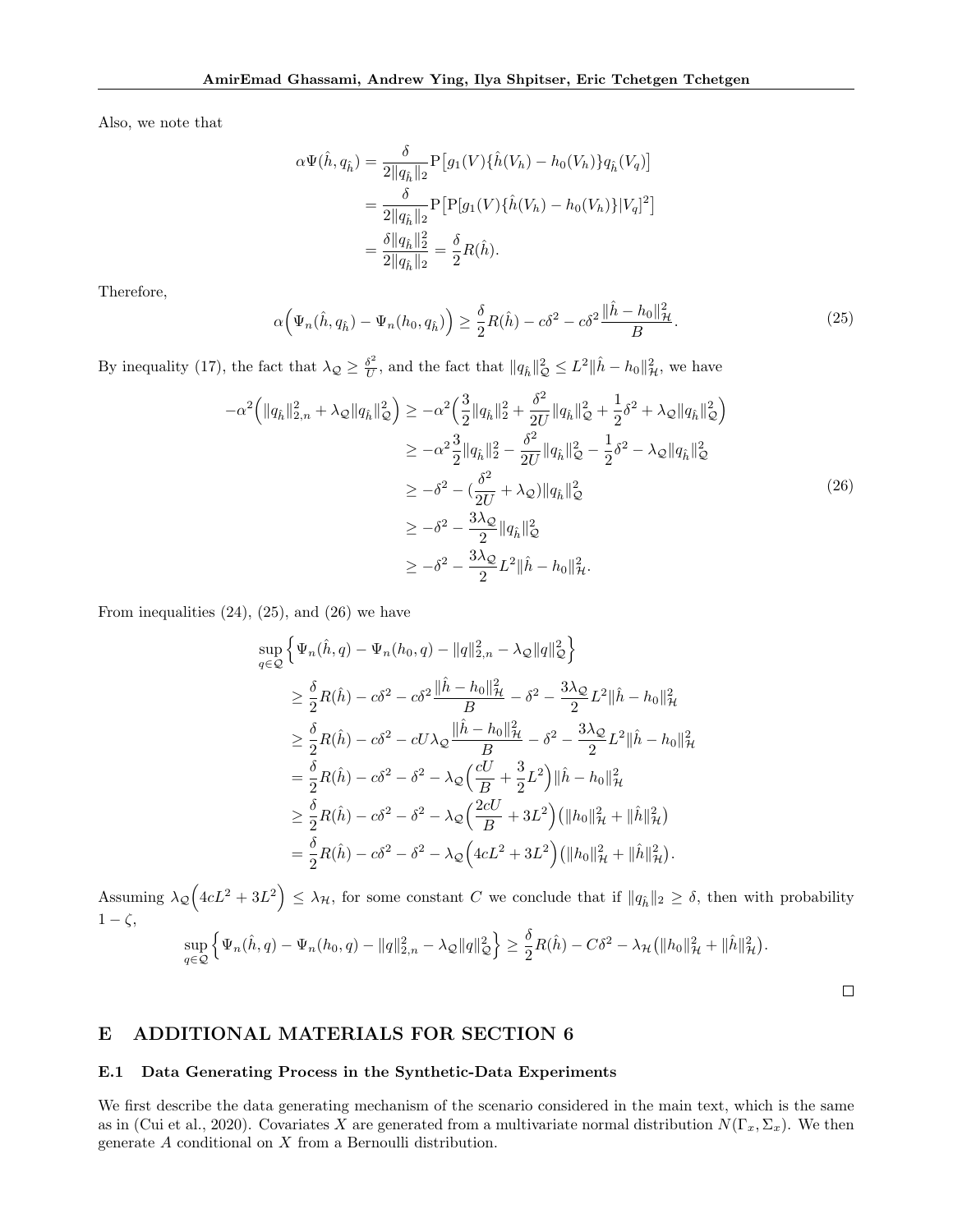Next, we generate *Z, W, U* from the following multivariate normal distribution,

$$
(Z, W, U) | A, X \sim MVN\left( \begin{pmatrix} \alpha_0 + \alpha_a A + \alpha_x X \\ \mu_0 + \mu_a A + \mu_x X \\ \kappa_0 + \kappa_a A + \kappa_x X \end{pmatrix}, \Sigma = \begin{pmatrix} \sigma_z^2 & \sigma_{zw} & \sigma_{zu} \\ \sigma_{zw} & \sigma_w^2 & \sigma_{wu} \\ \sigma_{zu} & \sigma_{wu} & \sigma_u^2 \end{pmatrix} \right).
$$

Finally, *Y* is generated from

$$
\mathbb{E}(Y|W, U, A, Z, X) = \mathbb{E}(Y|U, A, Z, X) + \omega \{W - \mathbb{E}(W|U, A, Z, X)\}
$$
  
\n
$$
= \mathbb{E}(Y|U, A, X) + \omega \{W - \mathbb{E}(W|U, X)\}
$$
  
\n
$$
= b_0 + b_a A + b_x X + b_w \mathbb{E}(W|U, X) + \omega \{W - \mathbb{E}(W|U, X)\}
$$
  
\n
$$
= b_0 + b_a A + b_x X + (b_w - \omega) \mathbb{E}(W|U, X) + \omega W,
$$

where

$$
\mathbb{E}(W|U,X) = \mathbb{E}(W|U,A,Z,X) = \mu_0 + \mu_x X + \frac{\sigma_{wu}}{\sigma_u^2} (U - \kappa_0 - \kappa_x X).
$$

The parameters are set as follows:

- $\Gamma_x = (0.25, 0.25)^T, \ \Sigma_x = \begin{pmatrix} \sigma_x^2 & 0 \\ 0 & \sigma_y^2 \end{pmatrix}$ 0  $\sigma_x^2$ ◆  $\sigma_x = 0.25$ .
- Pr  $(A = 1|X) = [1 + \exp{(0.125, 0.125)^T X}]^{-1}$ .
- $\alpha_0 = 0.25, \alpha_a = 0.125, \alpha_x = (0.25, 0.25)^T$ .
- $\mu_0 = 0.25, \mu_a = 0.25, \mu_x = (0.25, 0.25)^T$ .
- $\kappa_0 = 0.25, \, \kappa_a = 0.25, \, \kappa_x = (0.25, 0.25)^T$ .

• 
$$
\Sigma = \begin{pmatrix} 1 & 0.25 & 0.5 \\ 0.25 & 1 & 0.5 \\ 0.5 & 0.5 & 1 \end{pmatrix}
$$
.

•  $b_0 = 2, b_a = 2, b_x = (0.25, 0.25)^T, b_w = 4, \omega = 2.$ 

The validity of relevant assumptions imposed in Section 4 was proved in (Cui et al., 2020). This scenario sets dimensions of *X*, *Z*, *W* to 2, 1, 1. Hyper parameters  $\lambda_Q^q$ ,  $\lambda_Q^h$ ,  $\lambda_H^q$ , and  $\lambda_H^h$ , as well as the kernel bandwidth are chosen by cross validation with minimizing the projected risk.

#### E.2 Multidimensional Proxies

We further consider a more complicated scenario where the dimensions of *X*, *Z*, *W* increase to 5, 2, 2. The data are generated by

$$
U \sim \text{Normal}(0, \sigma_U^2) \tag{27}
$$

$$
X|U \sim \text{Normal}(\mu_{UX} U, \sigma_X^2)
$$
\n(28)

$$
A|X, U \sim \text{Bernoulli}(1/(1 + \exp(t_A + t_X X + t_Z(M_{AZ} + \mu_{XZ} X + \mu_{UZ} U) + 0.5t_Z \sigma_Z^2 t_Z^{\top})))
$$
(29)

$$
Z|A, X, U \sim \text{Normal}(\mu_{AZ}A + \mu_{XZ}X + \mu_{UZ}U, \sigma_Z^2)
$$
\n(30)

$$
W|X, U \sim \text{Normal}(\mu_{XW} X + \mu_{UW} U, \sigma_W^2)
$$
\n(31)

$$
Y|A, X, U \sim \text{Normal}(\mu_{AY}A + \mu_{WY}W + \mu_{XY}X + \mu_{UY}U, \sigma_Y^2)
$$
\n(32)

The parameters are set as follows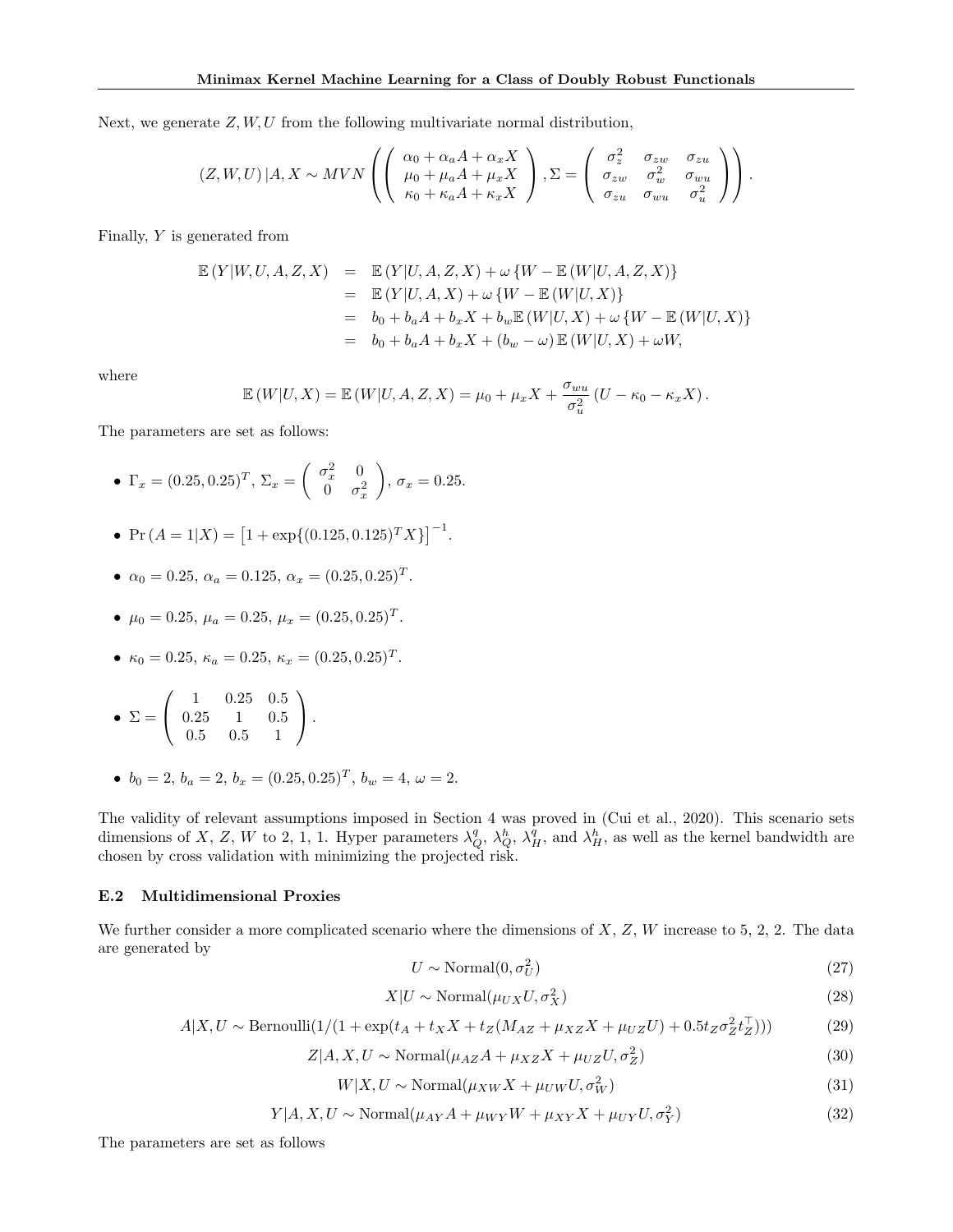

Figure 3: Boxplots of simulation results when  $N = 400, 800, 1600$ , respectively.

•  $\mu_U = 0, \sigma_U = 0.3.$ 

$$
\bullet \ \mu_{UX} = \left( \begin{array}{c} 0.4 \\ 0.525 \\ 0.650 \\ 0.775 \\ 0.9 \end{array} \right), \ \sigma_X^2 = \left( \begin{array}{cccc} 0.3 & 0 & 0 & 0 & 0 \\ 0 & 0.3 & 0 & 0 & 0 \\ 0 & 0 & 0.3 & 0 & 0 \\ 0 & 0 & 0 & 0.3 & 0 \\ 0 & 0 & 0 & 0 & 0.3 \end{array} \right).
$$

•  $t_Z = (0.9, 0.4), t_X = (0.9, 0.775, 0.65, 0.525, 0.4), t_A = -t_Z \mu_{AZ} - t_Z \sigma_Z^2 t_Z^{\top} = -0.981.$ 

\n- \n
$$
\mu_{AZ} = (0.5, 0.6), \quad \mu_{XZ} = \begin{pmatrix} 0.4 & 0.511 & 0.622 & 0.733 & 0.844 \\ 0.456 & 0.567 & 0.678 & 0.789 & 0.9 \end{pmatrix}, \quad\n \mu_{UZ} = (0.8, 0.9), \quad\n \sigma_Z^2 = \begin{pmatrix} 0.3 & 0 \\ 0 & 0.3 \end{pmatrix}.
$$
\n
\n- \n
$$
\mu_{XW} = \begin{pmatrix} 0.9 & 0.789 & 0.678 & 0.567 & 0.455 \\ 0.844 & 0.733 & 0.622 & 0.511 & 0.4 \end{pmatrix}, \quad\n \mu_{UW} = (0.8, 0.9), \quad\n \sigma_W^2 = \begin{pmatrix} 0.3 & 0 \\ 0 & 0.3 \end{pmatrix}.
$$
\n
\n- \n
$$
\mu_{AY} = 2, \quad\n \mu_{WY} = (0.4, 0.9), \quad\n \mu_{XY} = (0.4, 0.525, 0.65, 0.775, 0.9), \quad\n \mu_{UY} = (0.4, 0.9), \quad\n \sigma_Y^2 = 0.3
$$
\n
\n

The validity of relevant assumptions imposed in Section 4 follows immediately by the temporal order of data generating process and the underlying independence. The simulation results are presented in Figure 3. Once again, all three estimators attain smaller bias as sample size becomes larger and the PDR estimator beats POR and PIPW estimators in all cases.

#### E.3 Nonlinear Confounding Bridge Functions

In this subsection we consider a simulating process such that the confounding bridge functions *h* and *q* are nonlinear. In particular, we add cubic terms of  $(X, U)$  when generating *A* and also interaction terms when generating *Y* . The data are generated by

$$
U \sim \text{Normal}(0, 1),\tag{33}
$$

$$
X_1 \sim \text{Normal}(0, 1),\tag{34}
$$

$$
X_2 \sim \text{Normal}(0, 1),\tag{35}
$$

$$
A|X, U \sim \text{Bernoulli}(1/(1 + \exp(-0.25 - 0.2X_1 - 0.3X_2 - 0.1X_1^3 - 0.05X_2^3 - 0.25U + 0.1U^3))
$$
 (36)

$$
Z|A, X, U \sim \text{Normal}(0.5 + 0.5A + 0.2X_1 - 0.2X_2 + 0.75U, 1) \tag{37}
$$

$$
W|X, U \sim \text{Normal}(0.3 + 0.35X_1 + 0.25X_2 - 0.75U, 1) \tag{38}
$$

 $Y|A, X, U \sim$ 

Normal
$$
(-0.5 + A + 0.25X_1 - 0.2X_2 - 0.5AX_1 + 0.3AX_2 - 0.025X_1^3 + 0.03X_2^3 - X - 0.3U + 0.25AU + 0.025U^3, 1)
$$
  
(39)

The validity of relevant assumptions imposed in Section 4 follows immediately by the temporal order of data generating process and the underlying independence. The simulation results are presented in Figure 4. Once again, all three estimators attain smaller bias as sample size becomes larger and the PDR estimator beats POR and PIPW estimators in all cases.